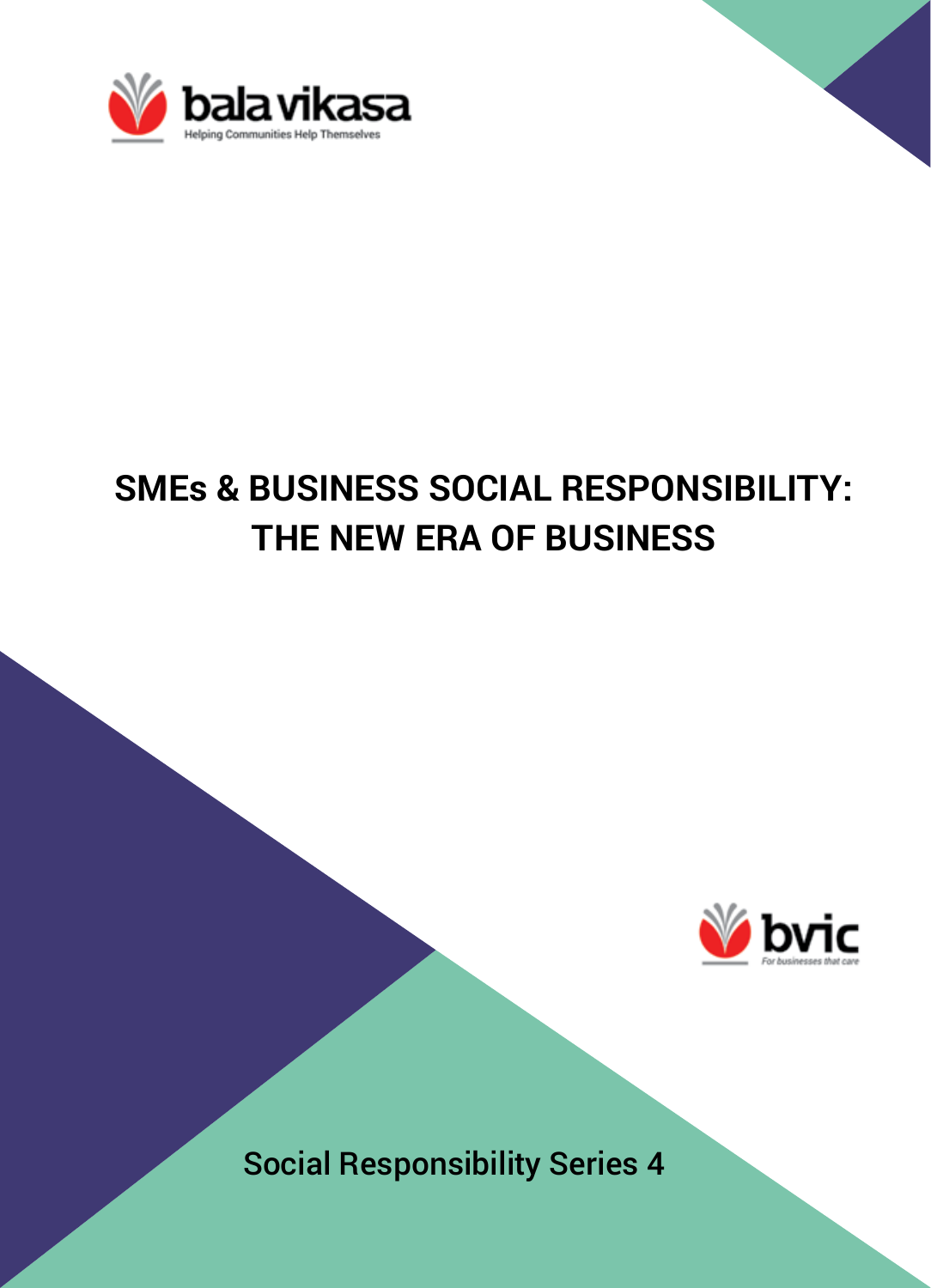# Acknowledgement

Bala Vikasa International Center (BVIC) is particularly grateful for the contribution of Team Think Advisory, Confederation of Indian Industries (CII), Avantel Ltd, Siva Sivani Institute of Management (SSIM), National Small Industries Corporation (NSIC), Charlapally Industrial Association (CIA), Telangana Electronic Manufacturing Industries Association (TEMIA), Industrial Area Local Authorities (IALAs) and other Industrial associations in Hyderabad.

We are especially thankful to the SMEs located in and around Hyderabad, who voluntarily supported and contributed in completion of the Study and Publication.



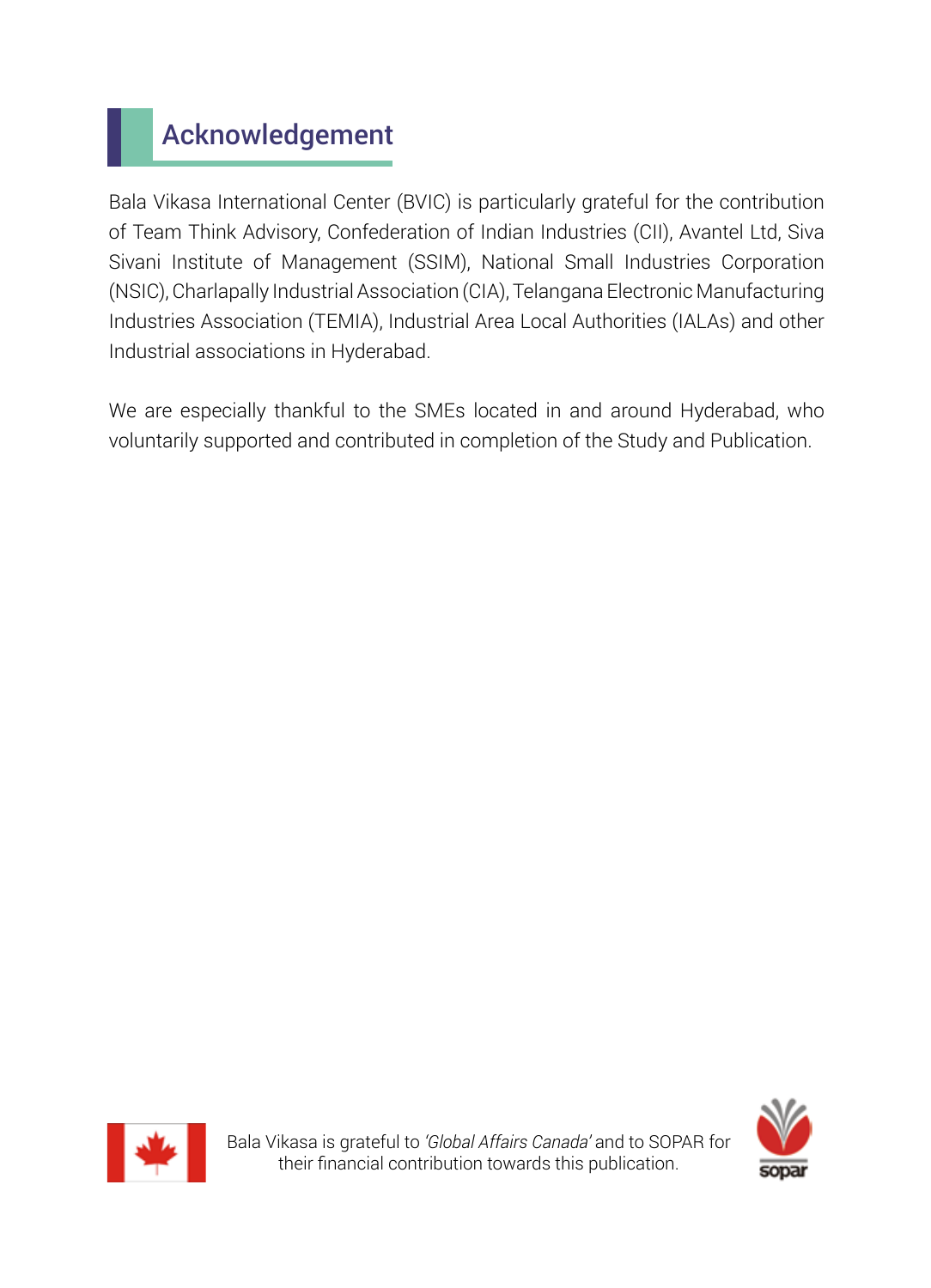# Table of Contents

| <b>Executive Summary</b><br>1                                                                    |                |  |
|--------------------------------------------------------------------------------------------------|----------------|--|
| <b>BSR in the SME Context</b><br><b>CHAPTER 1</b>                                                | 3              |  |
| 1.1<br>Introduction                                                                              | $\overline{4}$ |  |
| Why SMEs - The BSR Context: Global & Indian<br>12                                                | 4              |  |
| CHAPTER 2 BSR for SMEs - Creating Shared Value                                                   | 9              |  |
| Analysing the SMEs Understanding, Awareness and Outlook of BSR Concept<br>2.1                    | 10             |  |
| Business Social Responsibility - A Responsibility as Creating "Shared Value"<br>$2.2\phantom{0}$ | 14<br>17       |  |
| 2.3 BSR - A Means for Inclusive Growth                                                           |                |  |
| 2.4 Competitive Advantage & Business Case                                                        | 18             |  |
| 2.5 Cluster Development Approach for the SMEs                                                    | 24             |  |
| <b>CHAPTER 3</b><br>Ascertaining the Opportunities and Challenges in                             |                |  |
| <b>Promoting BSR Concept in SMEs &amp; Learnings</b>                                             | 27             |  |
| Responsible Business Practices in SMEs: Indian Scenario<br>3.1                                   | 29             |  |
| 3.2<br>Responsible Business Practices: The SME Business Cases                                    | 32             |  |
| <b>CHAPTER 4 The Ground Reality &amp; Perspective</b>                                            | 43             |  |
| Landscape of SMEs Spread Across Hyderabad - Telangana<br>4.1                                     | 44             |  |
| 4.2<br>Industrial Snapshot                                                                       | 44             |  |
| 4.3 BSR in SMEs - BVIC Study & Findings                                                          |                |  |
| 4.4 Opportunities, Challenges and Current BSR Practices                                          |                |  |
| 4.5 Sectoral Diversity Across Hyderabad                                                          |                |  |
| 4.6 Role of Industrial Associations & Institutional Bodies                                       | 56             |  |
| <b>CHAPTER 5 Way Forward in Operationalising BSR in SMEs</b>                                     | 57             |  |
| 5.1 Key Insights                                                                                 | 58             |  |
| <b>Closing Note</b><br>59                                                                        |                |  |
| <b>ANNEXURE 1 SMEs and Collaborative CSR in India</b><br>63                                      |                |  |
| <b>ANNEXURE 2 CII - GreenCo Program for SMEs</b><br>65                                           |                |  |
| <b>References</b><br>68                                                                          |                |  |
|                                                                                                  |                |  |
| <b>About Us</b><br>70                                                                            |                |  |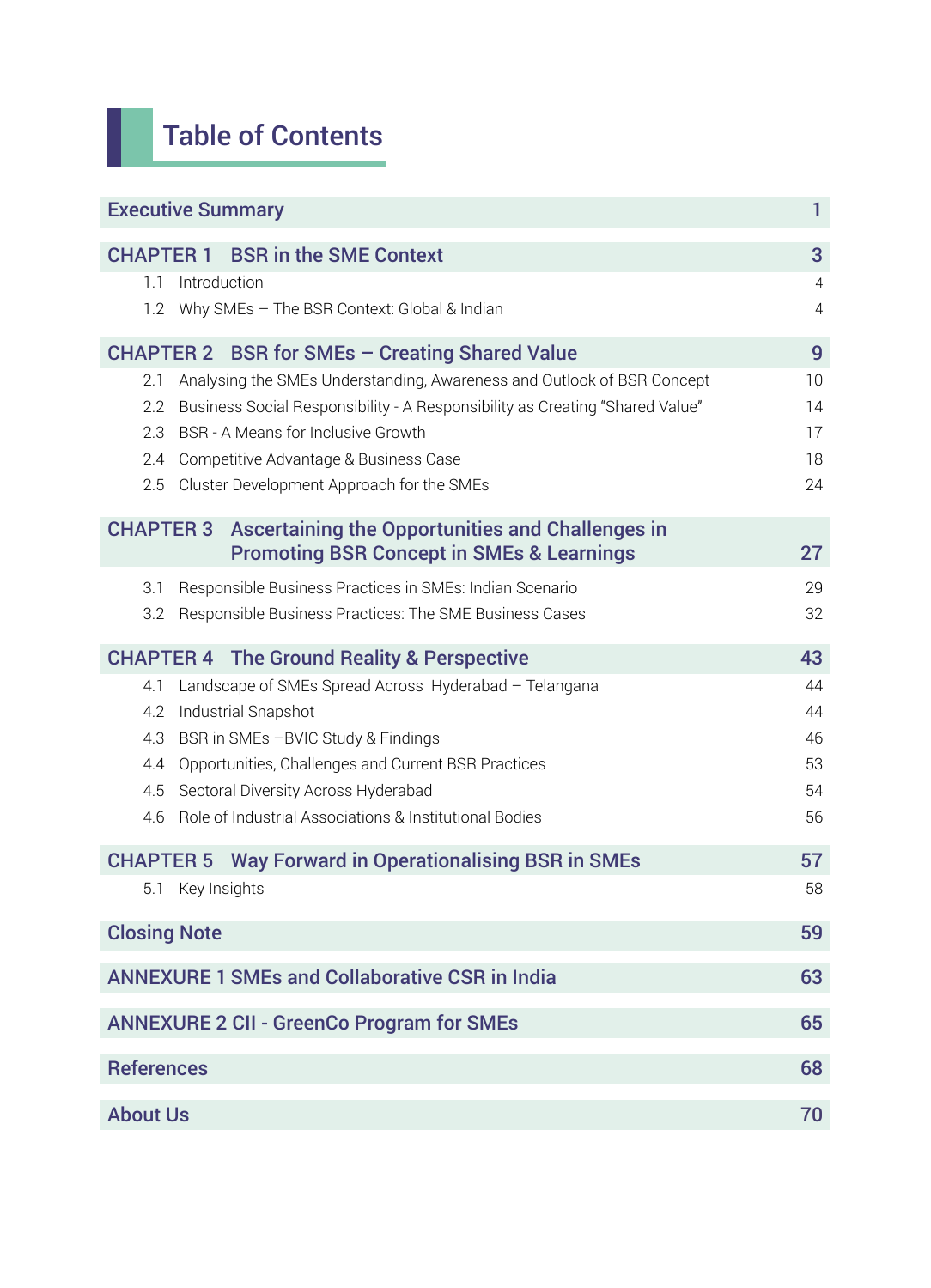# Acronyms

| ALEAP          | The Association of Lady Entrepreneurs of India             |  |  |  |
|----------------|------------------------------------------------------------|--|--|--|
| ALETA          | Aspired Lady Entrepreneurs of Telangana Association        |  |  |  |
| <b>BMO</b>     | <b>Business Membership Organizations</b>                   |  |  |  |
| <b>BSE</b>     | Bombay Stock Exchange                                      |  |  |  |
| <b>BSR</b>     | <b>Business Social responsibility</b>                      |  |  |  |
| <b>BVIC</b>    | Bala Vikasa International Centre                           |  |  |  |
| <b>BYST</b>    | The Bharatiya Yuva Shakti Trust                            |  |  |  |
| CEO            | <b>Chief Executive Officer</b>                             |  |  |  |
| CII            | Confederation of Indian Industry                           |  |  |  |
| COWE           | Confederation of Women Entrepreneurs                       |  |  |  |
| <b>CSR</b>     | Corporate Social Responsibility                            |  |  |  |
| <b>ECIL</b>    | Electronics Corporation of India Limited                   |  |  |  |
| <b>FTAPCCI</b> | The Federation of Telangana and Andhra Pradesh Chambers of |  |  |  |
|                | Commerce and Industry                                      |  |  |  |
| <b>GCNI</b>    | Global Compact Network India                               |  |  |  |
| GDP            | Gross Domestic Product                                     |  |  |  |
| GHG            | Green House Gas                                            |  |  |  |
| <b>GOI</b>     | Government of India                                        |  |  |  |
| GRI            | Global Reporting Initiative                                |  |  |  |
| GTC            | Golden Top Companies                                       |  |  |  |
| <b>IALA</b>    | Industrial Area Local Authority                            |  |  |  |
| <b>IDPL</b>    | Indian Drugs and Pharmaceuticals Limited                   |  |  |  |
| <b>ITC</b>     | International Trade Center                                 |  |  |  |
| JIT            | Just In Time                                               |  |  |  |
| <b>KANBAN</b>  | Japanese word, meaning signal or visible card              |  |  |  |
| LМ             | Lean Manufacturing                                         |  |  |  |
| <b>MD</b>      | Managing Director                                          |  |  |  |
| <b>MUDRA</b>   | Micro Units Development and Refinance Agency Bank Ltd      |  |  |  |
| <b>MSEs</b>    | Micro and Small Enterprises                                |  |  |  |
| <b>MSMEs</b>   | Micro Small and Medium Enterprises                         |  |  |  |
| <b>NSE</b>     | National Stock Exchange                                    |  |  |  |
| <b>NSIC</b>    | National Small Industries Corporation                      |  |  |  |
| <b>PSU</b>     | Public Sector Undertaking                                  |  |  |  |
| <b>PWC</b>     | Price Waterhouse Coopers                                   |  |  |  |
| <b>RBP</b>     | Responsible Business Practices                             |  |  |  |
| REAP           | Responsible Entrepreneurs Achievement Programme            |  |  |  |
| RoHS           | Restriction of use of Hazardous Substances                 |  |  |  |
| <b>SE</b>      | Social Entrepreneurship                                    |  |  |  |
| <b>SIDBI</b>   | Small Industries Development Bank of India                 |  |  |  |
| <b>SME</b>     | Small and Medium Enterprises                               |  |  |  |
| <b>SMED</b>    | Single Minutes Exchange of Dies                            |  |  |  |
| <b>SMERA</b>   | SME Rating Agency of India                                 |  |  |  |
| SOP            | Standard Operating Procedure                               |  |  |  |
| <b>SOPAR</b>   | Société de partage/Society for Partnership                 |  |  |  |
| <b>SRI</b>     | Socially Responsible Investors/Investments                 |  |  |  |
| <b>TBL</b>     | Triple Bottom Line                                         |  |  |  |
| UN             | United Nations                                             |  |  |  |
| <b>UNIDO</b>   | United Nations Industrial Development Organisation         |  |  |  |
| <b>WTO</b>     | World Trade Organization                                   |  |  |  |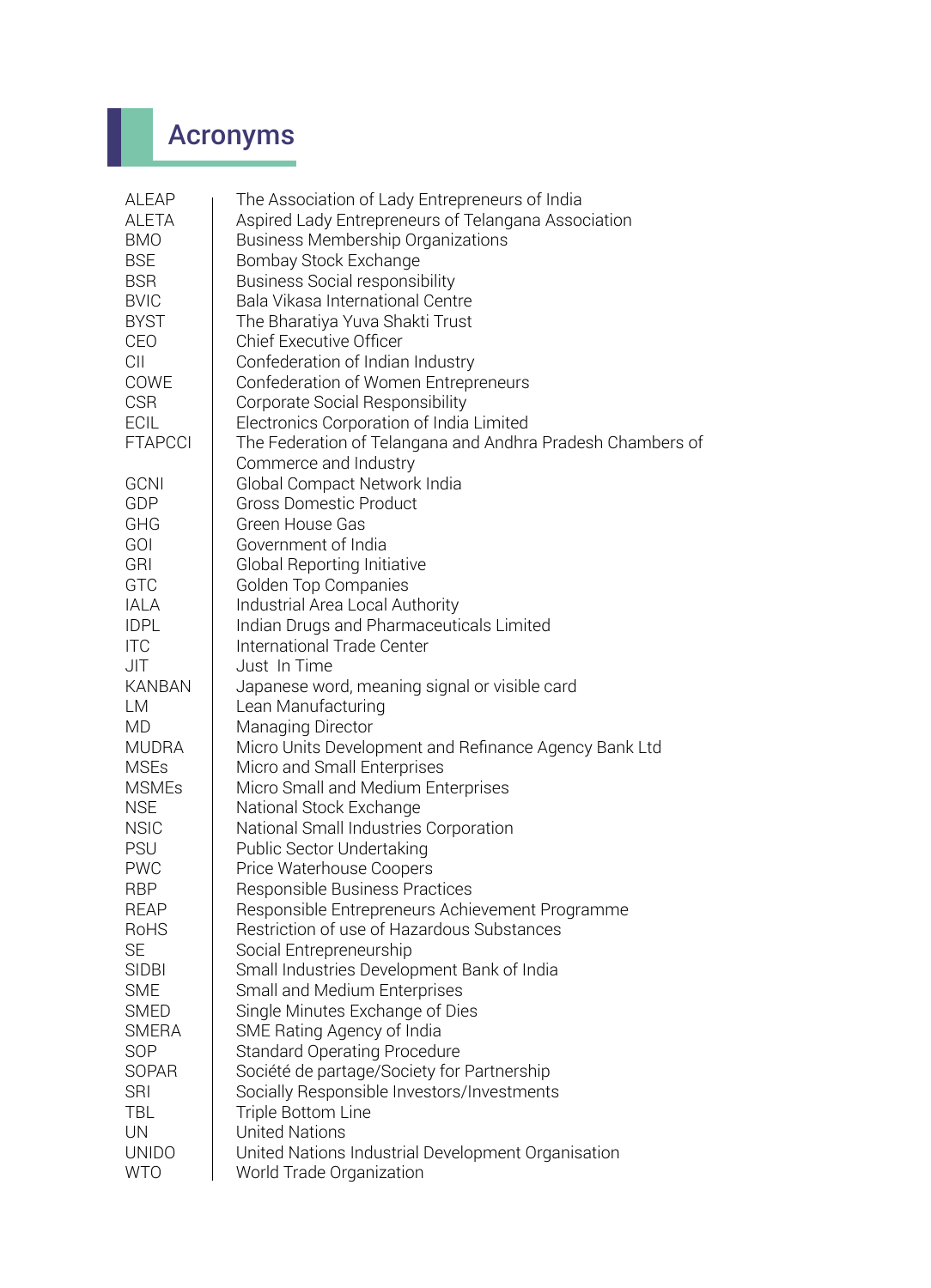# Executive Summary

Small and Medium Enterprises (SMEs) have been contributing significantly to the nation's economic growth. They are the backbone of the economy. SMEs contribute about 38% to the nation's GDP. Accordingly SMEs have a key role to play in bridging the social divide, while building a progressive nation. It then becomes imperative to integrate Business Social Responsibility (BSR) in SMEs….the unveiling of a new era of business with a purpose. Business Social Responsibility is a way to describe something SMEs already do: investing in broader social values whose benefits go beyond profit and about building on existing good practices, maximizing the impact and raising awareness among key stakeholders in a way that will help enterprises become more competitive.

To initiate BSR, size of the enterprise is not so relevant. BSR has been associated with large corporates as they think and act big, are keen to build their reputations and create brand image not just with their key stakeholders, but with the broader public as well. Corporates are well resourced and well positioned to invest in BSR and hence do so realising its importance. However, BSR is equally important for the small and medium enterprises (SMEs). Size does matter, but not so much in whether an SME should engage in BSR, but in relation to why and how?

Combination of primary and secondary research findings have led us to infer that BSR as merely a social obligation will not work in the SME environment. There are relevant examples of SMEs that have turned around after integrating BSR as a part of their DNA. What could work for the SME environment is integrating BSR into the enterprises to create shared value, which in turn ensures competitive advantage and leads to inclusive growth.

With this background, this report enlists the opportunities and challenges associated with BSR in small and medium enterprises. It clearly emerges that though the challenges the SMEs face in terms of immediate concerns are of business survival, lack of resources and skills to design and implement BSR initiatives, the low awareness levels and underlying concerns with regard to BSR are real reasons for not figuring it as an agenda. In fact BSR does not aim to 'reinvent the wheel', however, harnessing the opportunities that could support BSR in SMEs is a sure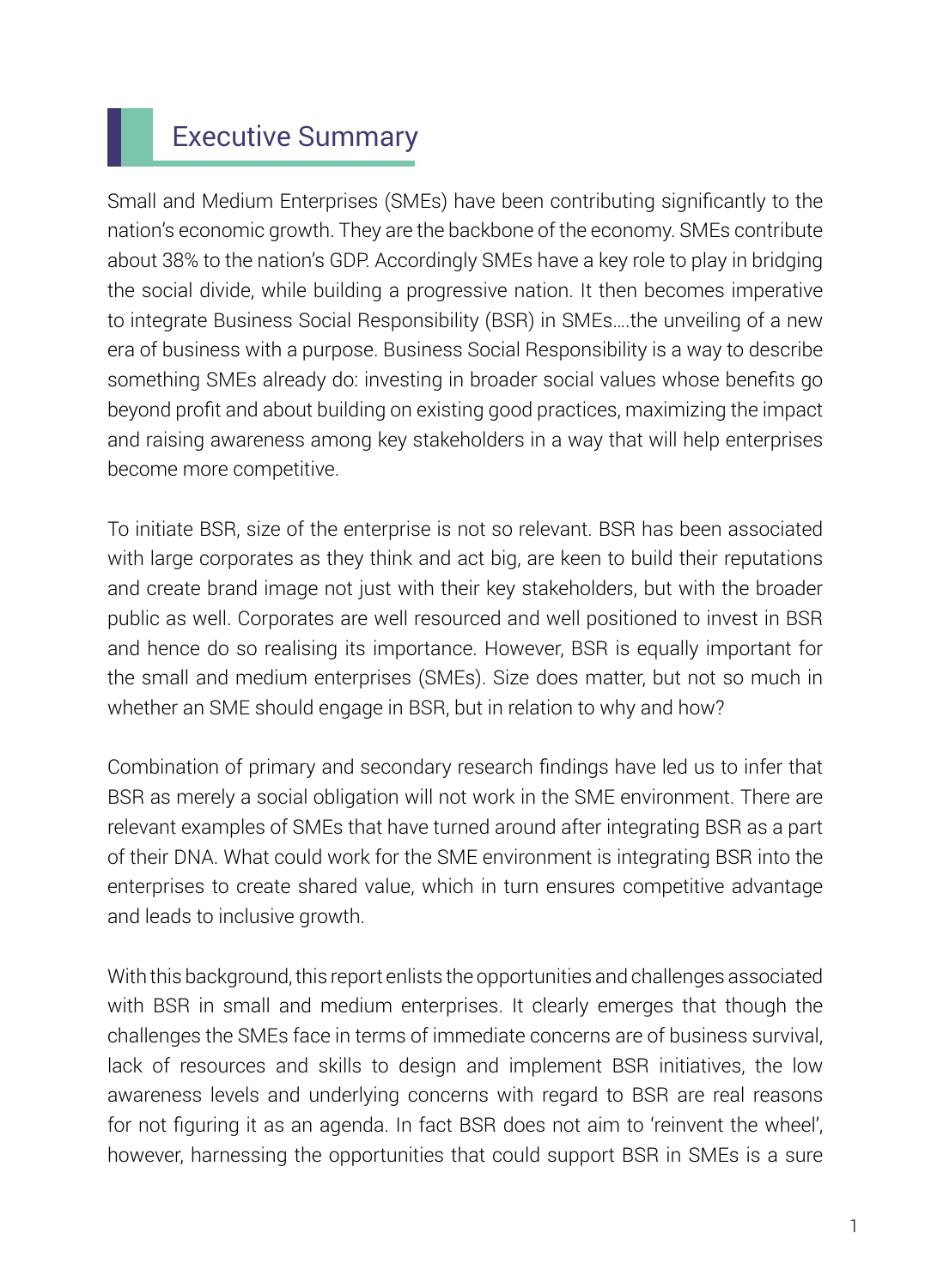way of looking ahead. This report makes an effort through some business cases from the Indian and European SME sectors, to give an understanding of how small businesses have turned around after integrating BSR in their DNA.

BVIC in particular emphasises on promoting Responsible Business Practices among women and youth entrepreneurs. The engagement of BSR in women & youth managed enterprises creates an inclusive platform for moving in right direction and also, for rapid deployment of these practices. As India is moving at a fast pace in incubating and churning out large number of start-ups, mostly falling under SME category, the relevance of BSR concept best resonates with youth enterprises and women enterprises, as the former is predominantly India's change makers and greater involvement of the latter for inclusive growth is the need of the hour.

Business Social Responsibility (BSR) for SMEs is unique and does not fall under the ambit of any particular sector or theme. BSR attempts to tap huge SME potential, by nurturing and facilitating SME capabilities, through cluster approach, in making SME businesses more responsible, ethical and positive. This series is trying to address very distinctive mention of SMEs in India and more specifically to Hyderabad. This initiative is an effort towards building conjunction of business and community, a step towards a just and equal society…………. '*In our effort towards building an Inclusive Tomorrow'.*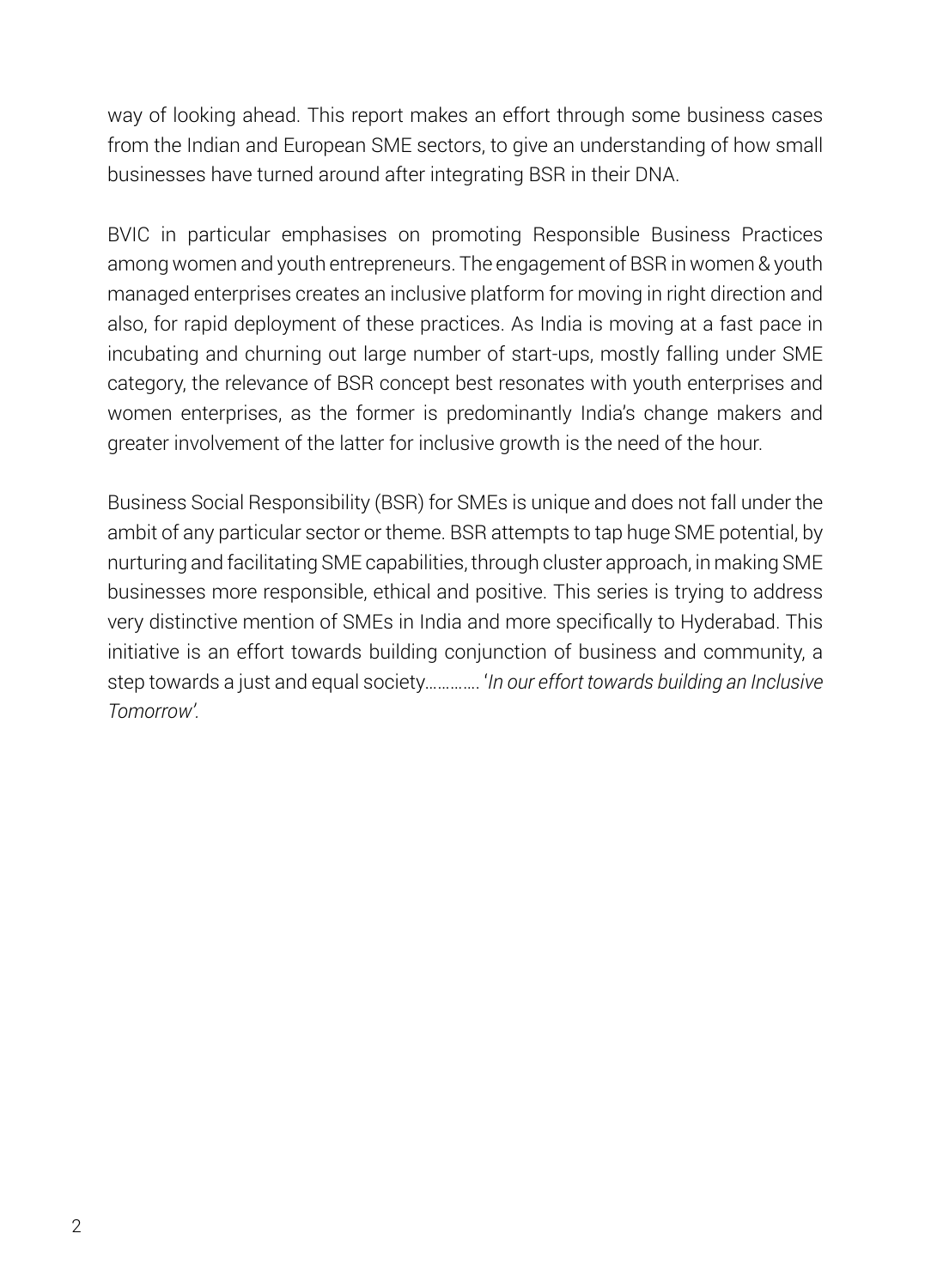# **CHAPTER**

# BSR in the SME Context

*'It is no longer a question of whether SMEs should invest in sustainability, but how to ensure it is embedded within their strategy to spur competitiveness. Sustainability can be a cost-advantage to SMEs if it focuses on the organizational capabilities and emulates the core competencies of the firm. SMEs are inherently more flexible and adaptive than their larger counterparts, and their size enables to operationalize sustainability with no radical or costly transformation. This can include new operating models, available technology and new managerial practices that increases the productivity and performance of the firm.'* 

*TATJANA DE KETTOS, ADVISOR, SME & ENTREPRENEURSHIP POLICY*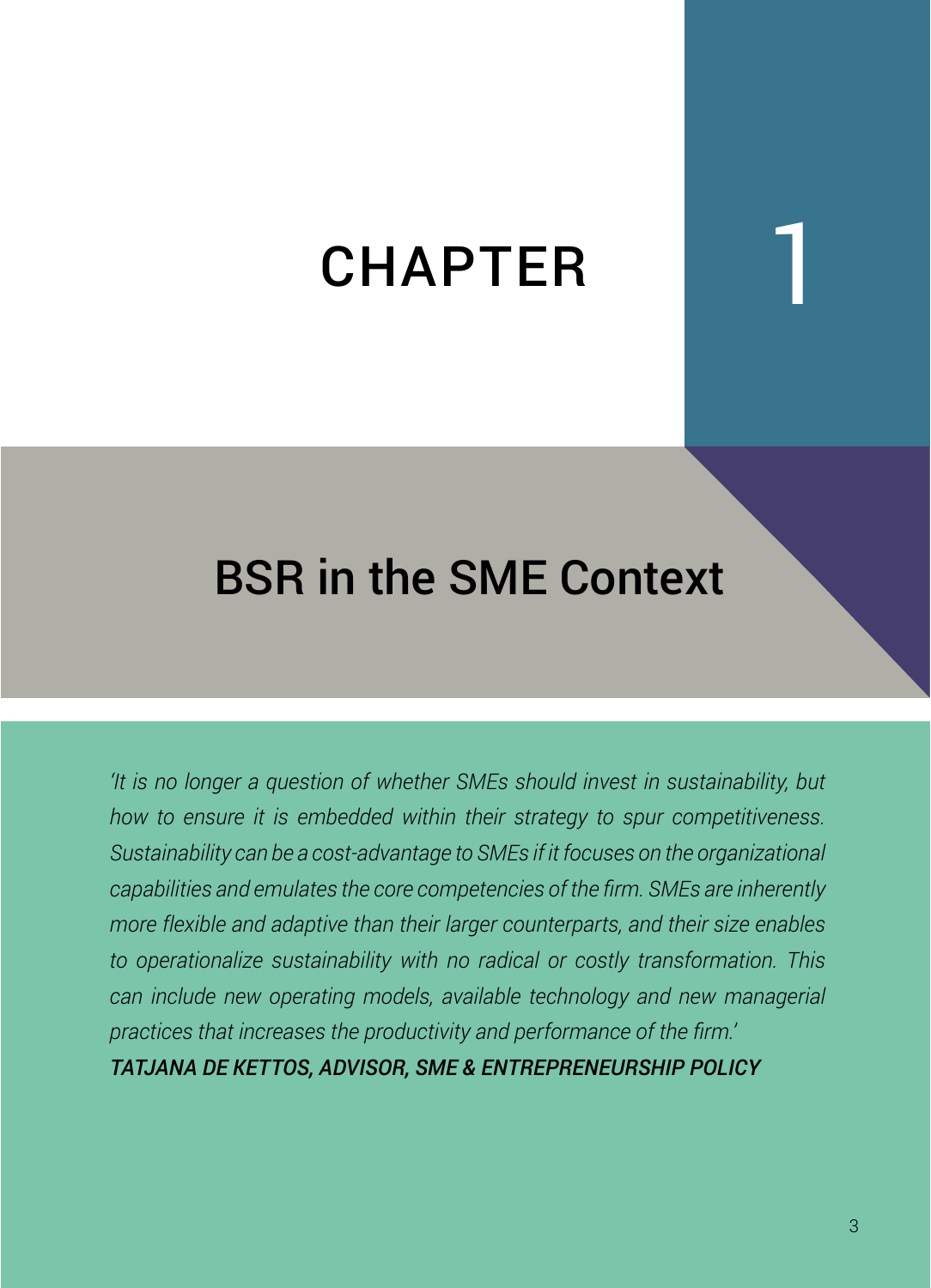# 1.1 Introduction

Business Social Responsibility (BSR)/ Triple Bottom Line (TBL)/Responsible Business Practices (RBP), as concepts seem to resonate mostly with large corporations. However, this scenario is likely to witness a major change going forward, by the growth trend observed in SME sector in India. Small and medium enterprises form an integral part of the Indian economy. Today, SMEs account for about 40% of India's exports and 45% of India's manufacturing output, and contribute about 38 % (both service and manufacturing) to India's GDP. More than 100 SMEs are listed on a separate platform on BSE and the NSE, with a market capitalization of more than 10,000 crore INR. Many private limited SMEs make profits of more than 5 crore INR annually, one of the limits stipulated by the Companies Act (2013) for mandatory CSR spending. Quite a few SMEs that are in the export business face international pressure to conduct their business keeping Business Social Responsibility in mind; otherwise they risk the threat of import bans.

# 1.2 Why SMEs? – The BSR Context: Global & India

### 1.2.1 Global Context

SMEs are considered as necessary partners in BSR for global sustainability. A UN Convention for Corporate Social Responsibility and Accountability, proposed as an outcome of the RIO + 20 Summit, approaches the question of sustainability through CSR (Corporate Social Responsibility) implementation by focusing on actions and accountability of large and trans-national corporations. But the small and medium sized businesses, which collectively employ millions of workers worldwide (estimated at 90% of the global workforce) and account for approximately 65% of global GDP, need to be involved in order to ensure that the impact of CSR is felt in communities around the world.

World over, the SME sector faces two major challenges in the immediate future, one is to survive in an increasingly demanding economy and the other, to contribute towards sustainable development in the region where they are the main actors of economic growth.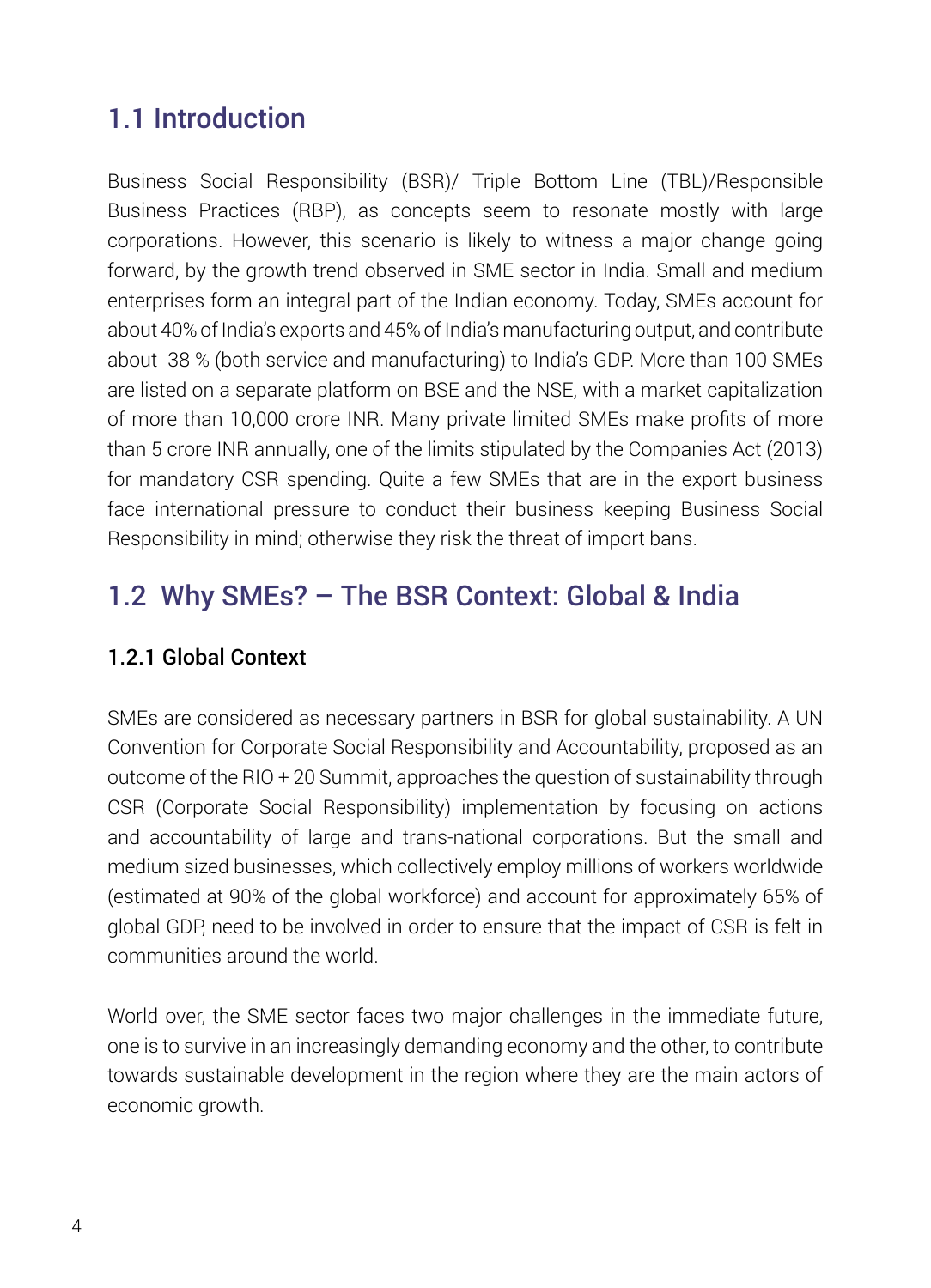It is not easy for SMEs to engage in Responsible Business Practices, particularly when they are obsessed with their core business and ultimate survival. Yet, small businesses don't have to imitate the CSR activities of large corporations. They can adapt the practices after considering the availability of resources, their strategic priorities and local community issues.

### *Small and Medium sized Enterprises (SMEs) that invest in Corporate Social Responsibility can expect financial rewards as well as enhanced reputations, according to a new study of small businesses in Malaysia. Social responsibility has also been regarded as a crucial factor in boosting a firm's long-term competitiveness.*

This finding is consistent with earlier studies in the context of Australia, which demonstrated a positive link between Responsible Business Practices and financial performance of SMEs. The improved performance could be attributed to their market orientation in meeting stakeholders' requirements for their products and services. This allows them to excel in their social and environmental performance.

# WHAT MAKES AN SME DIFFERENT

#### An SME is:

- Managed in part or in whole by its owner(s)
- Independent, rather than a subsidiary or franchise
- Informal, without bureaucratic procedures and structures
- Dealing with day-to-day cash flow challenges and responding to short-term problems
- Characterised by multi-tasking and flexibility
- Characterised by the importance of personal relationships

*Source: Network for Business Sustainability (2012).*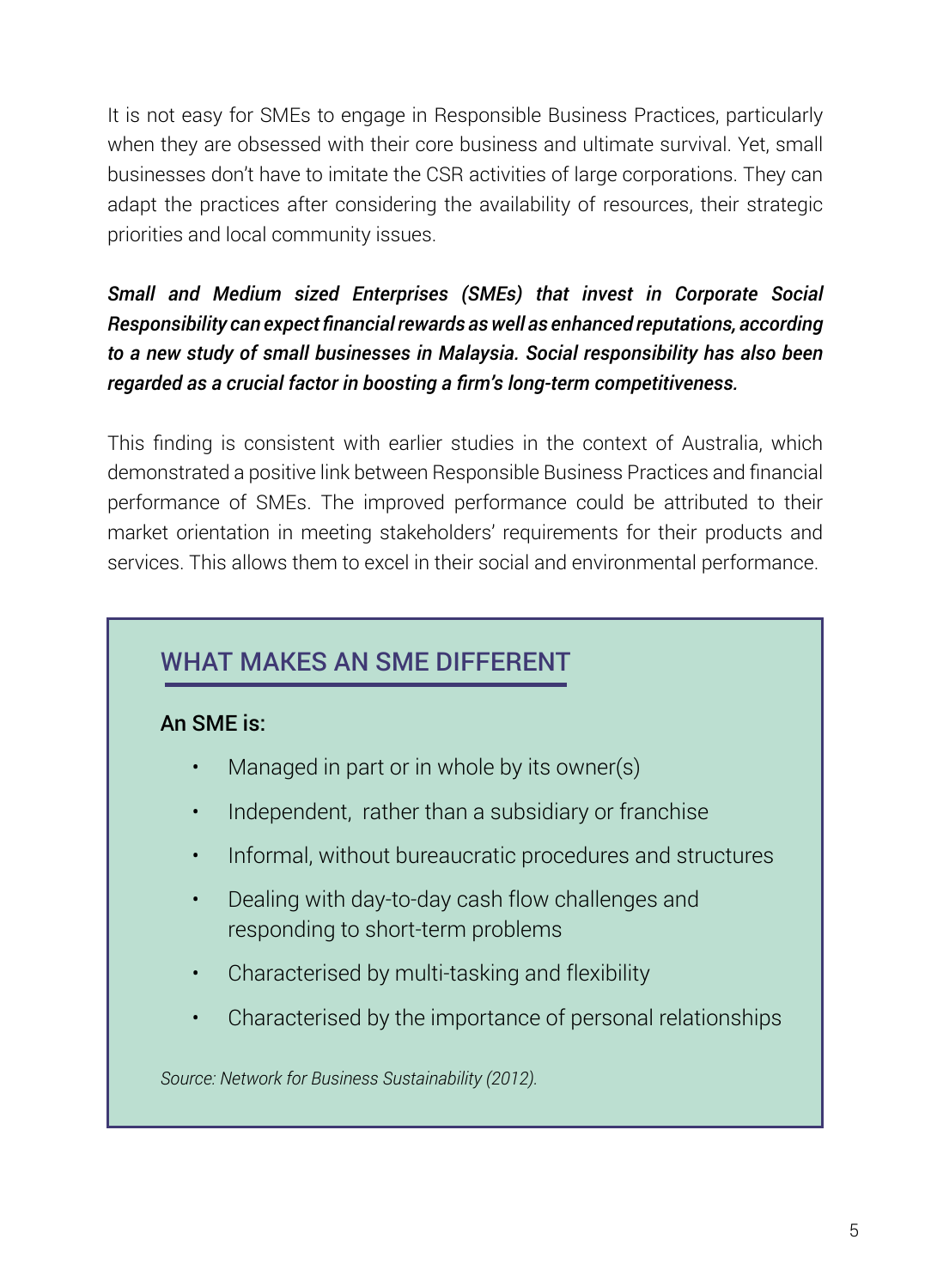They can take a variety of steps such as conservation of natural resources, protection of environment, steps encompassing eradication of illiteracy, poverty alleviation, empowering women and youth, health care in rural areas etc., However, these benefits may not be significant for every company. In the case of SMEs in developing countries, upgrading the quality of their technology, management and marketing are likely to be equally pressing concerns, which need to be addressed in parallel with social and environmental impacts. Given the concerns of social and environmental issues gaining prominence, a framework evolved to address these two additional concerns, along with key business concerns of financial sustainability, called Triple Bottom Line, can be considered in SMEs context.

*Triple bottom line (TBL/3BL) essentially is an accounting framework with social, environmental and financial components to evaluate an organization's performance in a broader perspective to create greater business value. The purpose of TBL approach is to integrate social and environmental components into main stream financial accounting, by adding two more "bottom lines": social and environmental concerns.* 

While clear understanding of TBL is gradually evolving, on the other hand, Small and Medium Enterprises often face stiff competition from large corporations when it comes to bagging fresh orders or retaining their existing clients. Global competition is pushing companies to go beyond their boundaries in search of solutions to their business problems. Thus, large firms nowadays outsource certain activities that can be more efficiently carried out by other firms. SMEs are potential solution providers to large firms. It is generally perceived that improving the competitiveness of SMEs would improve the competitiveness of large firms. As a result, a growing number of small and medium sized companies are laying emphasis on their social responsibility activities.

In some areas of BSR, SMEs are better positioned than larger corporations to implement BSR initiatives due to their existing close ties with their communities. Many heads of SMEs, especially entrepreneurial founder/owners, already have much of the "BSR spirit" – the instinctive understanding of the importance of responsibility and reciprocity in their business dealings - and have the capacity to join the BSR movement, when they become aware of its goals and methods applied to them.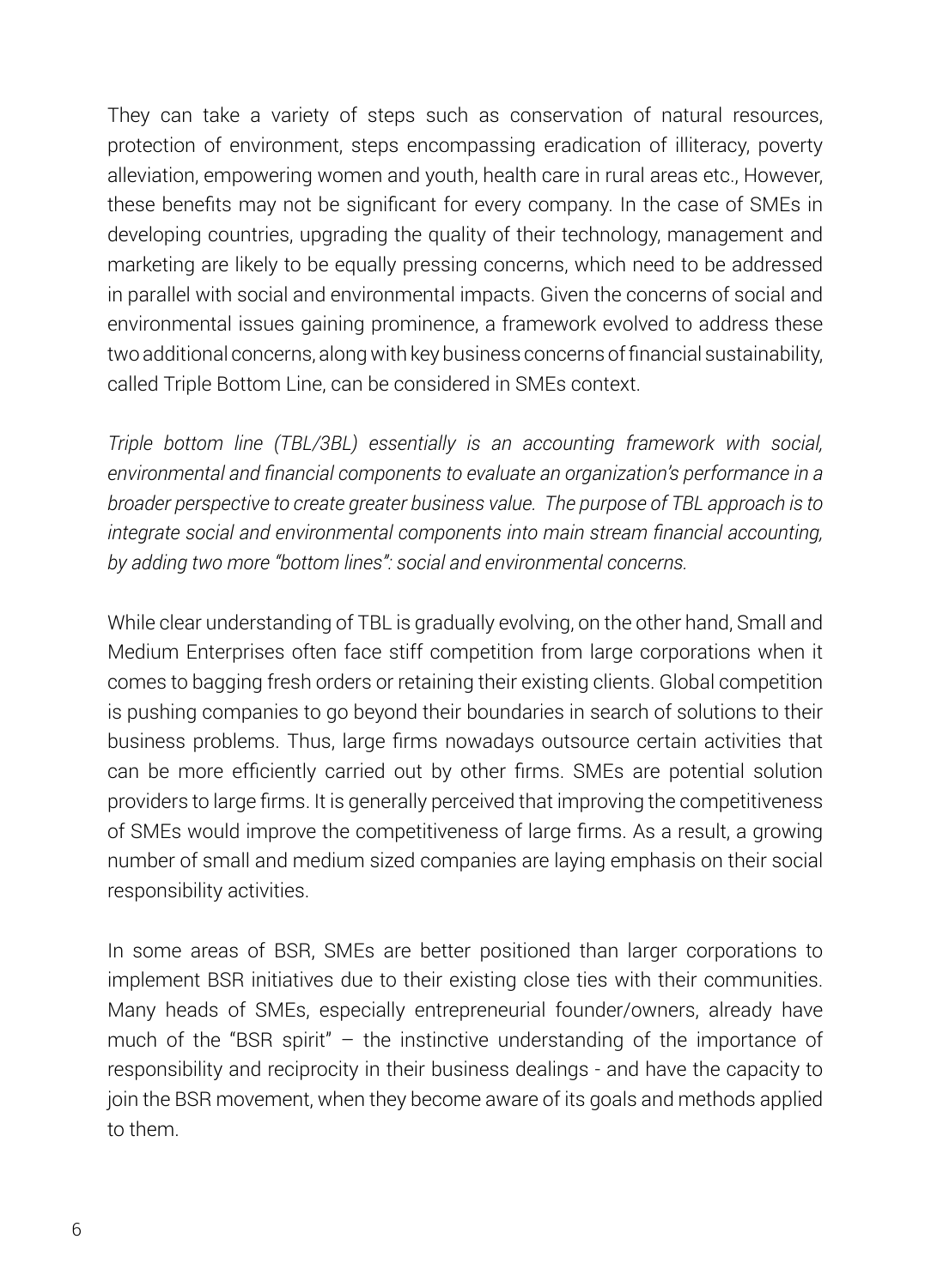BSR is gaining a strong foothold in this sector and is helping SMEs progress from "being good enough" to "could do better". Many SME owners are unaware of the benefits of incorporating BSR practices within their core operations. Instead, BSR is often regarded as a distraction from mainstream business activities and just another financial and time-consuming burden. It is often viewed as 'doing the right thing', but not 'doing the best thing for business'.

However, if implemented correctly, BSR will result in increased competitiveness, reputation and improved stakeholder engagement, leading to better financial returns. Cluster based development of MSMEs, makes it possible to achieve the same through a least cost strategy. Clustering has been proven successful globally, and in other Asian countries such as China and Taiwan.

An interesting research on Sustainability Reporting Policies Worldwide reveals increase in voluntary reporting by SMEs. *Although SMEs are usually exempt from regulation, there has been a notable increase in the voluntary uptake of reporting by them. Sustainability reporting is perceived to enhance SMEs position in the market. For instance, allowing access to multinationals' supply chains, as some multinationals request suppliers to report on their sustainability performance.*

### 1.2.2 Indian Context

In India, MSME sector consists of over 46 million units situated throughout the geographical expanse of the country, providing employment to over 100 million people, with contribution of about 38% to the nation's GDP. The MSME sector has the potential to spread industrial growth across the country and can be a major partner in the process of inclusive growth.

It shall be observed, throughout the report, that there are several references to CSR and related practices of large corporates and SMEs. The secondary research captures data especially related to SMEs on CSR practices. Nevertheless, in relevance to this report and the context of SMEs, the more inclusive BSR approach is considered appropriate and relevant. The same has been defined and detailed in sub-sequent chapters of this report. CSR is a component of BSR, which has a wider purview.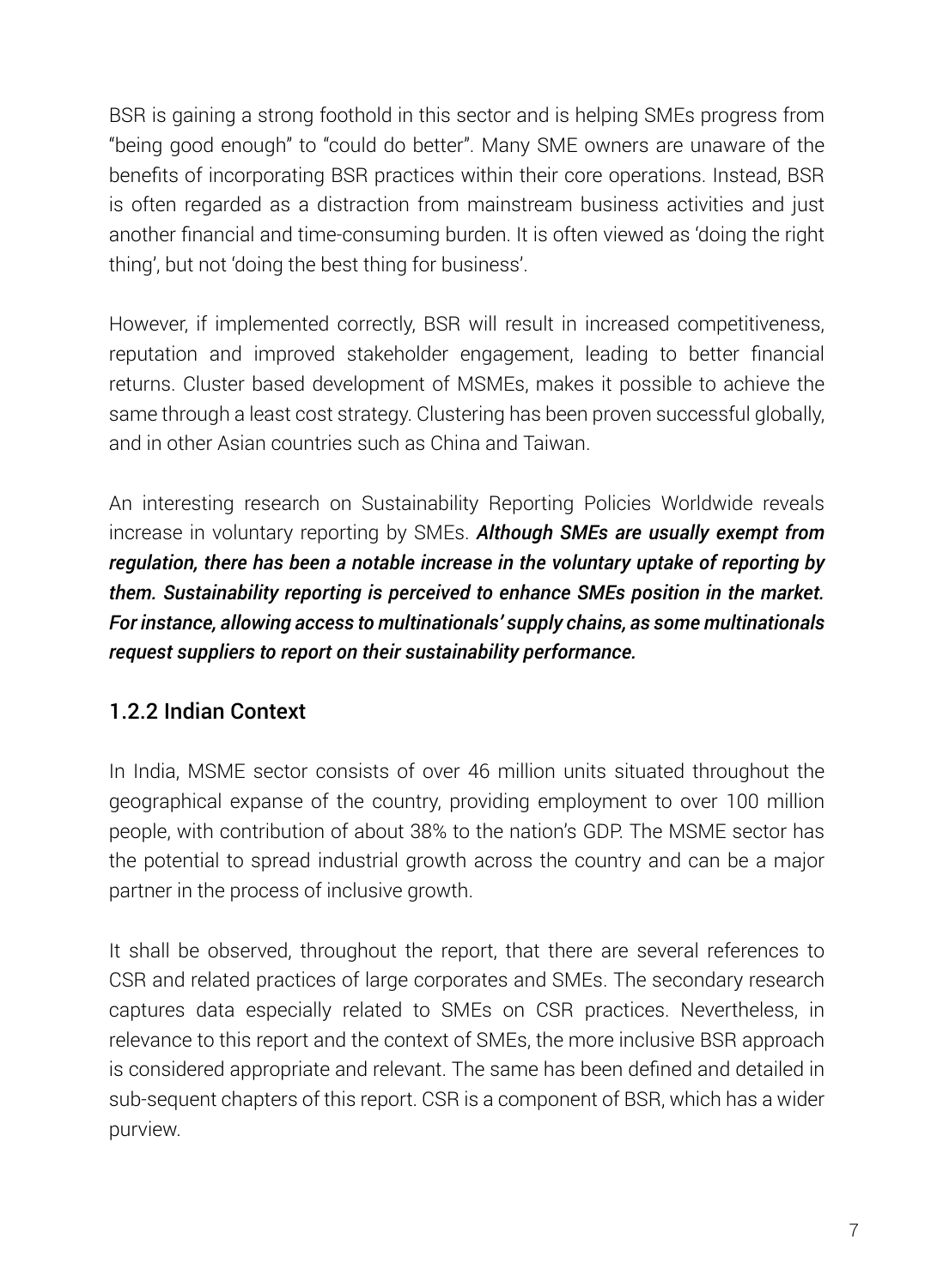SMEs act as nurseries for entrepreneurship and provide a natural ecosystem for burgeoning enterprises that will grow large in future. Therefore, from all the three perspectives of TBL, SMEs also have to inculcate social enterprise initiatives, irrespective of whether or not they are covered by the mandatory norms. *For external community engagement initiatives, SMEs can pool resources among themselves or engage through philanthropic organizations such as the Rotary Club and the Lions Club. They can also tie up with foundations of other large companies, and coordinate efforts among SMEs through industry associations, such as, the Confederation of Indian Industry and the Federation of Indian Chambers of Commerce and Industry.*

SMEs in India have problems such as sub-optimal scale of operation, technological obsolescence, supply chain inefficiencies, increasing domestic and global competition, fund shortages, change in manufacturing strategies and turbulent and uncertain market scenario.

On the other hand, SMEs commitment to BSR is much easier to integrate because there is close involvement of owners and founders in SME operations. SMEs are often connected with the local communities in terms of providing employment and they may also rely on business relationships with customers and suppliers and others based in the local community. As a result, there is immense potential for SMEs to gain when aligned to BSR.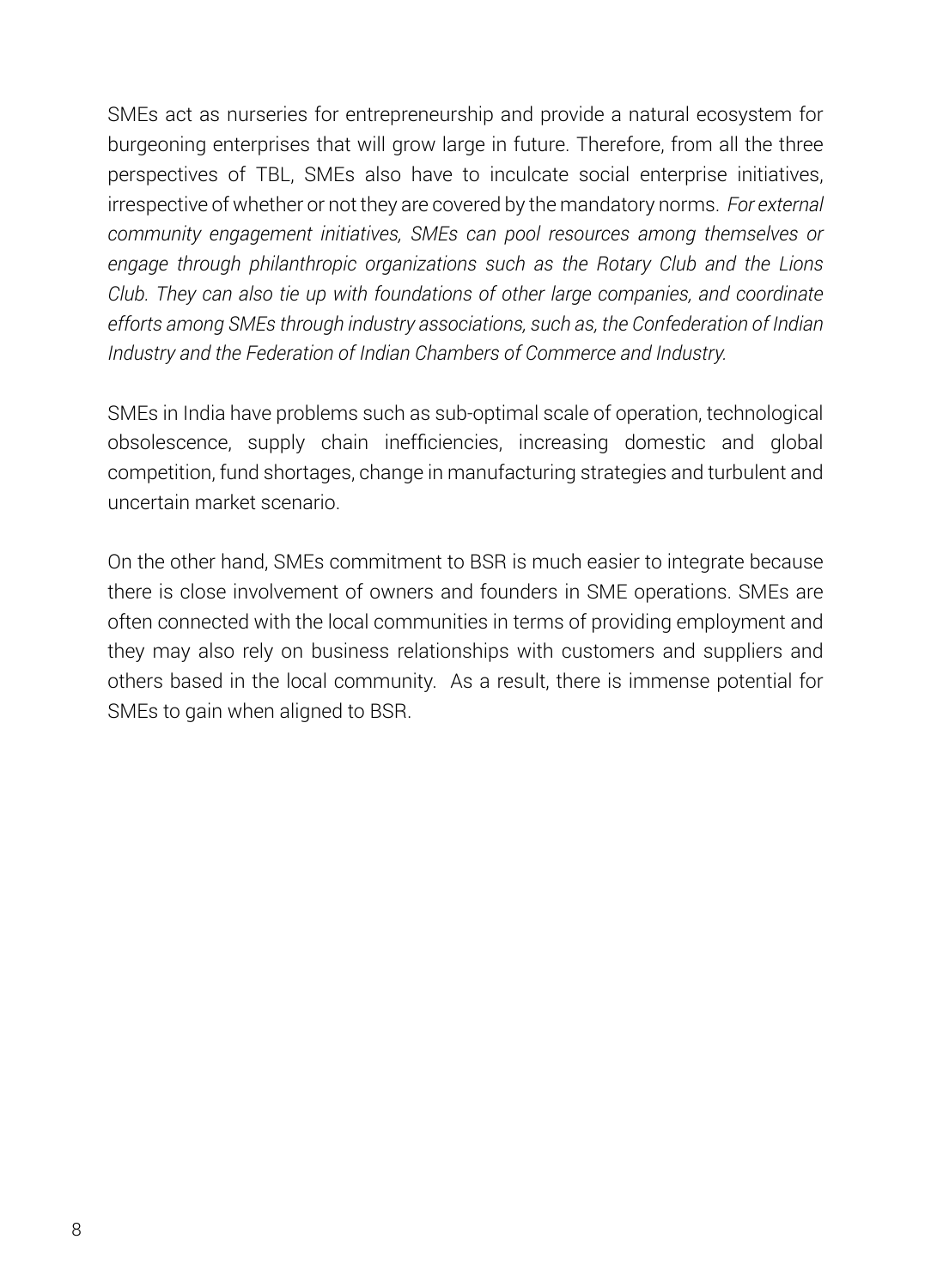# **CHAPTER**

# BSR for SMEs – Creating shared value

*The current policy frameworks and initiatives significantly encourage entrepreneurial culture among Indian youth. The focus is also on development of more youth and women led enterprises to ensure inclusive growth. The profound change noted in entrepreneurial eco-system and start-up environment in India, is a sign of moving in right direction to ensure gender equality, youth and women empowerment in new generation enterprises. As majority of the start-up enterprises are SMEs, focusing on upliftment of these enterprises ensures sustainable national growth and development.*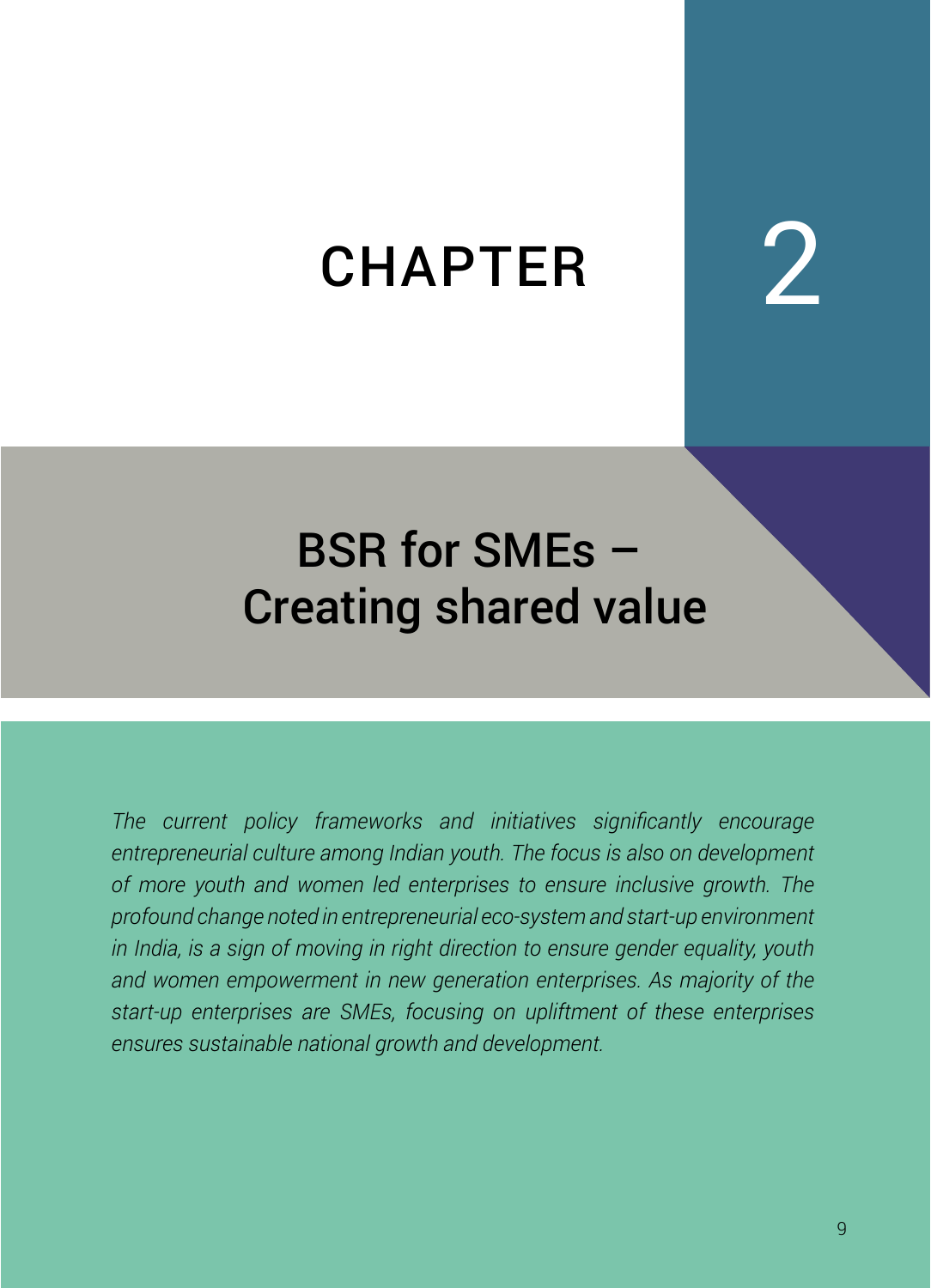# 2.1 Analysing the SMEs Understanding, Awareness and Outlook of BSR Concept

In the context of the challenges SMEs face, mostly the emphasis by external supporting agencies is around becoming a profitable enterprise. It is about competitiveness, disruptive innovation, increased growth, technology orientation and becoming financially sound and attractive. Therefore, integrating BSR and being a profitable and competitive enterprise is a compelling strategy.

A few organisations emphasise environmental management, energy efficiency and workplace management. For example: SMERA is a credit rating initiative, which has a green rating service as well. Likewise, UNIDO's REAP also defined it on the lines of Responsible Entrepreneurship. Some of these examples are encouraging, as they highlight how BSR is becoming important in the SME ecosystem. In these examples, we can also see that BSR is not looked at as community development and social responsibility alone, but as all-encompassing of more inclusive features such as environment, energy, employee safety and good governance.

Below are some of the forums and associations that specifically work with SMEs and offer various services, recognition to SMEs and also support SMEs in crucial areas.

India SME forum: The India SME Forum is India's only non-profit, non-political, non-governmental & non trade association initiative for Small and Medium Entrepreneurs. With over 76,000 members and over 5,00,000 registered SMEs, India SME forum is today India's largest SME Initiative.

India SME forum also has an annual award for the top 100 SMEs. The awards select 100 top SMEs on the basis of their growth, financial factors as well as non-financial factors in a unique evaluation format, created specifically to score and rate SMEs on a single scale. The non-financial factors include governance. *There is a 5% weightage to governance and 25% of this is towards CSR. Though the weightage associated with CSR is less, it is a named element in the award selection criteria. This is an encouraging sign.*

A study of few of the winners of 2016 shows that the recognised companies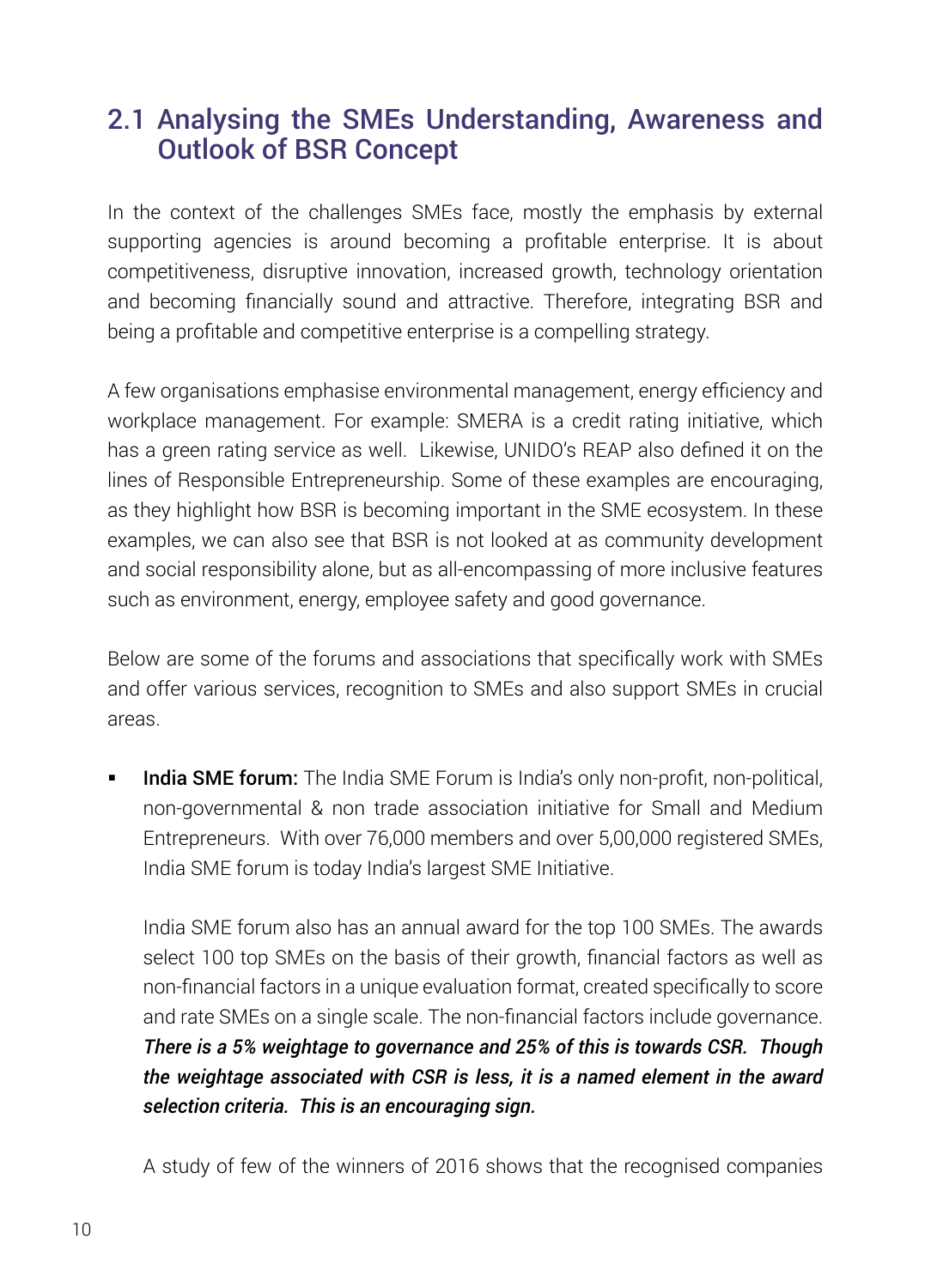have quality policy and environment & safety policy (for manufacturing industries) in place. One of the few that we studied has CSR listed on its website. The narrative on the website talks about the company's investment and range of community work. Another company has mentioned about being socially responsible in its mission statement.

- The National Competitiveness Manufacturing Program of the Ministry of Micro, **Small & Medium Enterprises** enhances the manufacturing competitiveness of MSMEs through the application of various Lean Manufacturing (LM) techniques like 5S System, Visual Control, Standard Operating Procedures (SOPs), Just in Time (JIT), KANBAN System, Cellular Layout, Value Stream Mapping, Poka Yoke, Single Minutes Exchange of Dies (SMED), Total Productive Maintenance, Kaizen Blitz by; reducing waste; increasing productivity; introducing innovative practices for improving overall competitiveness; inculcating good management systems in manufacturing and imbibing a culture of continuous improvement. This is a program that brings good management systems within SMEs. *The possibility of including elements such as people skill development, employee safety and stakeholder engagement to drive Lean Manufacturing, can integrate BSR agenda with manufacturing excellence. LM with focus on these lines can position BSR appropriately in the SME sector.*
- UNIDO REAP program: The Responsible Entrepreneurs Achievement Programme (REAP) is a CSR-based management and reporting tool, developed by UNIDO to assist Small and Medium Enterprises (SMEs) in their efforts to implement CSR-based management approaches and operation methods, thereby aligning economic, social and environmental aspects of business (with triple bottom-line approach). Many companies still relate the concept of CSR to large-scale philanthropic investments or donations. While these make a valuable contribution to the wellbeing of communities and alleviating poverty, it is obvious that those activities are far beyond reach for many smaller companies that are frequently faced with financial or human resource constraints. As a consequence, small and medium enterprises (SMEs) often take up a rather sceptical position when it comes to CSR. Therefore, it is important to show that the CSR concept equally works for smaller firms and that it can constitute an excellent business case. UNIDO is offering CSR implementation assistance with the banner of Responsible entrepreneurship. Through this mechanism,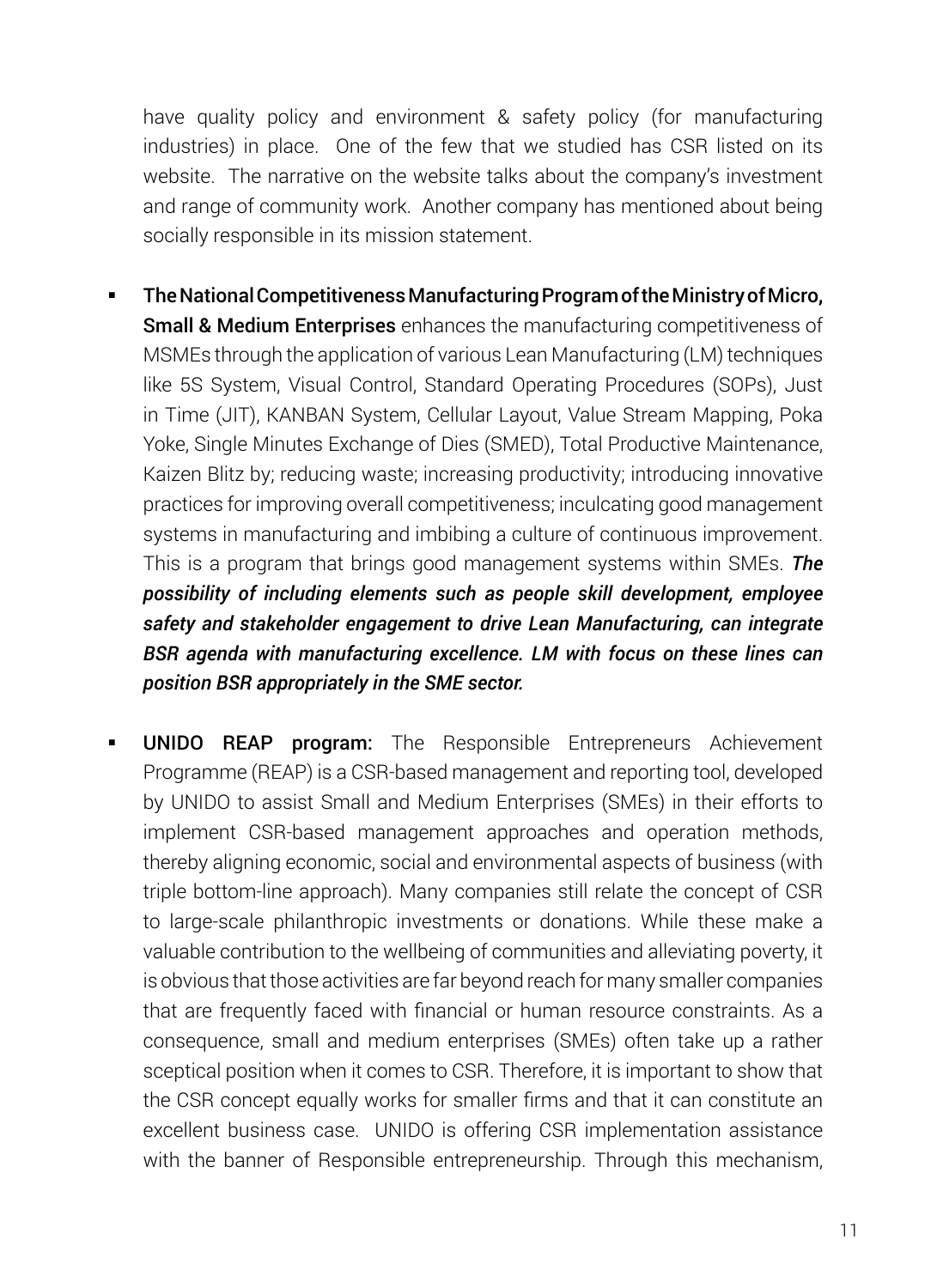UNIDO wants to make CSR operational in SMEs. REAP consultants work with issues of human rights, labour standards, environment management and anticorruption. *REAP is a promising way of integrating BSR in SMEs.* 

- CII's Golden Top Companies (GTC) 100: The Golden Top Companies (GTC 100) is a national flagship programme of CII for the small and medium enterprises in India. Under this programme, CII has created a structured approach to facilitate the growth of small companies aspiring to become medium size and medium size companies aspiring to become large. The Companies selected in this programme would move in a more holistic way to improve their leadership, manufacturing operations, support functions, performance and business results through structured roadmaps. *The holistic approach taken to make SMEs competitive has elements such as waste reduction, energy conservation & employee safety, which are components of business responsibility practices/ BSR.*
- The Global Compact Network India (GCNI) was formed by UN Global Compact participant companies and other organizations in November 2003. Functioning within a globally recognized and established initiative, with a pan-India membership base, GCNI provides a vehicle for Indian companies—large, small or medium-sized—academic institutions and civil society organizations to work together to strengthen responsible business initiatives. A quick study of UN Global Compact's India website shows that there are 47 SME members. These numbers are very less compared to the millions of SMEs in the country. *It appears that SMEs are yet to see the business case of instilling UN Global Compact principles within their organisations.*
- SIDBI: smallB is SIDBI's attempt to inspire all individuals to look at the business opportunities all around and to demystify and simplify the process of establishing a business in India. Under the section on MSMEs role in Enterprise Social Responsibility, it provides guidance on mandatory statutory regulatory compliances, voluntary standards and Major Global Standards & Certification Programs for Social & Ethical Compliance. *The website offers variety of information on environmental regulations, clean production, energy efficiency and so on to new entrepreneurs. This is an encouraging sign.*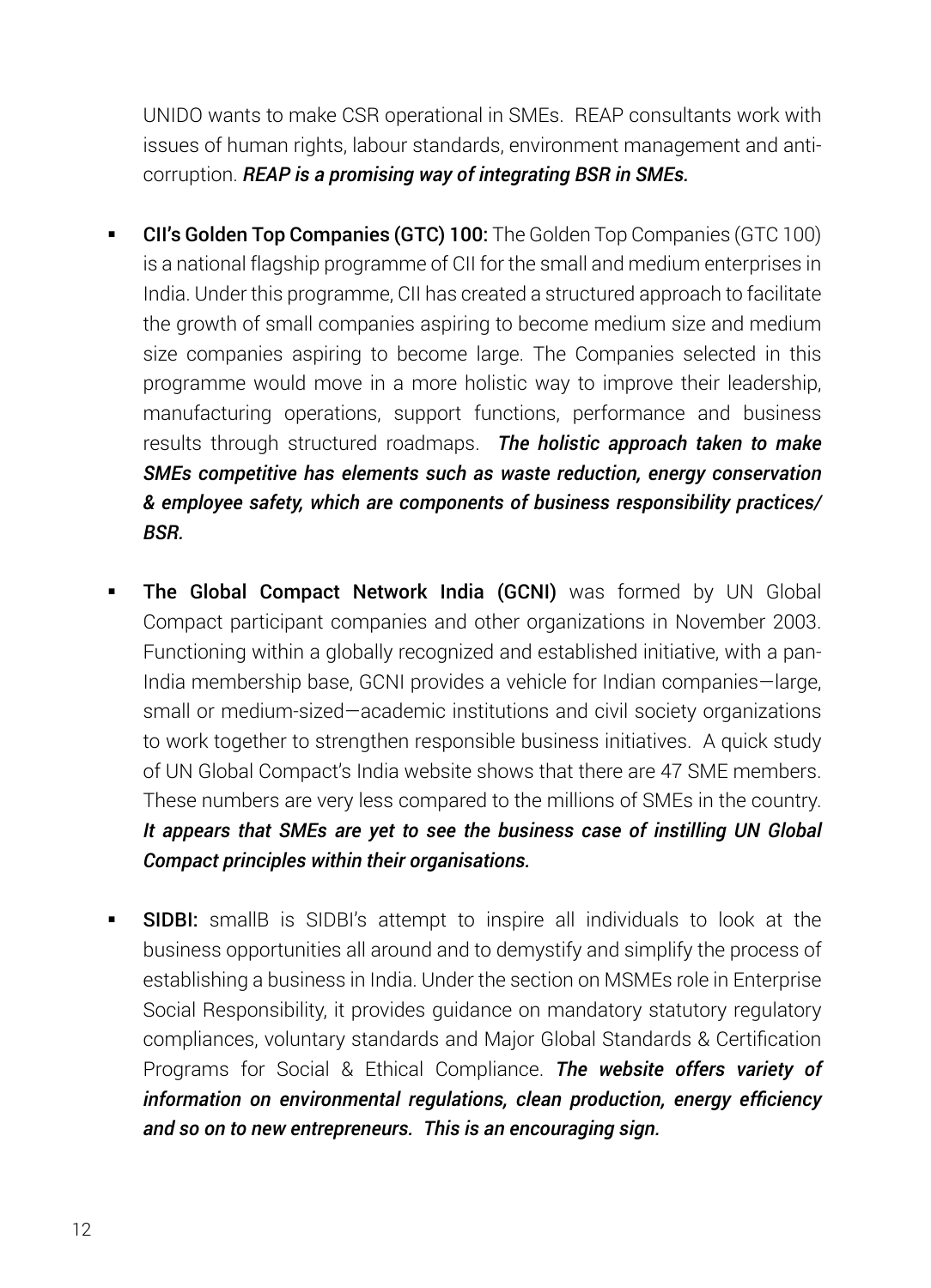- **SME Rating Agency of India Ltd (SMERA)** is a joint initiative by Small Industries Development Bank of India (SIDBI), Dun & Bradstreet Information Services India Pvt Ltd and several leading banks in the country. SMERA is the country's first and only dedicated rating agency that primarily focuses on the Micro, Small and Medium Enterprises - (MSME) segment. SMERA's objective is to provide ratings that are comprehensive, transparent and reliable which could facilitate easier and adequate credit from the banking sector and other lenders/investors to the MSME sector. "Green Ratings" from SMERA is one such initiative to encourage Micro, Small & Medium enterprises (MSMEs) engaged in industrial activity to adopt better technologies and processes to prevent environmental damage. The SMERA-Green Rating is on a scale of 1-5, wherein "SMERA-Green Rating 1" is the top most rating denoting the unit's efficient usage of energy with minimal emission of GHG and adoption of processes to control air, water, and land pollution. "SMERA-Green Rating 5" indicates lowest grade on scale of 1-5 with the unit's inefficient usage of energy due to its existing processes and technology causing severe damage to the environment. *Adopting the SMERA Green ratings for SMEs, provides a tool for self-assessment of sustainability risk, giving them a reliable evaluation of impact of their activities on environment and that of their sustainability measures.*
- Foundation for MSME Clusters (FMC) is a pioneer organisation, which specialisied in promotion of MSMEs through cluster and value chain led development. Established as a trust in June 2005, FMC has experience of working directly and indirectly with over 100,000 MSMEs in around 200 clusters in over 15 other countries across the globe. FMC has its corporate office in Delhi and branch/representative offices in the states of Andhra Pradesh, Karnataka, Madhya Pradesh, Punjab, Rajasthan, Telangana, and West Bengal. *The FMC offers support towards addressing social, economic, and environmental aspects of MSMEs. Interestingly, FMC awards BMO (Business Membership Organisations) that promote responsible entrepreneurship in their member organisations.*

In essence, various institutes and associations are promoting BSR among SMEs with diverse features and in different forms. Though not exclusively, conceptually all programs are progressing in the right direction towards promoting BSR for SME sector in India.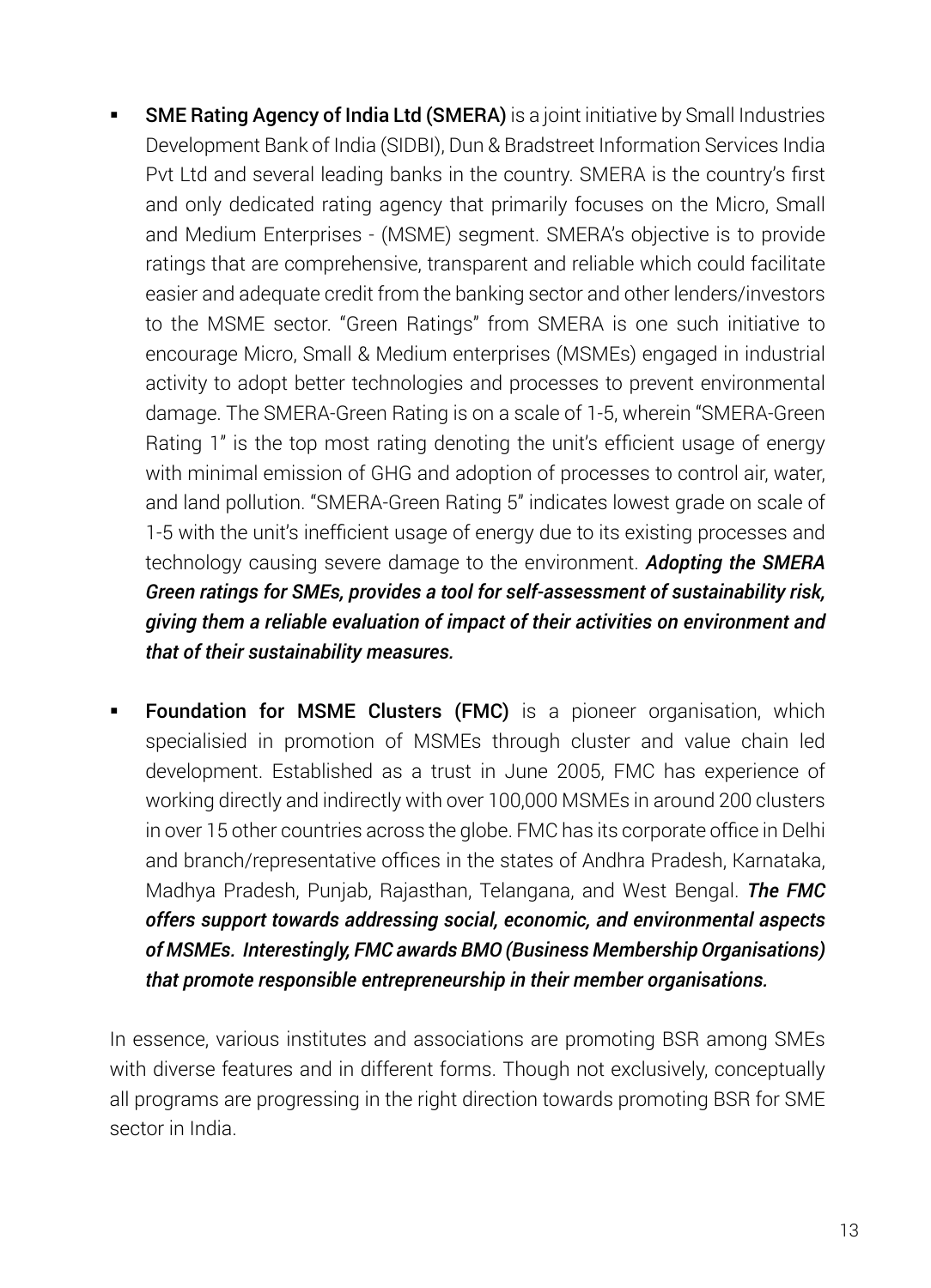# 2.2 Business Social Responsibility– A Responsibility as Creating "Shared Value"



BSR as a practice may evolve over time and undergo transformation. However, for BVIC, BSR conceptually revolves around Triple Bottom-line Approach (TBL) and is clearly defined for all practical purposes.

#### *Business Social Responsibility or BSR – is an integration of social and environmental responsibility of a business into their core practices and conduct, to ensure business sustainability and profitability.*

BSR engages in more inclusive approach towards social and environmental responsibilities of a business from both internal and external perspectives, and this feature of BSR separates it from traditional CSR. Slightly different than traditional approach of profitability for sustainability, sustainability for profitability is the mantra for BSR practicing businesses. In other words, profitability alone should not override the social and environmental responsibilities of a business for its long term sustainability. Ensuring this fine balance leads to 'Sustainable Profitability'.

It appears more relevant, as embedding BSR in SMEs shall provide added competitive advantage to the business as a whole, thereby leading to sustainability of the business.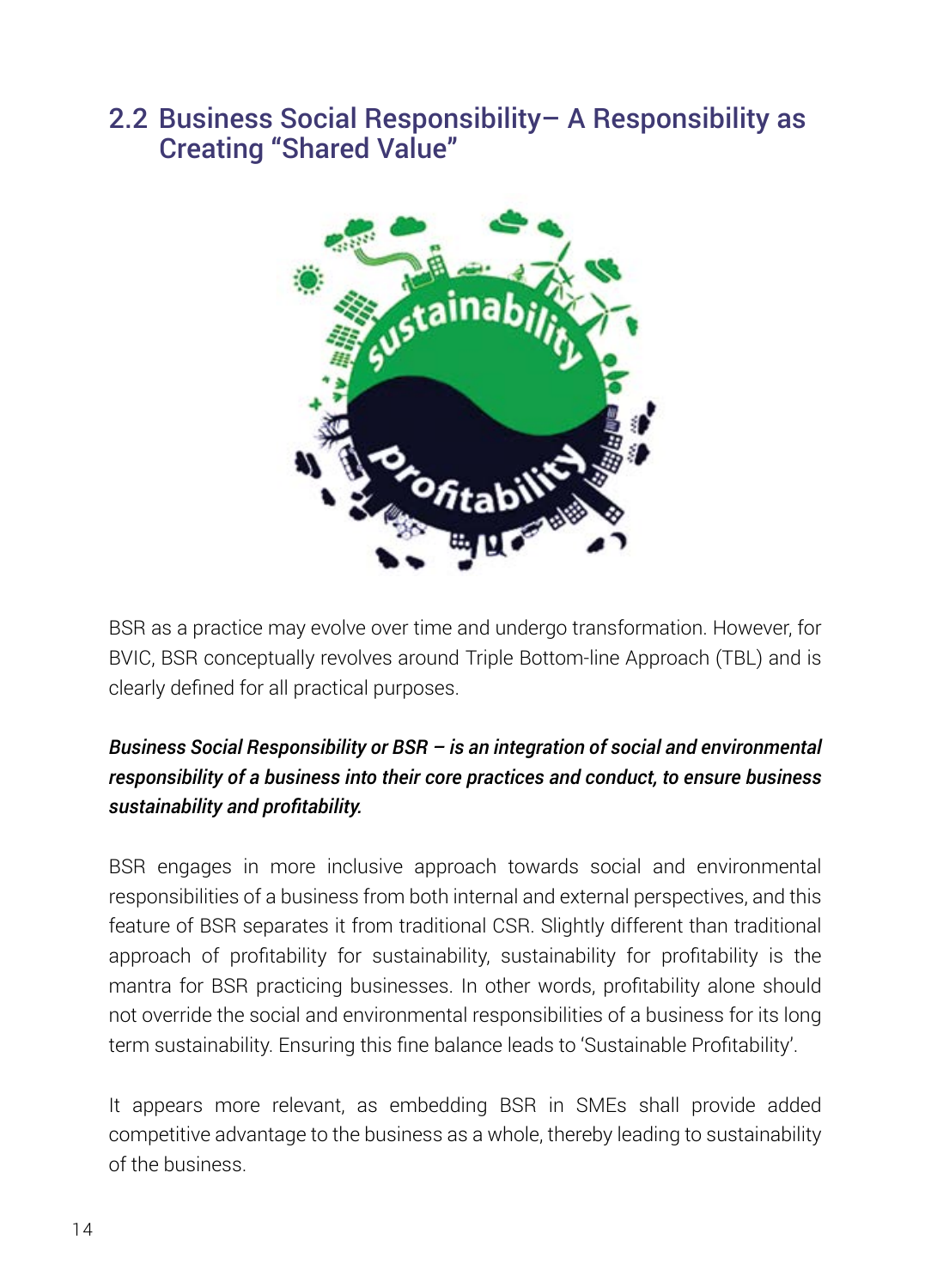The key components that are embedded in BVIC-BSR philosophy are presented below: The key components that are embedded in BVIC-BSR philosophy are presented below:

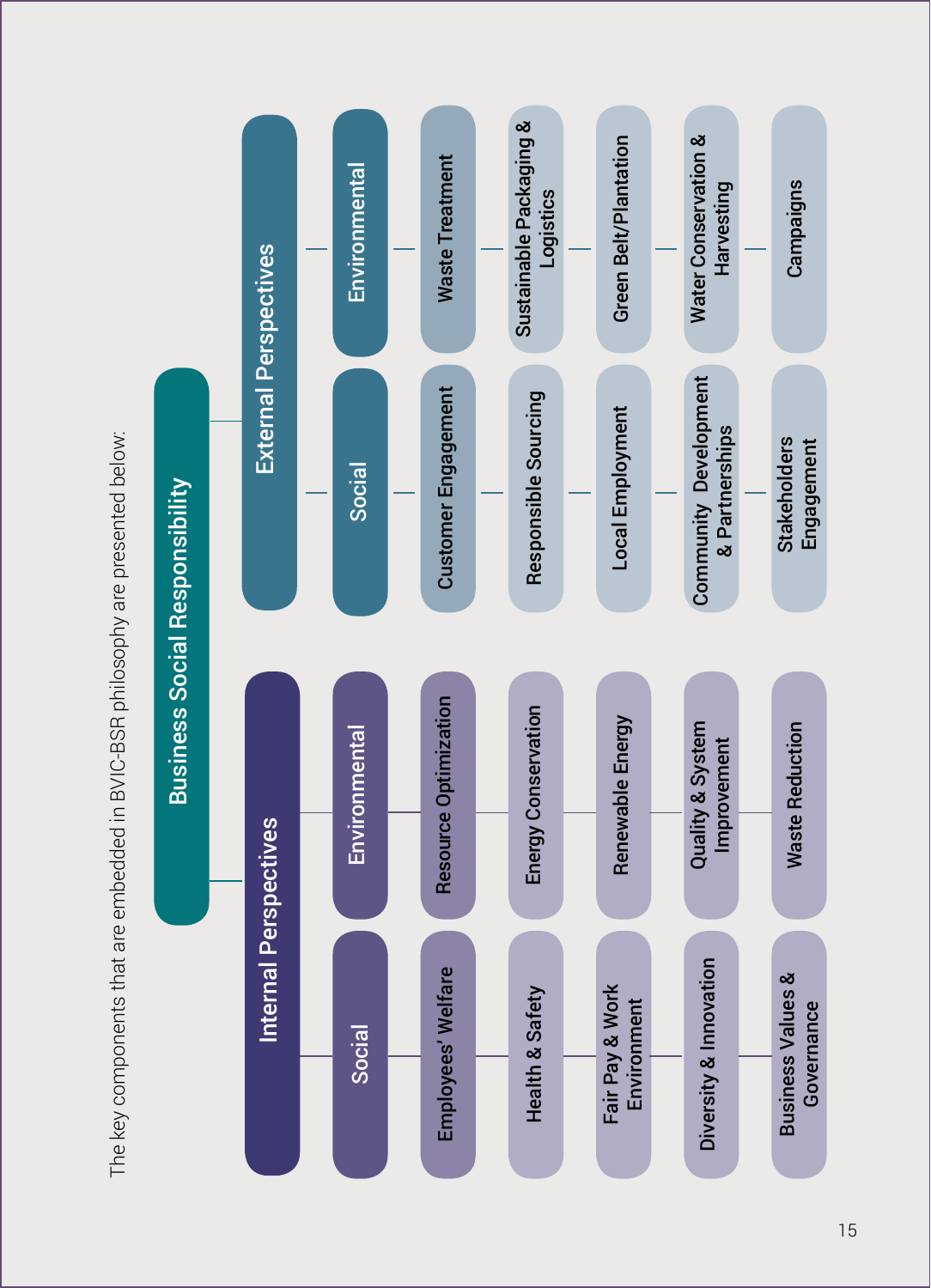Business social responsibility appears to be a matter of choice for companies, unlike other business related matters which directly impact the bottom-line, such as process efficiency, product development, marketing and finance. BSR appears to be an indirect element and therefore requires conscious efforts by companies and by the government to make it direct and tangible. This will enable a more direct & tangible impact.

In simple terms, social responsibility encompasses people, community, environment (including energy) and how the enterprise engages with these elements/stakeholders. Why does this require a new business case? Isn't engaging people and communities a direct business need, as businesses rely on people (employees) to deliver results and on communities to support business activities through employment and supply chain activities? While the surrounding environment and community offer all the ingredients and possibilities of continuity to companies, put together, the debate on why BSR seems superfluous? Yet it exists.

In practical terms, the gap exists because of the primary & only focus of businesses on one 'P' - Profits and ignoring the other two 'P's; People & Planet. This being a standard understanding of how majority of businesses function around the globe, and there is a clear case for promoting concepts of Business Sustainability & BSR - to ensure balancing of 3Ps.

A matter to discuss and resolve in the context of BSR, is the definition of responsibility. Is responsibility delivered, if businesses ensure economic development? Economic development is important, but alone is not sufficient. BSR by itself is not a challenge, however, the way organisations define BSR is creating challenges. If it is seen as philanthropy, then it's a matter of resource availability and the keenness of the business sponsor to deliver philanthropic support. If it is seen as business agenda, then it requires strategy, clear performance measures and resource people to design, implement and monitor. If it is seen as compliance, then it requires strong governance to ensure that the minimum is delivered. If it is shared value, it requires engagement, dialogue, planning, performance measures and resource people.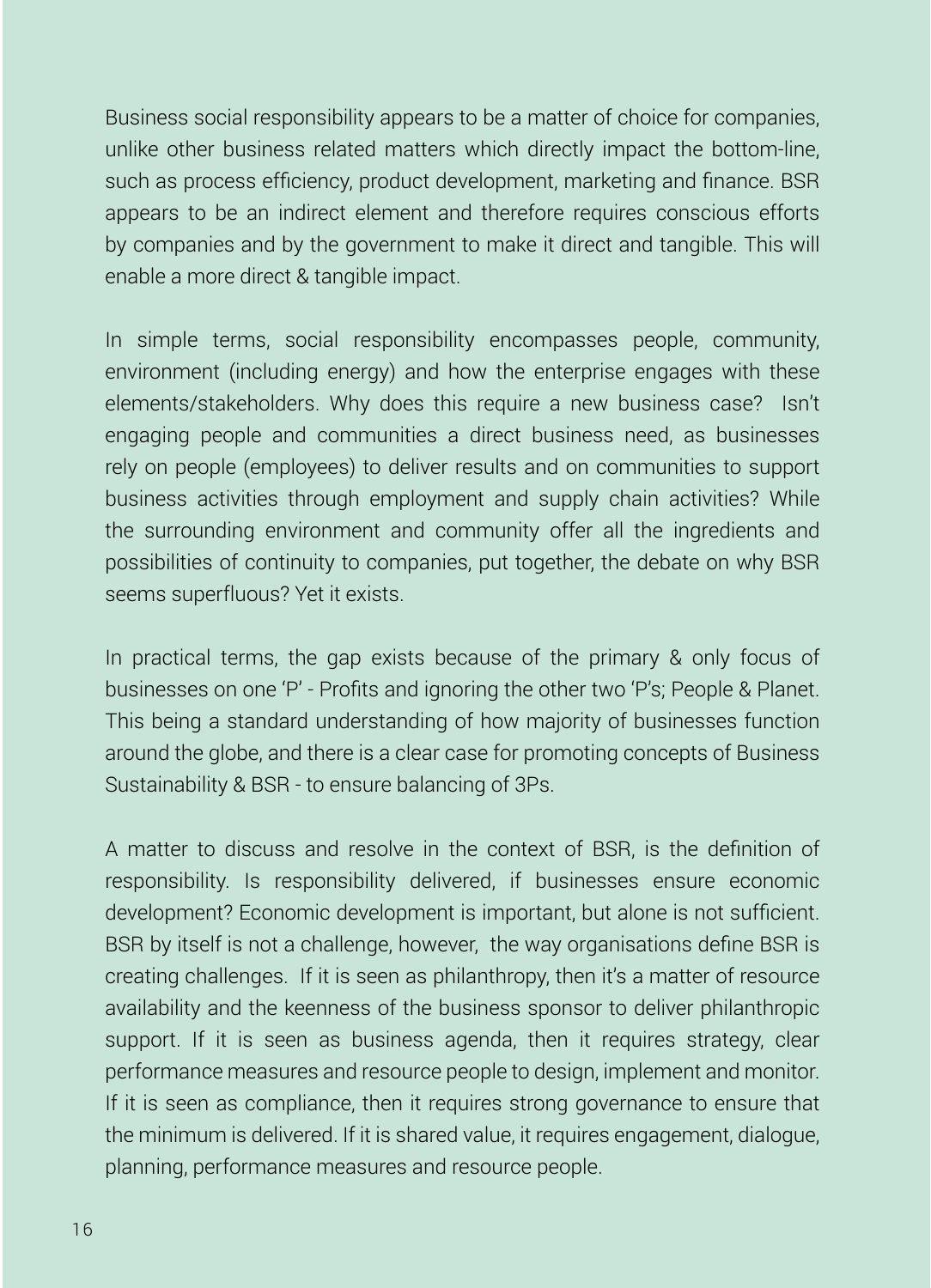# 2.3 BSR - A Means for Inclusive Growth



The Global Goals on Sustainable Development 2015 set a tall order to eradicate extreme poverty by 2030, expand opportunities for all, and protect our planet (aligning to TBL). The goals recognize the potential of SMEs to foster growth and inclusiveness. New research from International Trade Centre (ITC), the joint agency of the United Nations and the World Trade Organization, makes a compelling case for small and medium sized firms as the missing link to inclusive growth.

SME sector also plays an important role in offering equal entrepreneurial and employment opportunities to women and youth. The number of start-up enthusiasts from these two critical sections is steadily on the rise, which highlights the need for bridging the current eco-system gaps to accommodate and encourage them for all round development. The recent/future government or institutional programs (such as BVIC's) and policies need to address this gap and promote greater equilibrium.

BSR implementation in SMEs acts as an effective tool to enhance their competitiveness, in turn, ensures inclusive growth.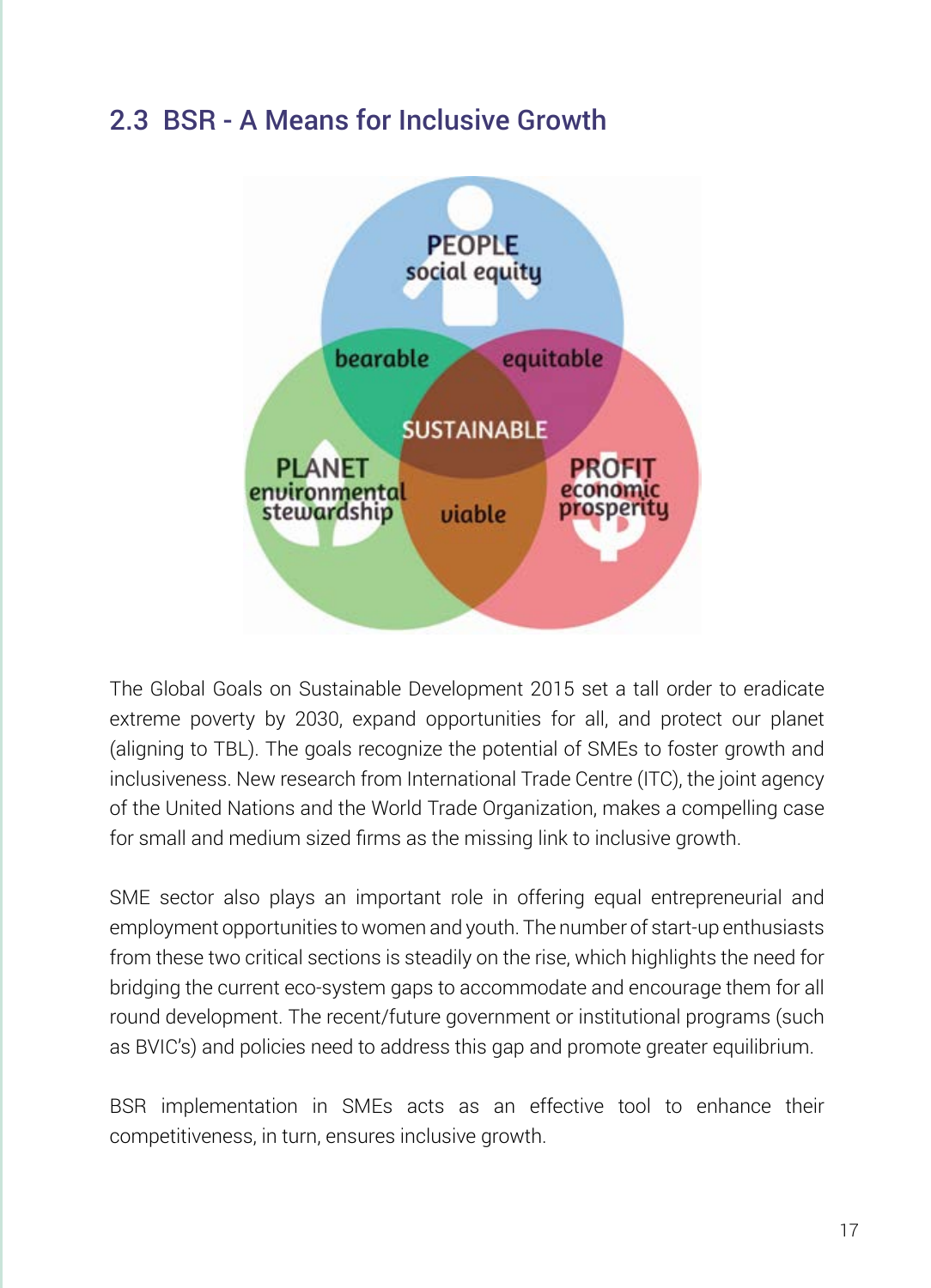# 2.4 Competitive Advantage & Business Cases

Business Social Responsibility can be tapped as a strategic tool to enhance the competitiveness of SMEs.

Broadly, Responsible Business Practices help any businesses to succeed, build sales, develop the workforce, boost enthusiasm and innovation, enhance trust in an enterprise and increase company's reputation and standing. Businesses need to consider new issues and respond to them, in order to stay competitive and relevant.

Applying Responsible Business Practices can also create value, help firms in becoming more cost efficient, boost revenue, and open up a company to new ideas of how best to run its core activities.

In the current competitive world, supply chain is subservient to the retail chain, because the retail chain has to respond to consumers. This trend is on the rise at all levels - local, national and international- and concerns all businesses.

Increasingly, business responsibility is being seen as an important and integral part of normal business operations. If handled well, it can help a firm to operate more efficiently, more effectively and more competitively.

While referring to BSR's positive influences on businesses, it is equally important to consider business responsibility as a business case, for the spectrum of benefits an SME can reap in the following ways:

#### **Customers**

For SMEs or for any business, customer loyalty is extremely important. A company's reputation is fundamental in attracting new customers and an increased customer base expands company's reputation. Customer satisfaction & loyalty is earned in the following ways through BSR:

 Providing customers with the highest quality products and services, consistent with their requirements and expectations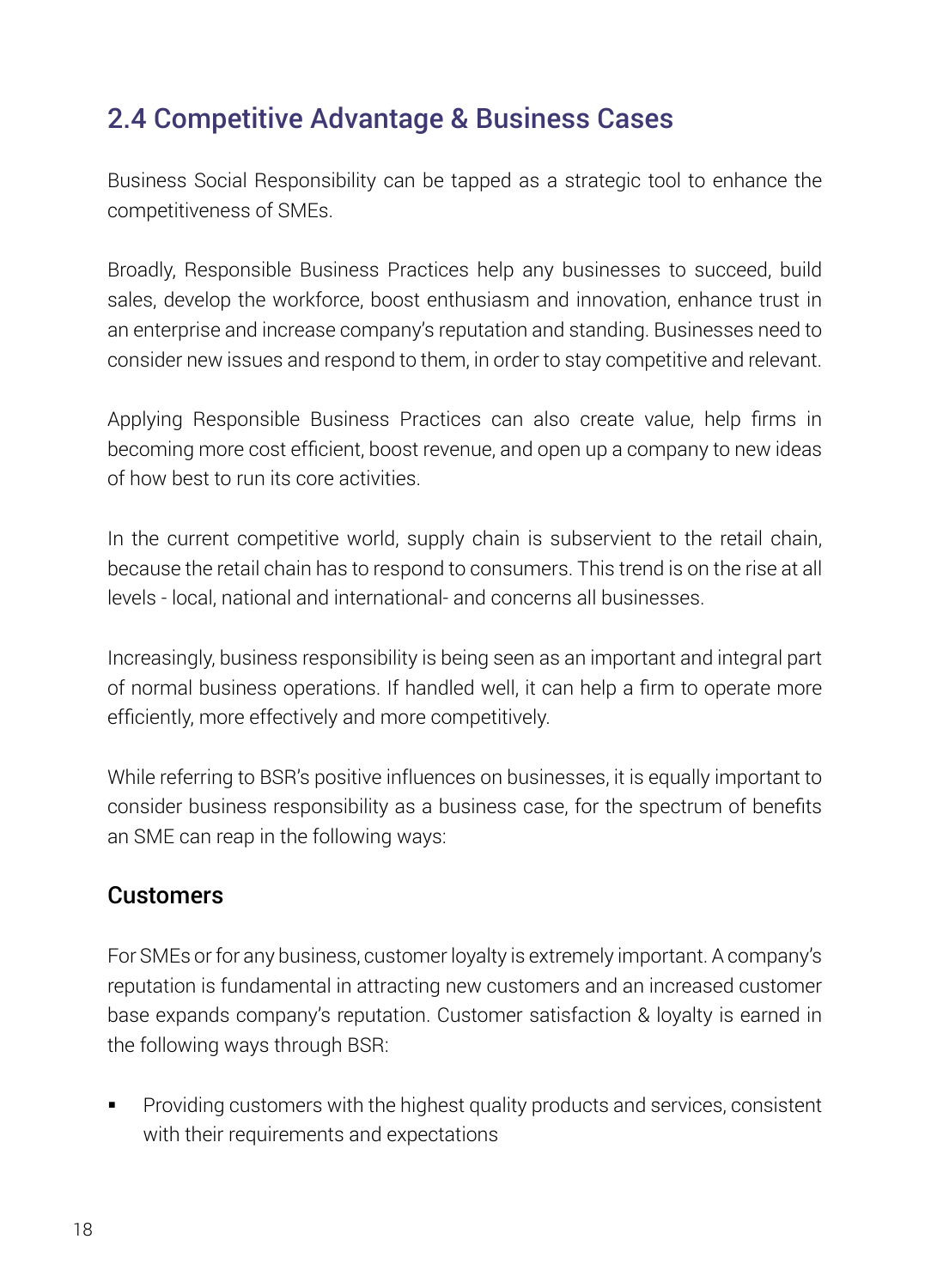- By treating customers fairly and ensuring that their health and safety is properly protected by being transparent in all the activities.
- Building a better relationship with customers through customer consultation, which helps in retaining customers and establishing a good reputation
- Evidence shows that if quality and price are equal, customers will choose products/services where business responsibility is evident over others.

# Revenue benefits & Efficiency

Responsible Business Practices directly impact revenues and result in cost benefits, if undertaken in right direction and circumstances.

- **•** Optimization of operation cycle and resources saves raw material and process inputs, which in turn adds to the bottom-line.
- **Engaging in efficient operations in production as well as organisational process** help achieve greater revenues.
- Eco-efficiency is an obvious way in which social responsibility and efficiency can be harmonised. The minimization of waste and recycling needs at first place reduces financial pressure of handling and treating them
- By minimizing the use of recurring and ever increasing (price) resources of business, the future risk of business uncertainty can be mitigated and better managed
- Efficient companies turn inputs into productive outputs in the most costeffective way.
- Cost savings and increased profitability follows with more efficient use of human resources and production increase results in higher turnover/sales

### Access to capital & Risk management

The scope of risks a company must manage is widening. Risk is no longer solely defined by financial factors, but extended to environmental and social risks. How this expanded portfolio of risks is controlled will become an increasingly important concern for companies when they try to attract capital and investors. Businesses have a responsibility to manage their assets effectively in order to provide investors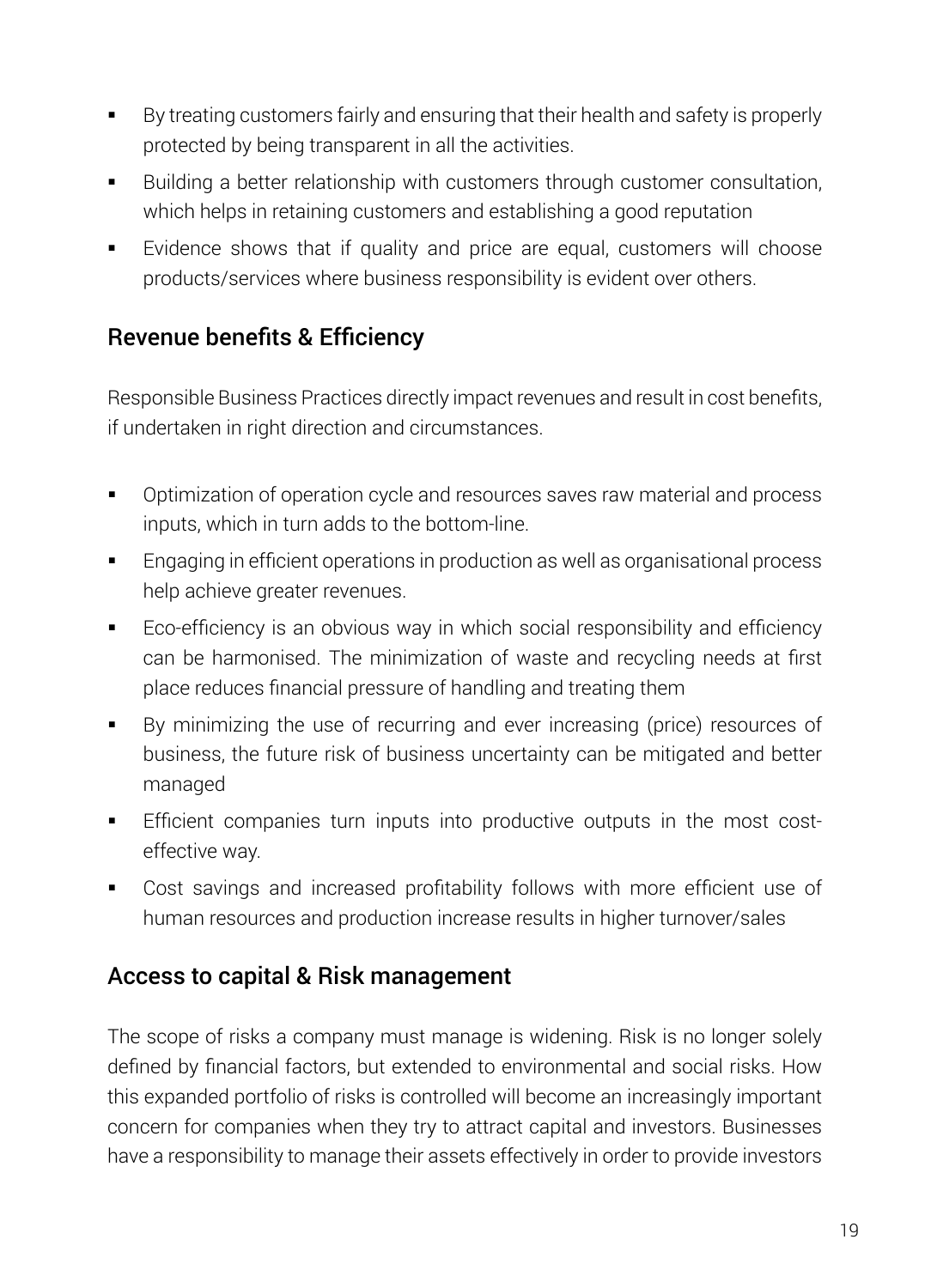with a fair and competitive return and also, disclose relevant information. In the context of SMEs struggle to raise capital, the crucial factors to note are:

- Competitive companies can acquire and access equity and debt capital with most ease.
- Although, currently most lenders and investors do not have responsible business criteria, the growth in Socially Responsible Investments (SRI) is a clear indication of likely future trends.
- A company that addresses and integrates business responsibility from an early stage is likely to establish a competitive advantage over others & attracts investors
- Risk affects access to capital the higher the risk attaching to a company, the more difficulty it has in accessing capital.
- If business practices are neither responsible nor sustainable, its reputation will be undermined and investors and lenders will perceive the company as increasingly risky.
- Responsible business, with integration of all risk elements a business is likely to face, effectively addresses the components with ease for practicing SMEs and hence, becomes choice of investments & funds

# Innovation & Employees

The most successful companies are also the most innovative. Innovation is the key to maintaining a competitive edge. A company that regularly designs, improves and delivers new and improved products and services is the one most likely to thrive. On the other hand, retaining key talent, productivity, motivation & efficiency of employees is proportional in marching towards business success, with the following as key elements to practice:

- Increased motivation and loyalty of employees, increases their productivity and innovation.
- Every business has an interest in being an employer of choice in a competitive and fluid job market, this can be a real advantage
- Paying staff fairly, providing a good and safe working environment, communicating openly and honestly, helps a company to prosper.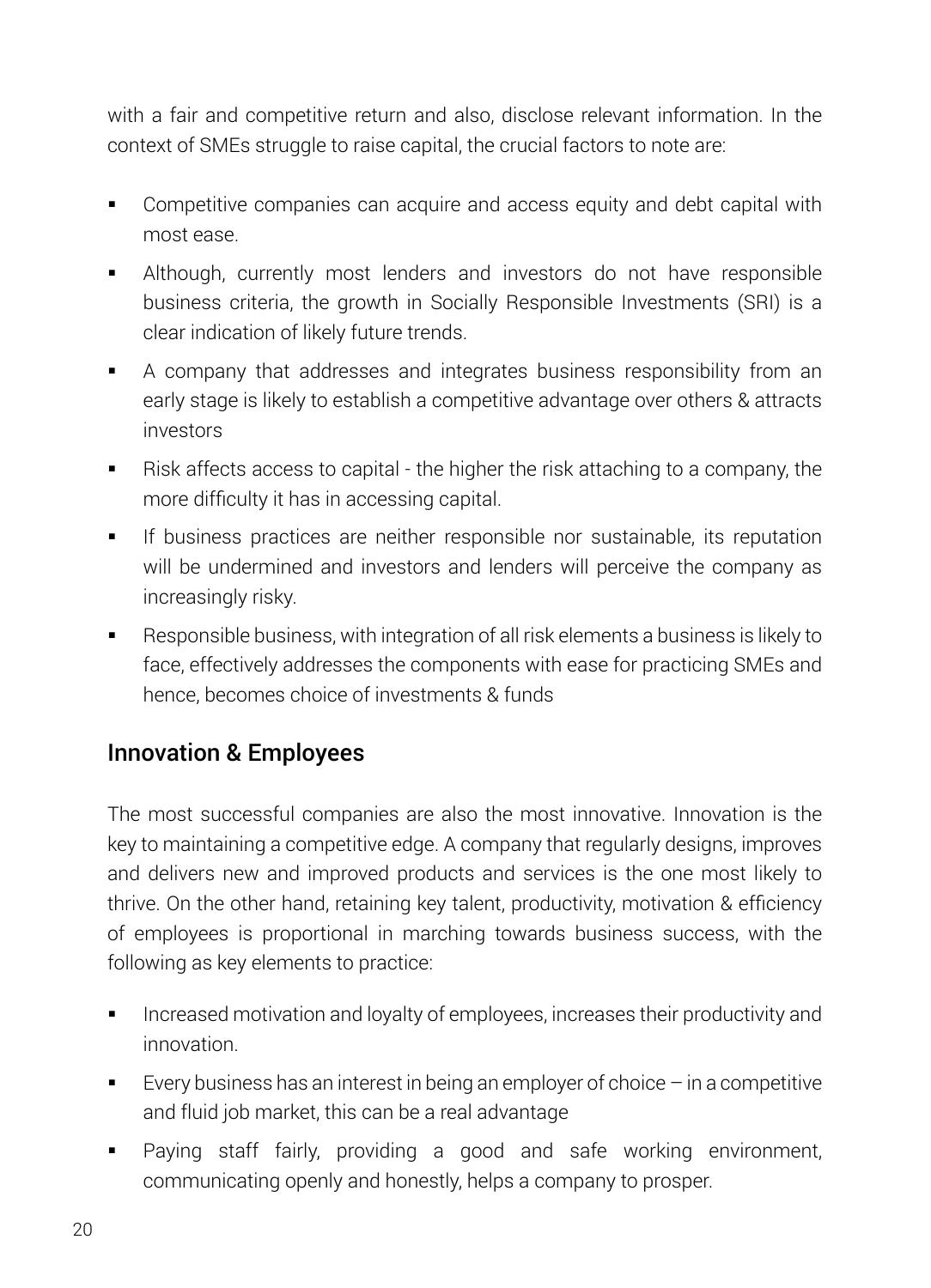- If employees are satisfied, they are willing to make more effort for employers in terms of responsibility, innovation and commitment, enabling employees to develop in a way that enriches both the company's and the individual's knowledge base.
- Engaging with a wider circle of stakeholders including NGOs, employees, the community, business partners and investors - can expose a company to new perspectives that boost innovation.
- Employing staff with diverse backgrounds can contribute to innovation and creativity, bringing fresh and original perspectives to a company.
- SMEs are well placed to innovate. They tend to have much more flexible structures, less chained down by bureaucracy and procedures than larger companies.
- By practicing BSR, SMEs can handle innovation and talent retention effectively

# Branding & Competition

Branding is a multifaceted tool to keep competition at bay and be ahead of them. Branding is influenced by the awards/recognitions, culture, innovation, financial sustainability and various other factors. The following presents how to build and sustain branding for SMEs through responsible practices:

- Companies with good reputations have the power to boost business opportunities.
- Demonstrating genuine levels of transparency, ethical behaviour and stakeholder engagement, helps to build the trust and reputation, which in turn enables company to operate & prosper, while building their brand
- A positive workplace atmosphere is a crucial factor in employee productivity, which can be well addressed by positive company image
- **Increasingly, Responsible Business Practices offer company a competitive** edge and a comparative advantage over its rivals in real environment
- Best position in the labour market and better interface with other business partners and authorities ensure better company image.
- Only about a fifth of enterprises carry out responsible business activities in co-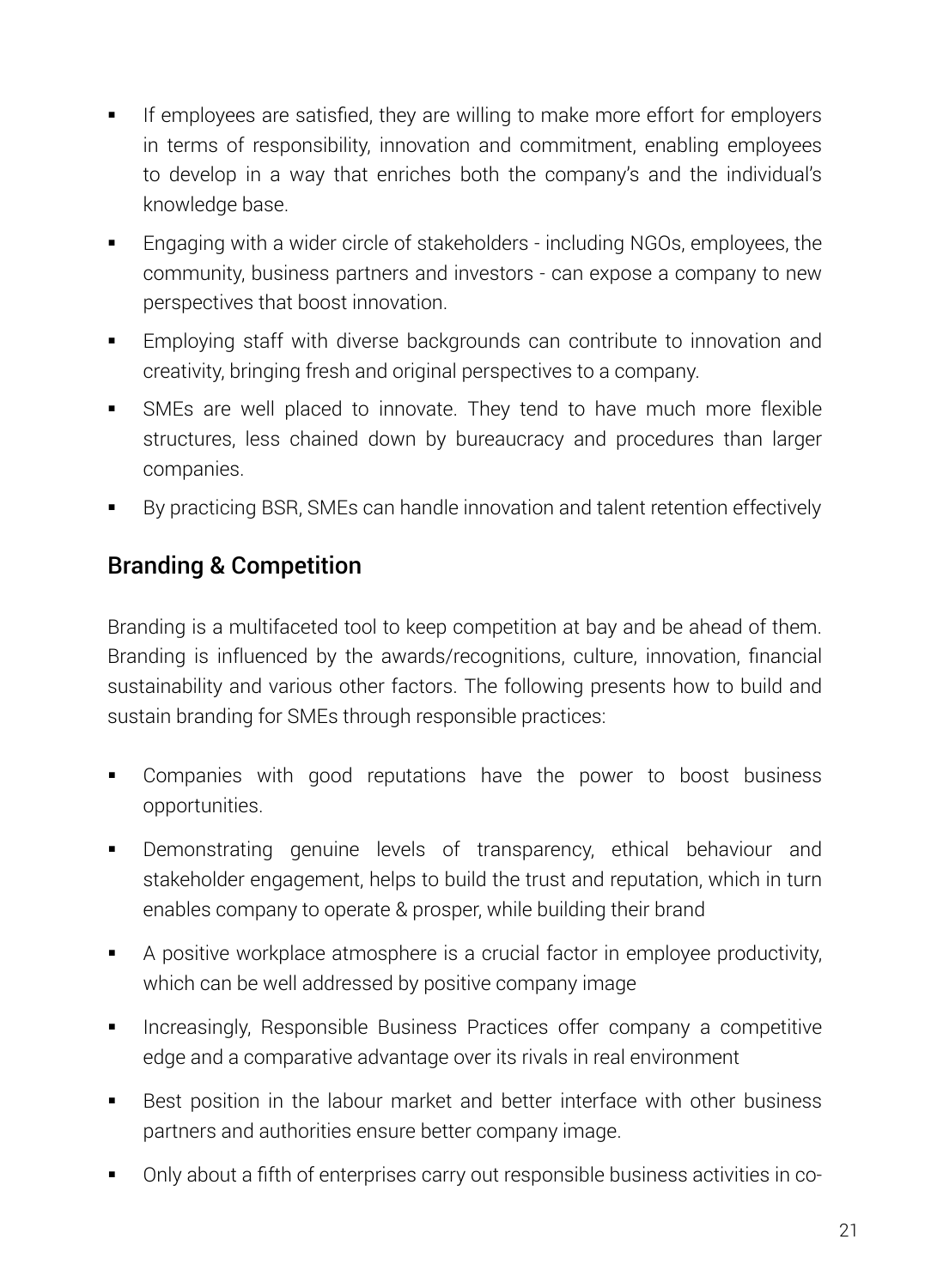operation with other firms. Partnering with like-minded companies, particularly through representative organisations, plays a key role in raising awareness and promoting good practices; while building brand & reputation

# Supply chain

Good relations with suppliers are a key concern for most SMEs. The best relationships offer long term benefits to both parties. They should aim to foster stability in return for value, quality and reliability. The interesting fact is, SMEs hold their own supply chain and are at the same time, part of a larger supply chain of bigger companies. Supply chain influence, hence, is bi-directional for SMEs as stated here:

- Increasingly, larger companies choose to make responsibility a key deciding factor in suppliers they chose, preferring suppliers whose practices are in sync with their business responsibility. As a result, SMEs with a Triple Bottom Line approach to business, caring for the social and environmental as well as economic aspects, tend to benefit more.
- As larger companies are being held more and more responsible for the practices of their suppliers and sub-contractors, this trend is here to stay, with higher intensity going forward.
- In corporate perspective, this means avoiding SME suppliers with poor track record in their concerned Responsible Business Practices.
- SMEs can promote responsible business with their own suppliers/contractors and fellow SMEs to the extent practical, in addition to practicing on their own.
- SMEs play a key role in spreading and encouraging best practices, help and benefit even the bottom of pyramid micro enterprises.

### **Communities**

It is no longer enough to argue that businesses contribute to society simply by creating jobs and wealth, viz, economic development. A business can only sustain its credibility if it has a clear 'licence to operate' from the local community. They can make or break your licence to operate. To break it down: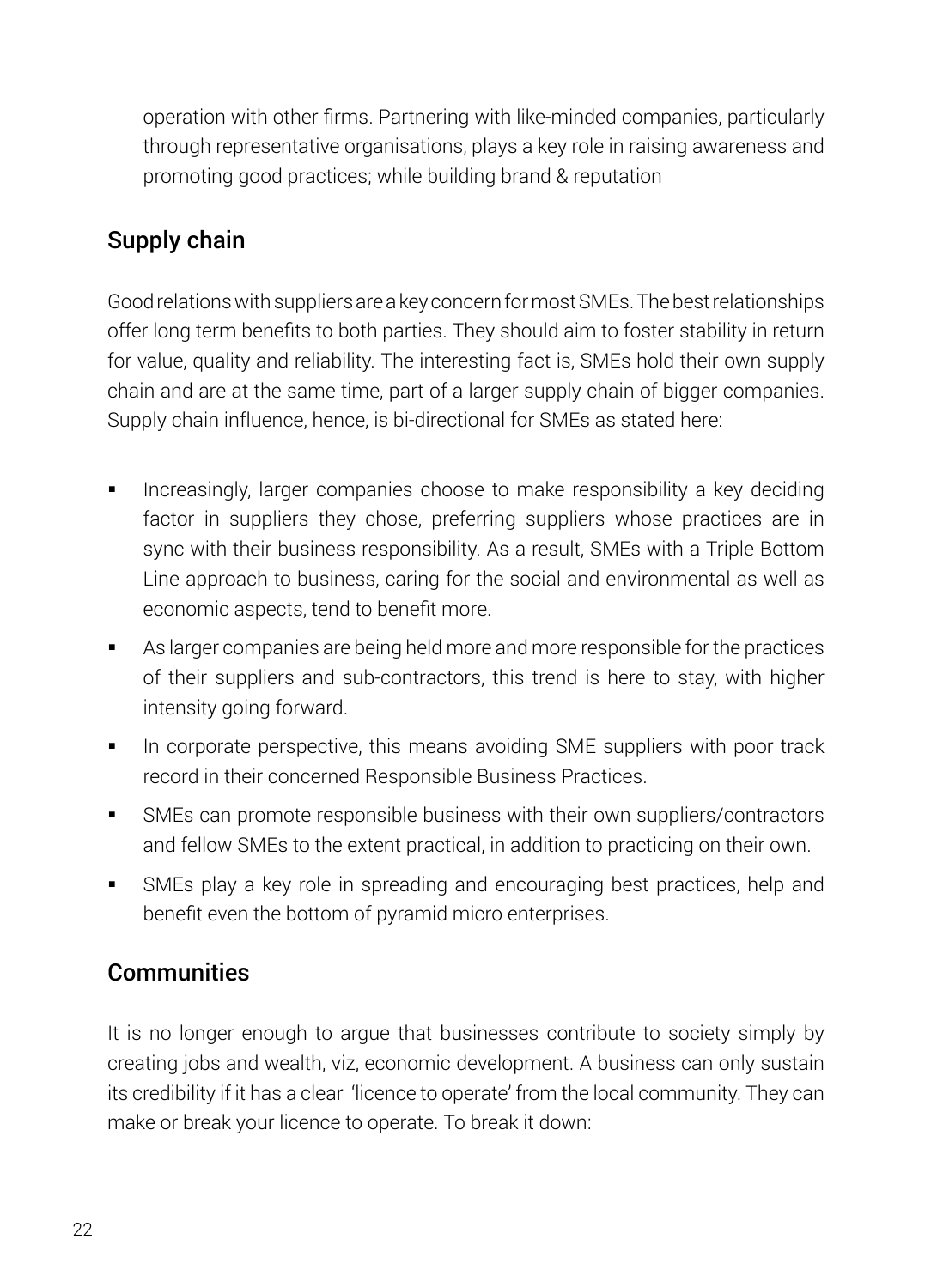- SMEs are particularly well placed to benefit from strong relations with the community. They are usually a key part of the local community, often run by people who have a longstanding connection with the area
- Responsibility is not about redefining their existing activities, but, about realising benefits of these activities and making them a core part of business strategy.
- SMEs attentiveness to the needs of the local community enhances reputation, attracts new staff, customers and clients
- Businesses engaging with NGOs demonstrate an openness and willingness to listen to the opinion of the broader community within which they operate
- Co-operating with NGOs can also build trust between business and the community and enhance a company's standing with customers and investors, in addition to the benefit from the goodwill that NGOs enjoy.



#### *To conclude;*

SMEs have time, resource and delivery pressures that often prevent them from getting involved in BSR. However, BSR is not about revamping the entire system; but about building on what is already there, and establishing the link between 'responsible businesses' with 'core business activity'.

Responsible business is about managing the impact (positive and negative) of your business. Improved staff performance and morale translates into a better reputation for the company which, in turn, can positively influence customer preference.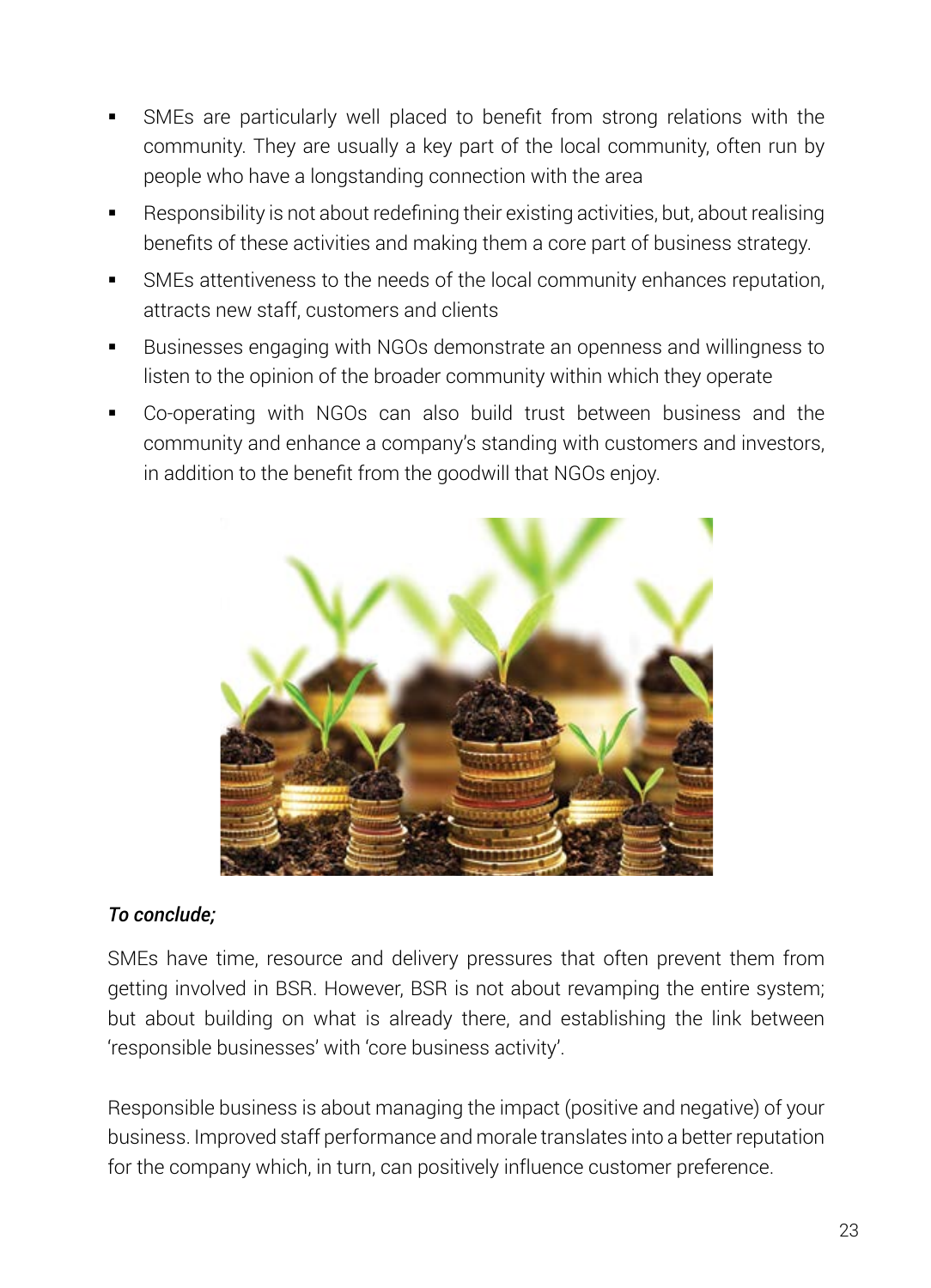Enterprises who foster better relations with employees, customers and the local community report that this boosts business performance in different important ways.

The broader community is becoming increasingly sensitive to these changed circumstances. It is looking for enterprises to take a triple bottom line approach to enhance their performance, become sensitive to the social, environmental as well as economic impact of their operations.

SMEs which recognise and adapt to the change will race ahead of the competition; for them sustaining business operations will become the least to focus on.

Collaboration among the SMEs provides an opportunity to manage social and environmental issues and respond better to the pressure from buyers, who are trying to establish ethical supply chains and gain appreciation from the international community. Collaborations can also be forged possibly through industry associations, to enable them to address common issues plaguing a geographical region or an industry. Further information on how collaboration and pooling of resources by SMEs in this context can possibly help the sector is detailed in Annexure I.

# 2.5 Cluster Development Approach for the SMEs

The Ministry of Micro, Small and Medium Enterprises (MSME), Government of India (GoI) has adopted the cluster development approach as a key strategy for enhancing the productivity and competitiveness as well as capacity building of Micro and Small Enterprises (MSEs) and their collectives in the country. A cluster is a group of enterprises located within an identifiable and as far as practicable, contiguous area and producing same/similar products/services. The essential characteristics of enterprises in a cluster are:

- (a) Similarity or complementarity in the methods of production, quality control and testing, energy consumption, pollution control, etc
- (b) Similar level of technology and marketing strategies/practices
- (c) Channels for communication among the members of the cluster
- (d) Common challenges and opportunities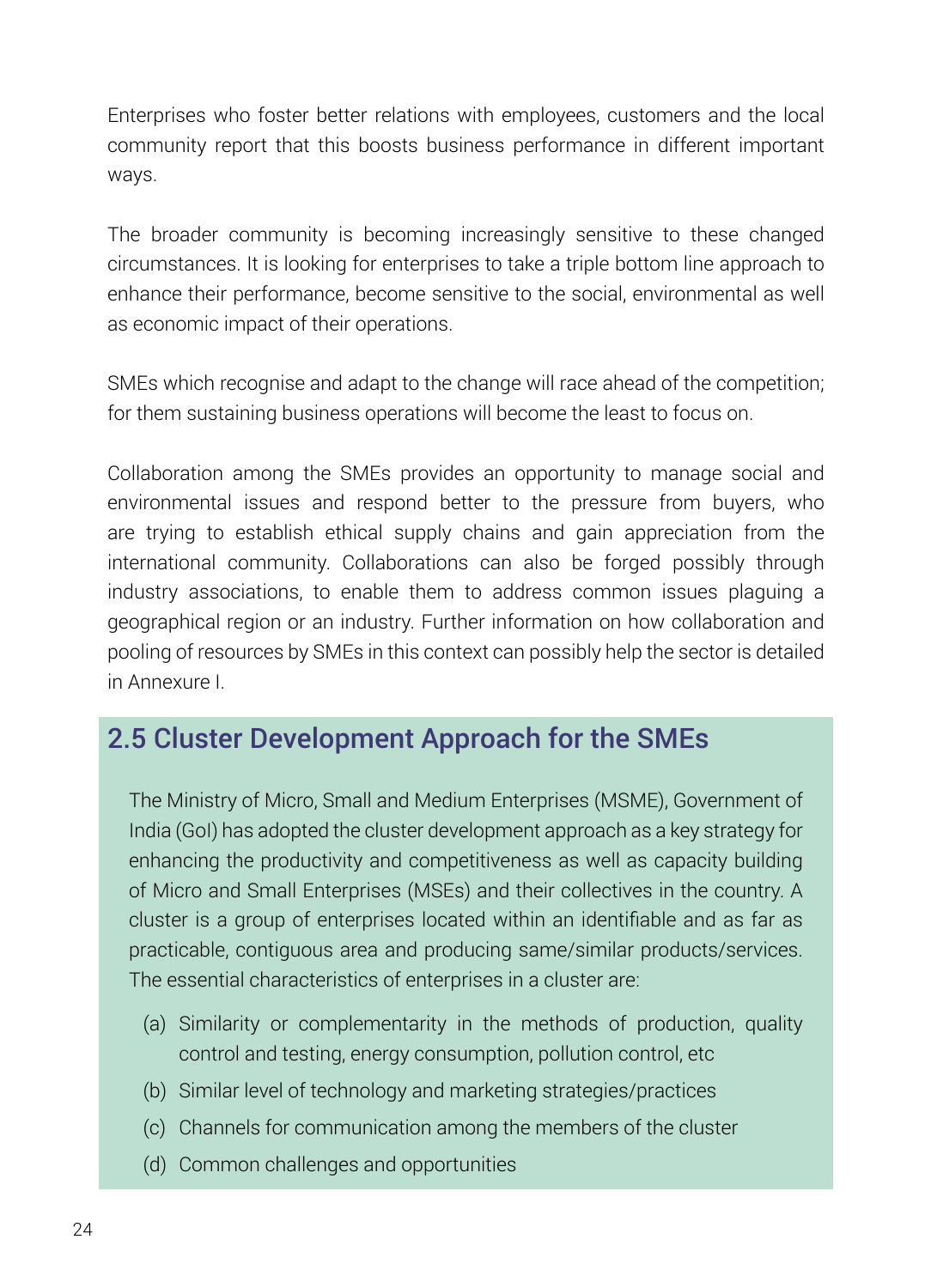The network model-cluster approach is considered appropriate to initiate BSR, as most of the government based incentives and programs follow this approach. This approach shall enable the SMEs to enter this domain to uptake BSR activities through co-operation and competition to start with. In addition, there are several specific clusters promoted by governments and reputed institutes, such as, women managed enterprise clusters (ALEAP, ALETA, COWE) and youth focused programs, such as BYST (CII). Embedding BSR as a business practice by these enterprises will further enhance their effectiveness and sustainability.

Being part of a cluster can also minimize challenges faced by SMEs. *After analysing the field situation, it has been concluded that, cluster approach either related to geographic cluster or sector specific cluster may not be feasible and effective. In fact, gathering a group of like-minded and enthusiastic enterprises for the purpose of forming a cluster for BSR deployment is more encouraging and practical.*

*The cluster for the purpose of BSR may consist of diverse SMEs that are interested and motivated in implementing BSR practices. The diversity may cut across sectors and scale.* 

In order to promote, BSR into the SMEs and the clusters, BVIC considers using a combination of models, as appropriate:



To initiate, it is intended to build a strong case for BSR in SMEs, by initiating BSR practices in SMEs/cluster of SMEs through a funding model. The funding model will support SMEs to have a proactive approach to undertake BSR activities in their enterprises. BVIC acts as a facilitator in getting the SME/cluster based BSR initiative funded through a partner or development agency. The cluster approach would relatively optimize the funding requirement too.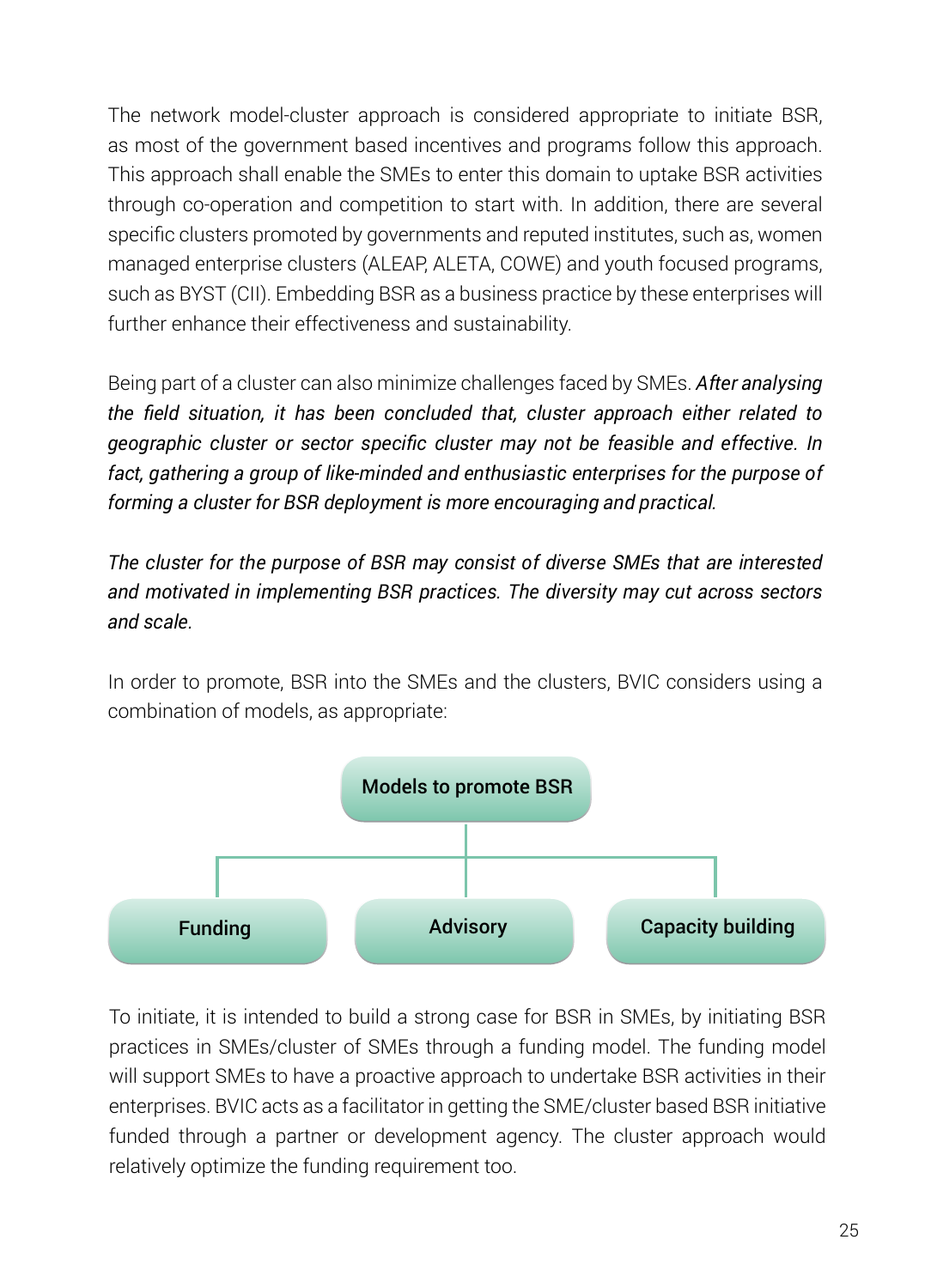While funding model is best to initiate BSR, the long-term and sustainable model is by partnering with like-minded associations, such as, CII, UNIDO, SMERA etc. This will help promote BSR as a business case, while progressively making this model more sustainable for the stakeholders involved.

The Capacity building model will be an ongoing process to transform the perception of SMEs to approach BSR in their enterprises. Further to impart knowledge on shared value perspective and its benefits to entrepreneurs and in turn, to increase their appetite towards implementation of BSR. The capacity building model works through periodical workshops and half a day sessions.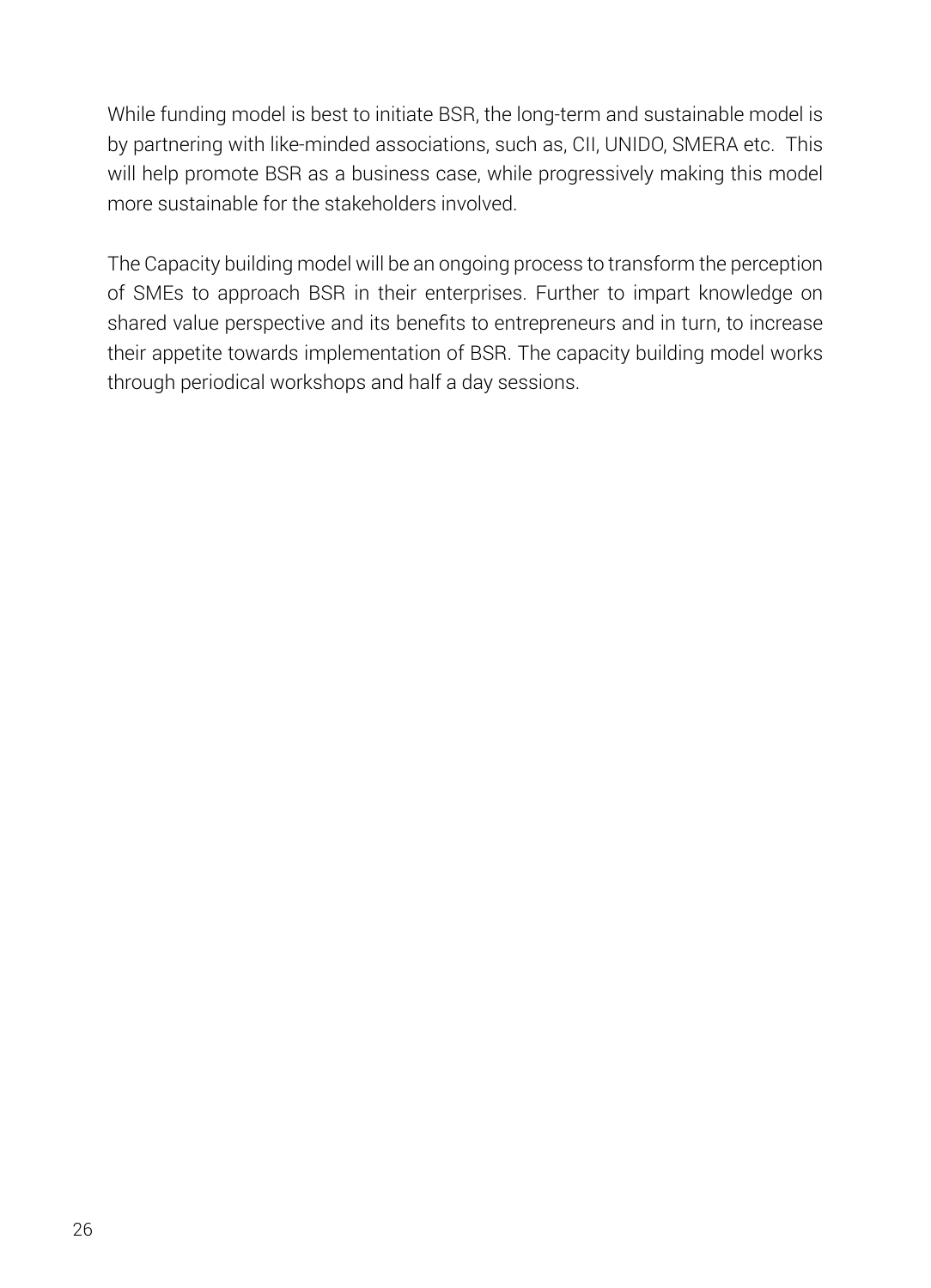# CHAPTER 3

Ascertaining the Opportunities and Challenges in Promoting BSR Concept in SMEs and Learnings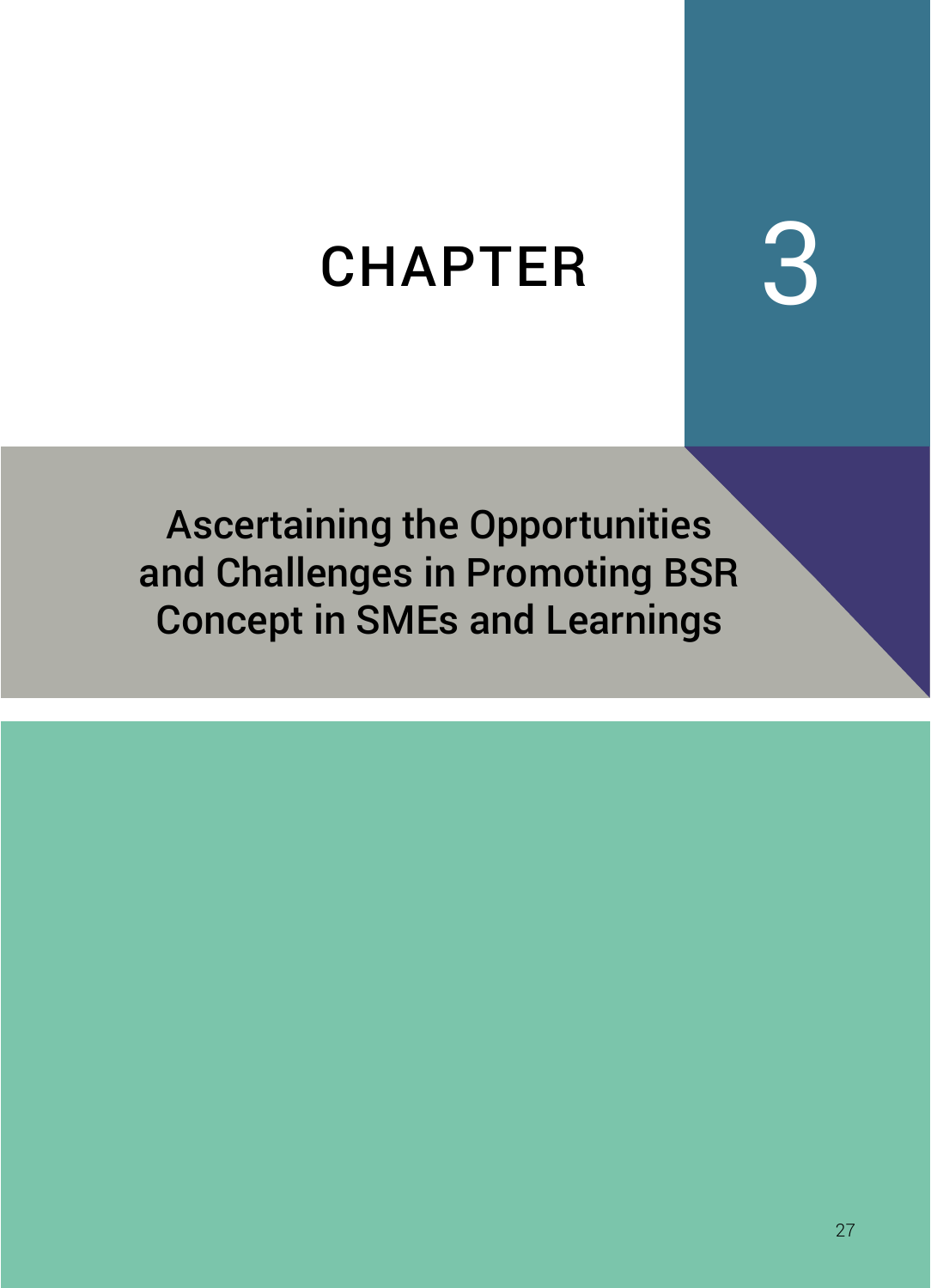# Opportunities for BSR in SMEs

- 1. *For SMEs, BSR is a matter of becoming competitive.* UNIDO defines Social Responsibility as a management approach whereby companies integrate social and environmental concerns in their business operations and interactions with their stakeholders.
- 2. The manner in which SMEs can integrate BSR is *to be an employer of choice.*  It is not just about being profitable.
- 3. *BSR in supply chain.* Large organisations who are disclosing their sustainability impacts are enrolling SMEs in their supply chain to proactively address BSR elements.
- 4. *Geographically wider presence, possibility of engagement with more communities.* SMEs can play a significant role in helping communities in wider geographical areas through their widely distributed presence.
- 5. Institutes and Non-profits are investing in start-ups through various forms of incubators as a part of their programs. They are nurturing start-ups that can disrupt traditional business models or have a social impact. When SMEs work on social impact creation, they are likely to attract financial support.

# What challenges do SMEs face in implementing BSR?

- 1. Typically SMEs *pursue immediate concerns of business survival* and therefore may not see long term impacts of BSR elements as feasible to engage with.
- 2. *BSR can be interpreted differently by different stakeholders.* While SMEs are engaged in BSR related initiatives, yet they do not label it because of their lack of awareness on BSR related trends. Owing to different definitions of BSR, SMEs are less likely to participate in BSR related dialogues as they *may see BSR as over and beyond their business priorities.*
- 3. *SMEs do not have trained human resources, who can design and implement BSR initiatives that would contribute to the triple bottom-line.* While the larger companies typically have sustainability/CSR teams, the SMEs might find this difficult and unaffordable.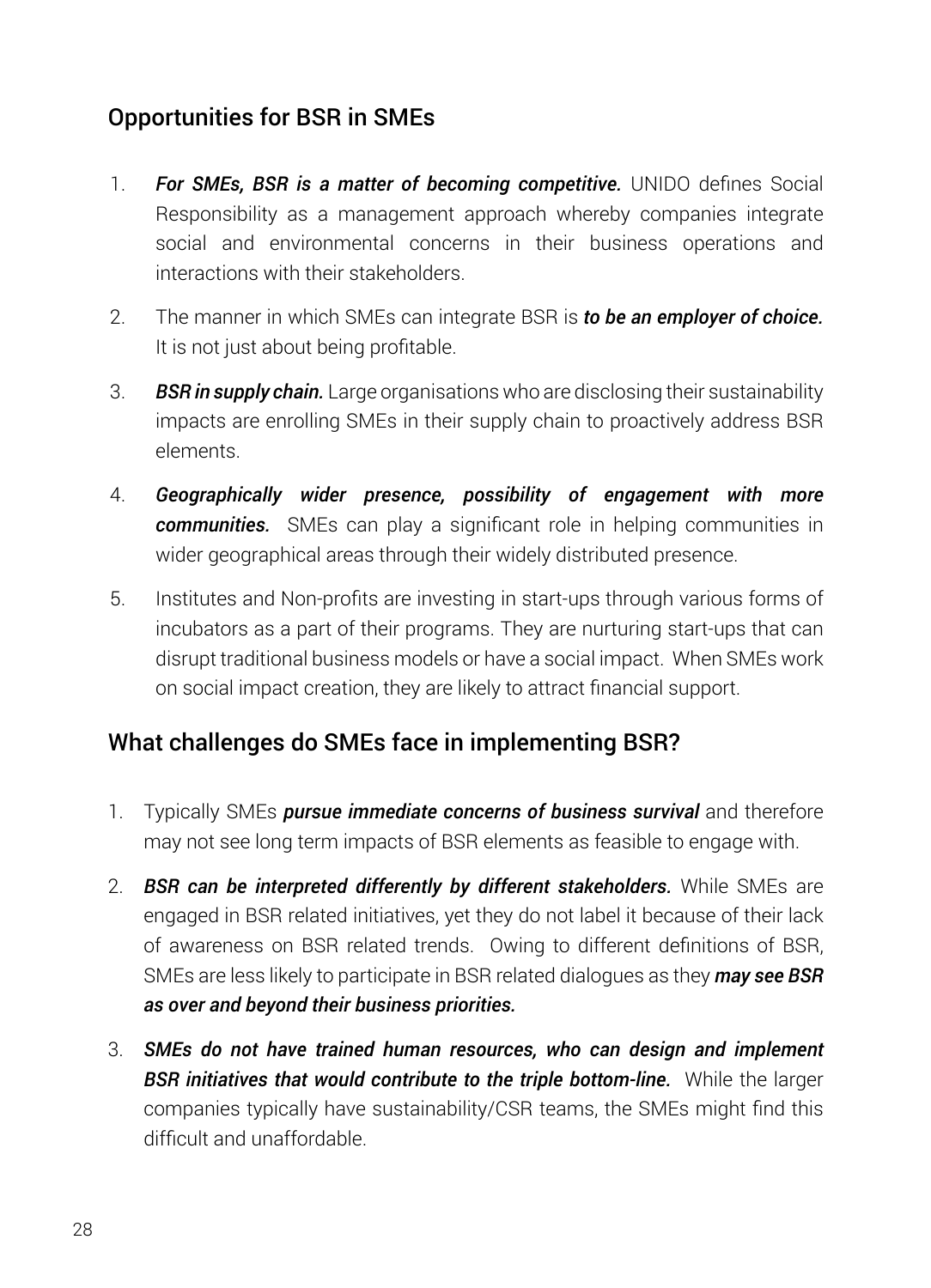# 3.1 Responsible Business Practices in SMEs: Indian Scenario

Globally, SMEs play an important role in contributing to the economies and delivering equal employment and growth to the societies they are part of.

Micro, small and medium enterprises (MSMEs) are the backbone of both developing as well as developed nations, given their presence in large number as well as significant contribution to total output and employment. There are an estimated 46 million MSMEs employing around 100 million people, contributing towards 45% of manufacturing value added and 40% of exports.

The Prime Minister Mr. Narendra Modi's first priorities are 'Make in India' and 'Start in India', which shows the role manufacturing plays in the economic growth story. With the agenda to eliminate poverty, ambitious GDP growth targets of 10% are necessary. The SMEs have an immense role to play in this crucial agenda. The focus should not be on making in India alone, but should also be on the development of skills to follow sustainable production. Along with producing goods with high quality standards, emphasis is also on ones that have zero effects. This is a tall order, but it is inescapable. The initial and long-term costs are important and they must be factored in.

The challenge is, how to promote these 46 million MSMEs towards 'Zero Defect Zero Effect' production. Interestingly, a significant proportion of these MSMEs are represented by their industry associations and chambers of commerce, also called Business Membership Organizations (BMOs). BMOs being the most trusted ally of MSMEs, they are best suited to promote the concept of "Responsible Business" in a balanced manner among millions of MSMEs in India. These BMOs have individual MSMEs and/or other BMOs as members, to whom they provide a variety of services. The role of the BMO's initially was limited to business advocacy with few of these BMOs providing strategic services to their members on economic aspects, like linking up with financial institutions, related service providers, setting up common facility centers, undertaking skill development, quality certification, etc. Very few BMOs have gone beyond implementing economic development activities to support MSMEs in improving environmental and social aspects of doing business. However, the good initiatives implemented by some of the BMOs are not known to other BMOs in the country, who are not much aware of the benefits of being responsible and the way it further benefits their members.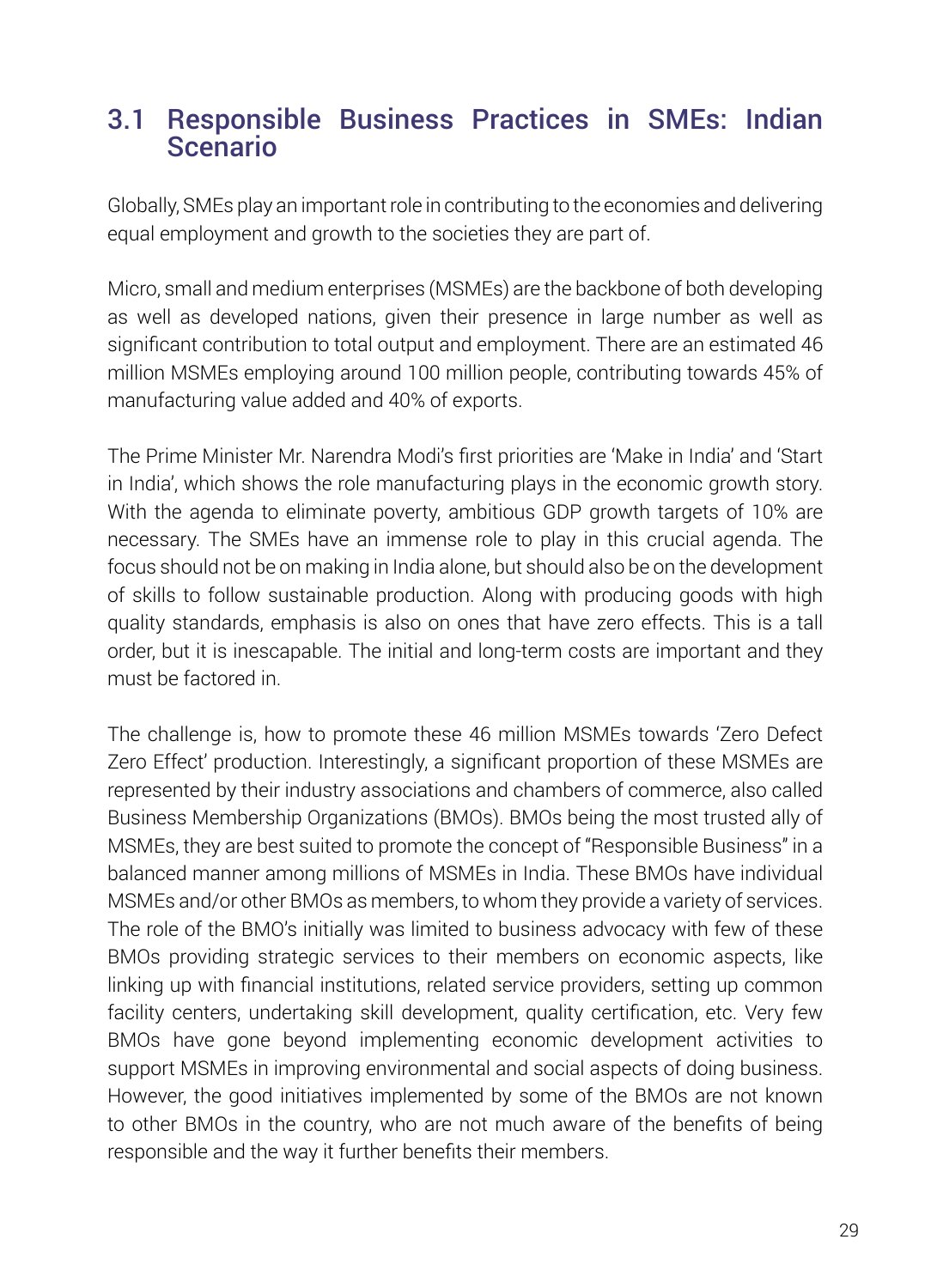Therefore, in order to spread the message of importance of being responsible and recognize the responsible work done by BMOs in India, and promote them with necessary encouragement, the *first awards on Responsible Indian BMOs* were organized in 2015 and second in 2016.

The third awards will reach out to 1,500 BMOs in the country through the database available with Foundation for MSME Clusters. The awards for 2015 and 2016 demonstrate few promising examples in this direction:

| <b>Energy/Environment</b>                                                             | Social (Workers, Community and others)                                          |  |
|---------------------------------------------------------------------------------------|---------------------------------------------------------------------------------|--|
| Promoting energy efficiency in MSME foundries                                         | Promoting industrial harmony and peace<br>through fair wages and benefits       |  |
| Setting up sand reclamation park                                                      | Hospital for industry and general public                                        |  |
| Zero liquid discharge from dye industry                                               | Marketing support to artisans and MSMEs<br>to enhance return and sustainability |  |
| Setting up common effluent treatment plant for<br>handicraft sector                   | Awareness among leather artisans on<br>harmful effects of liquor                |  |
| Setting up park for environment-friendly imitation<br>jewellery                       | Promoting safe drinking water for workers<br>and general public                 |  |
| Technical services to engineering industry and<br>pollution control                   | Eco-friendly exclusive women<br>entrepreneurs park                              |  |
| Clean and renewable energy for manufacturers of<br>knitwear for exports               | Promoting women entrepreneurship by<br>mentoring and incubation support         |  |
| Raw material bank for cleaner production in a<br>knitwear cluster                     | Promoting youth entrepreneurship                                                |  |
| Establishment of MSME solution centre for promoting<br>energy efficiency              | Policy advocacy for street vendors<br>providing food to millions                |  |
| Protecting environment and controlling casting<br>wastage through better practices    | Rehabilitating child labour through literacy<br>and vocational skills           |  |
| Reducing pollution of river water by controlling<br>discharge of industrial effluents |                                                                                 |  |
| Using coconut husk as a substitute for wood to save<br>trees                          |                                                                                 |  |

#### Business Responsibility initiatives that came forward for awards in 2015 & 2016

The objectives for the awards in 2017 are to encourage BMOs to promote Responsible Business Practices among MSMEs through the following activities:

 Encourage the MSME support institutions to support BMOs in promoting such activities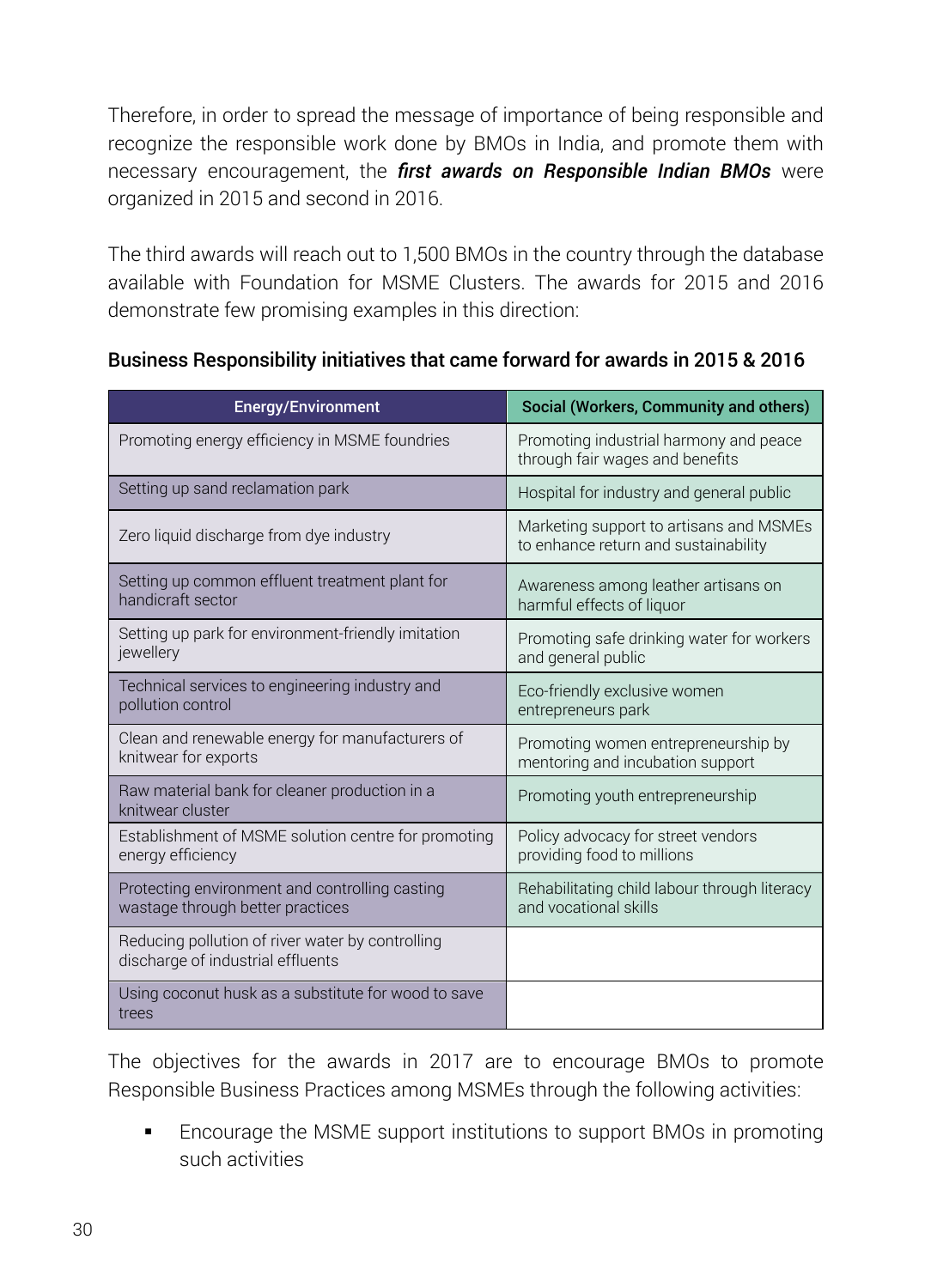- Disseminate nationally and internationally the best practices undertaken by BMOs towards promoting "Responsible Practices among MSMEs"
- Promote cluster/group based schemes of Government of India, like lean under NMCP, MSE-CDP, etc

All these will promote 'Zero Defect Zero Effect' production in MSMEs for the country as a whole.

#### *It was seen that when BMOs comprising of SME clusters were led with implementation partners like UNIDO, TERI, GRI, etc., the SMEs experienced benefits from these initiatives, which required to be continuous programs to help SME sector improve and reap the benefits in the long run.*

TERI is known to have done extensive work with Industry on energy consumption and energy reduction. Most of the policy initiatives, as a part of the Energy Conservative Act primarily covers large sectors. However, SMEs who are responsible for nearly 50% of the energy consumption of the industry, have much scope for improvement. TERI identified broadly 200 or so SME clusters that are energy intensive and began its work with them with funds from SDC (Swiss Development Corporation). They used a cluster approach, but also went in depth, at an enterprise's operational level and further to process levels within, to estimate the potential for energy saving. Firozabad glass industry was one such cluster, where the glass melting process was extremely energy intensive. Experts in glass making from England assisted the SME clusters to build capacity of local service providers to take forward the work as

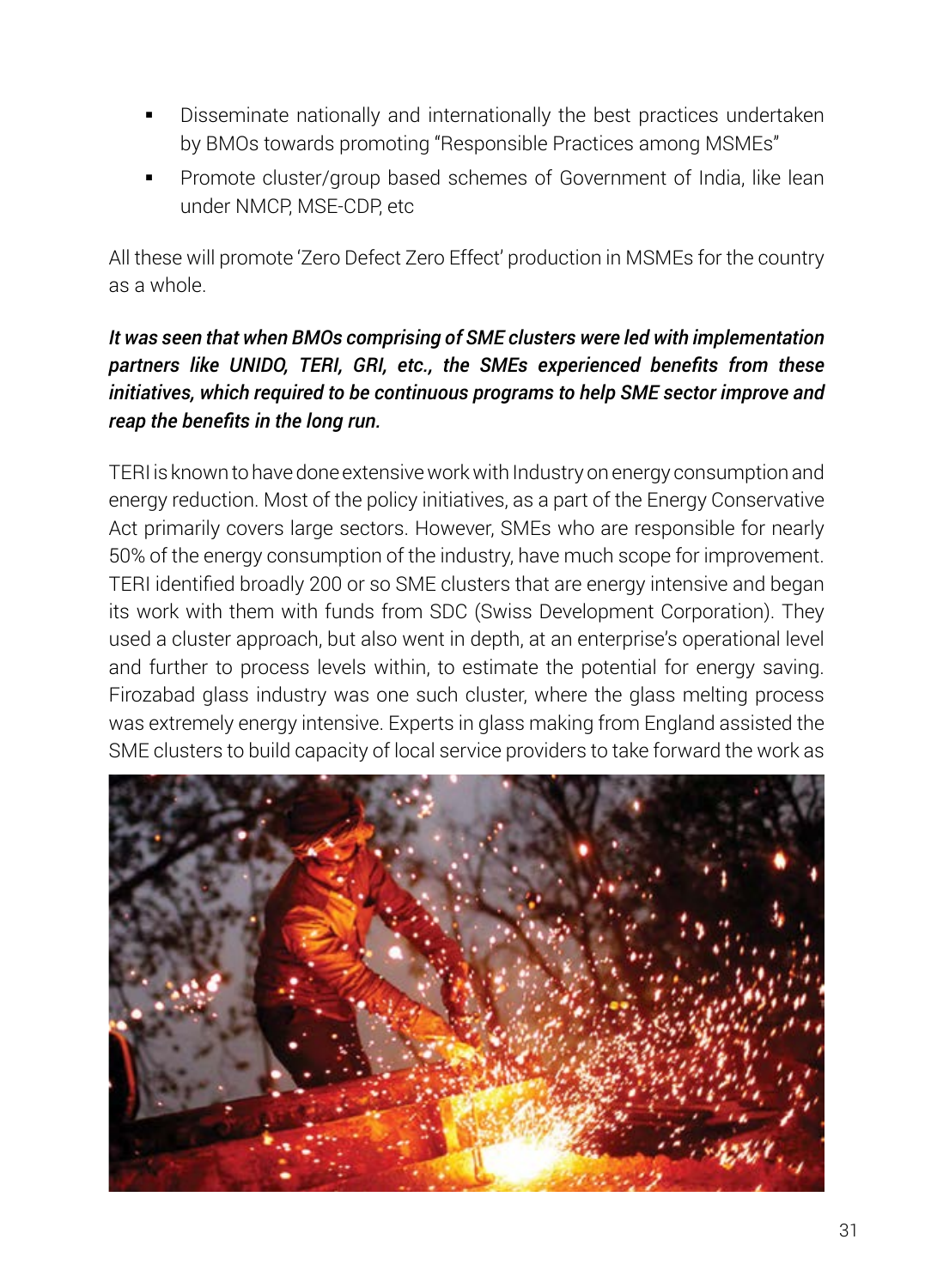an exit strategy. This was the approach to implementation of energy conservative initiatives by TERI.

Another project funded by European Commission covers around 7 clusters across 3 states in India. 474 Foundries adopted energy efficiency measures resulting in 16000 MT of coke saving per annum. 375 foundries improved their working conditions through Occupational Health and Safety Measures, impacting 5000 workers. Capacity building of 54 BMOs on Sustainable Business Practices was completed. Further provided financial linkages to 92 MSMEs and supported them in accessing institutional finance.

# 3.2 Responsible Business Practices: The SME Business Cases

Under this section, we have analysed and explored the case of Small and medium-sized enterprises (SMEs) from India & Europe, where they are the backbone of the economy. In Europe, SMEs represent 99% of all businesses. In the past five years, they have created around 85% of new jobs and provided two-thirds of the total private sector employment in the EU. The European Commission considers SMEs and entrepreneurship as key to ensuring economic growth, innovation, job creation and social integration in the EU.



The case studies presented here are specific to SMEs and are considered as model projects for illustrating the benefits of BSR implementation. The case studies emphasise on the challenges faced by these enterprises and how adaptation of business responsibility practices helped them overcome the challenges successfully. In addition, the case studies indicate immediate and long term business benefits, both in terms of financial strengthening as well as overall recognition and development of the businesses. The nature of initiatives undertaken by these enterprises are with focus on core and common business elements, with high replicability across geographies and economies.

The Indian and European case studies presented here include both manufacturing and service based enterprises, which further proves the fact that implementation of business responsibility initiatives positively impact either category of enterprises alike.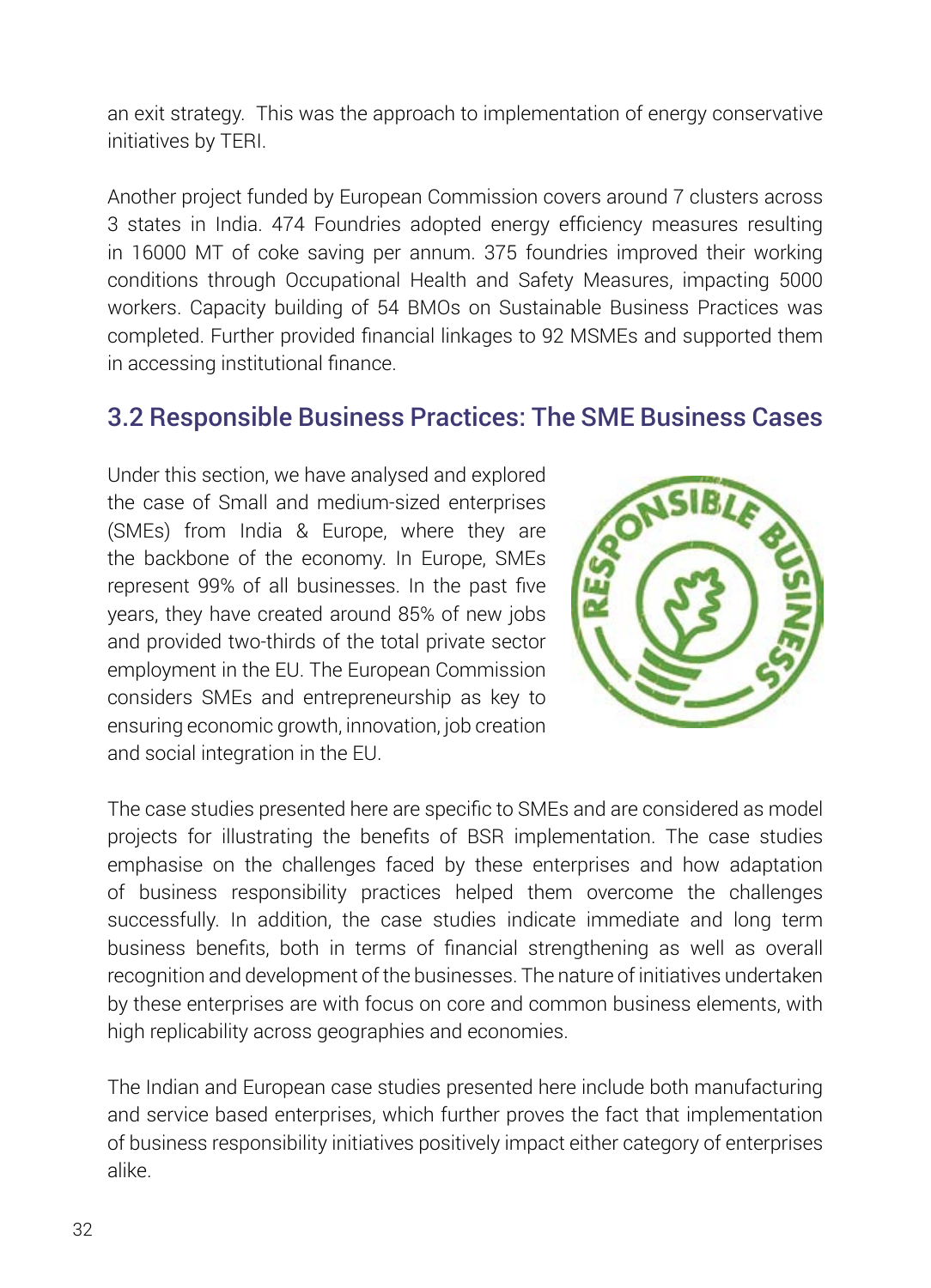## Indian Case Studies



## **AVANTEL** Transparency and ethical governance drives innovation and sustainability

Avantel Limited is a technology driven research oriented company with a proven track record of over two decades in wireless and satellite communication technologies. Their continuous and dedicated efforts offer cost-effective technologies to Indian defence sector.

Avantel places heavy stake on the operational philosophies and management systems. With great vision and direction of the founder, the company embedded key business responsible initiatives into their main stream operations to ensure effective integration and measurable benefits.

Some of the key responsible business measures undertaken by the company are listed here:

- R&D facility is a Gold rated green building certified by Indian Green Building Council (IGBC)
- Installed Rooftop solar power facility of 25 kW capacity
- Transparency and accountability (in-house ERP) drives all the business functions
- Commitment to highest standards of corporate governance with ethical code of conduct
- Established Employee Welfare Trust for the benefit of employees and additional facilities
- Continuous learning environment with fair pay, equal treatment, safe conditions, anti-harassment, employee first and welfare policies in place
- Spends on average 3% of net profits towards social responsibility (CSR) through dedicated trust for school infrastructure, renovations and support for poor children
- Offers free access to in-house developed online portal 'Wonderwhizkids' for government schools and underprivileged segment students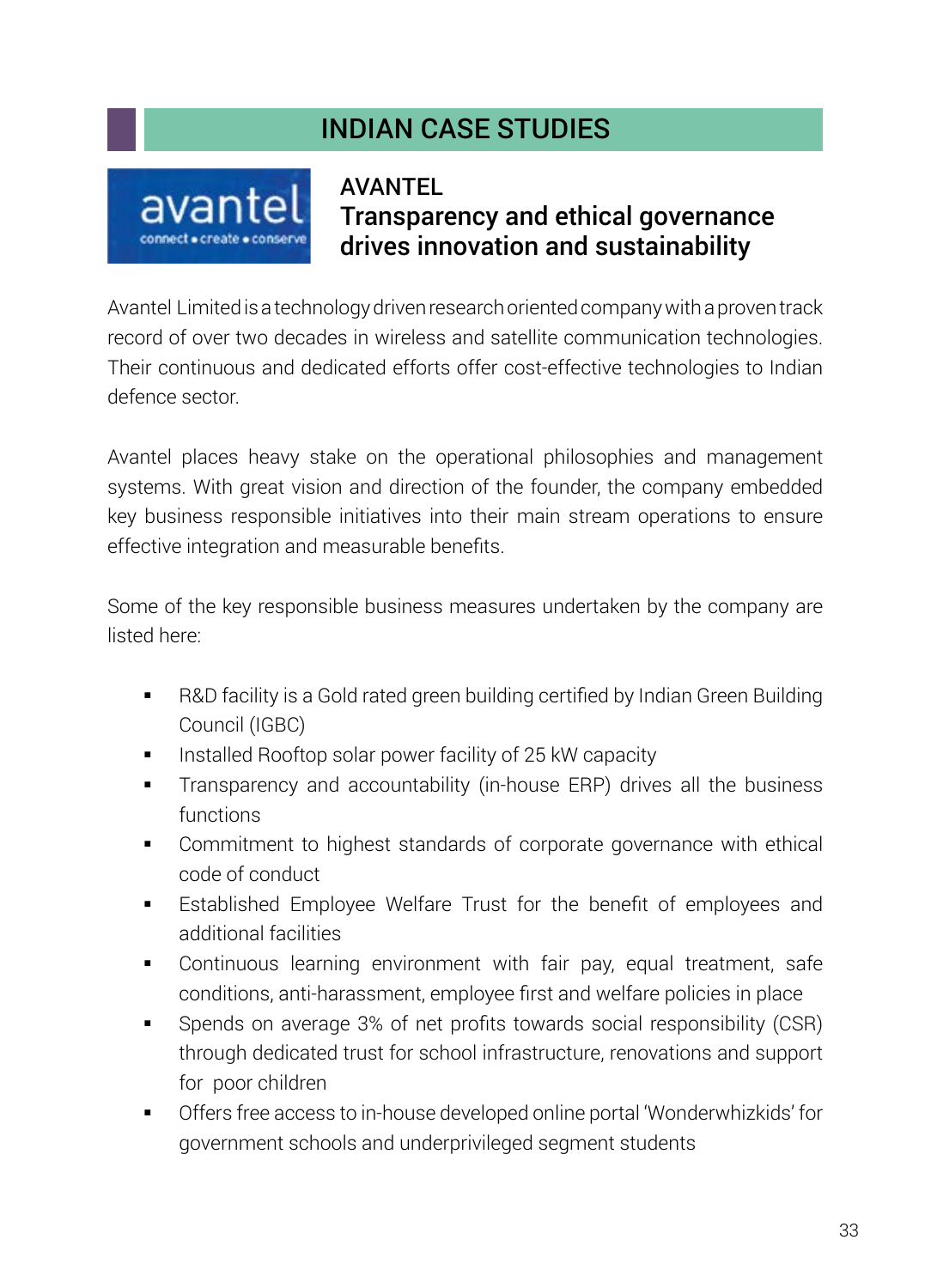#### Business benefits

- Consistent financial performance record over a decade, with over 40% growth estimation
- Reduction in 20% energy consumption through solar power substitution
- Improved productivity with high traceability and accountability
- Substantial improvement in control, optimization of resources and inventory management
- Earned its position as a preferred supplier for specialty products
- Awarded 'Excellence in Indigenous Development' by Society of Indian Aerospace Technologies & Industries (SIATI), 'India SME 100 Awards' by India SME forum (2016) and received 'IEI Industry excellence award 2015' by The Institute of Engineers (India)
- In-house state of the art R&D centre, recognized by Department of Scientific & Industrial Research, GOI to meet unique and special requirements
- A centre of excellence and innovation of Indian defence services

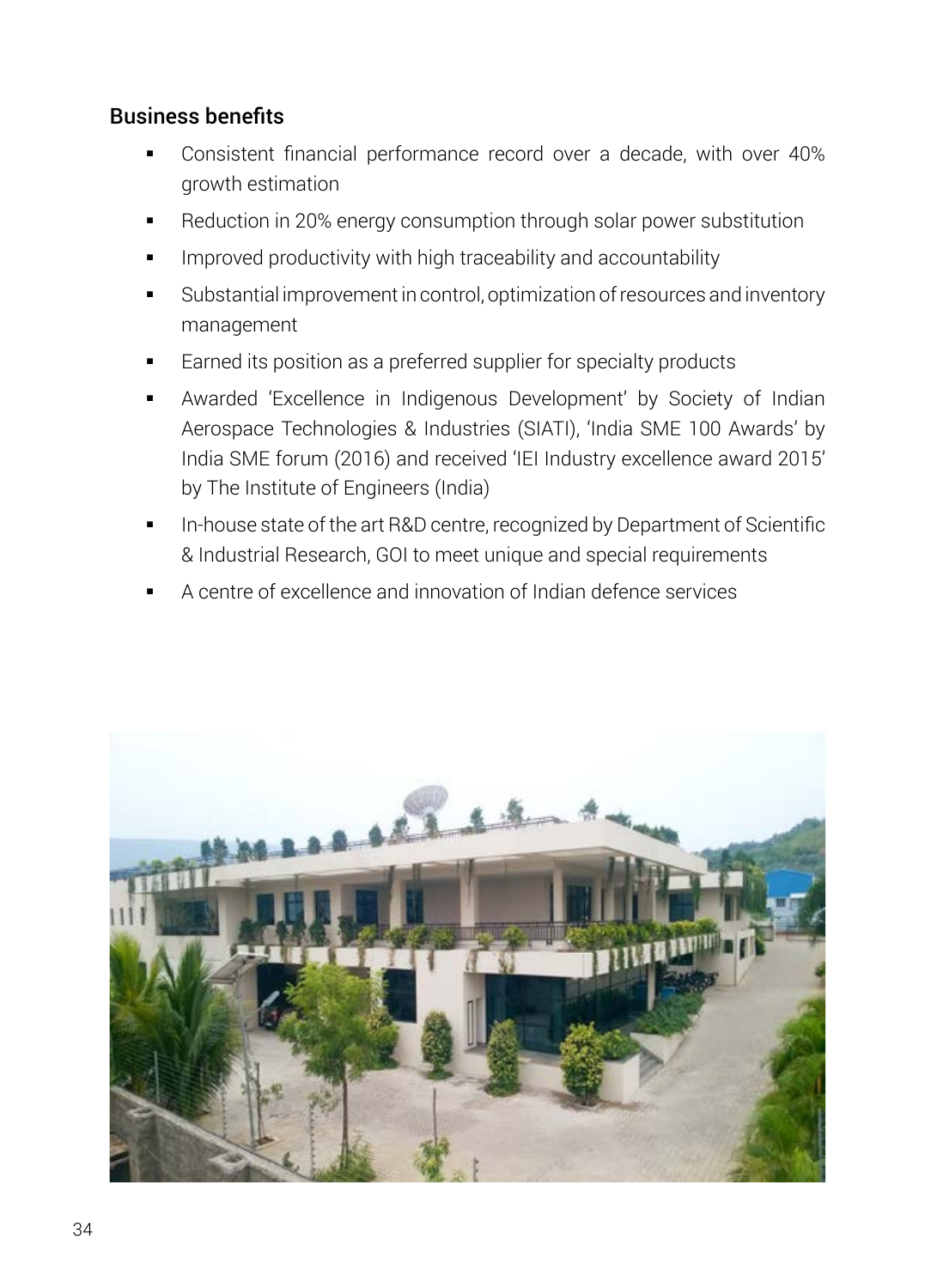

## Shree Ashtavinayak Glass Inclusive approach for sustainable business

Shree Ashtavinayak Glass (SAG) is a green-field glass processing plant. The company manufactures wide range of glass from toughened glass to heat strengthened glass.

SAG has taken several projects beyond the fence and stands apart from the rest with the following impressive initiatives:

- Use of 225 kW roof-top solar energy installation for grid substitution
- **Effluent treatment plant for effective treatment & reuse of sludge for brick** manufacturing
- Purchase of environment friendly and RoHS complied products and services
- Established biogas plant in the premises for treatment and gas is used for canteen purposes
- Storage and use of rainwater for process and domestic application
- Construction of check dam at nearby village for rainwater harvesting & storage
- **IMPLEM** 1mplementation of milk run model, localization of suppliers, reduction in packaging and carbon footprint of the supply chain
- Responsibility of operating two schools in nearby village and adopted the Salav village. The model village is equipped with biogas facility, solar lamps, water harvesting projects and other green initiatives.

## Business benefits

- **Monetary saving of 40 lakh INR through green initiatives**
- Reduction in specific energy consumption by 30% over the last 3 years
- Substitution of 17% of grid electricity with Solar rooftop PV system
- Reduction of GHG emissions by 26% within 3 years
- Reduction in specific water consumption by 39% within 3 years
- Achieved zero liquid discharge by reuse of ETP treated water
- Achieved CII GreenCo Platinum level company rating (refer. Annexure 2) in the year 2016.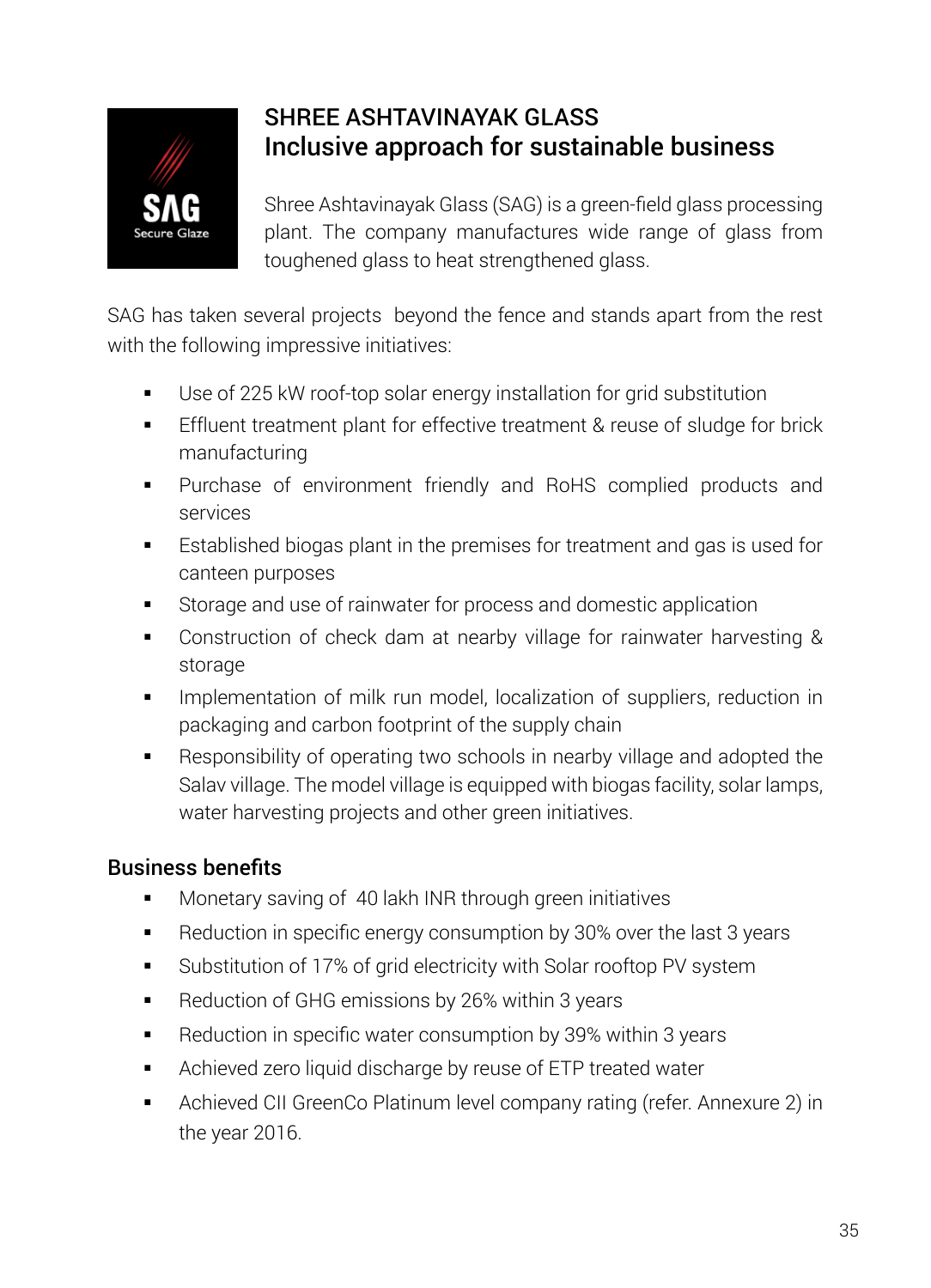## Nahar Paper and Board Mills Environmental sustainability ensures business profits

Nahar Paper and Board mills is into manufacturing of corrugated boxes and started its operation in 1984. The company upgraded to automatic corrugation unit in the year 2012 with a capacity of 1800 MT.

The company under the strong and committed leadership has carried out several responsible initiatives that have led to increased profits.

Several initiatives particularly on environmental sustainability have been undertaken by the Nahar team as follows:

- Strong commitment by management to adopt green policy
- **Installation of Energy efficiency equipment & roof top Solar PV panels**
- **Employee friendly and development initiatives, such as, competitions,** grievance redressal system, family involvement, recreational area, etc.,
- **EXEC** Logistics optimization through GPS based tracking
- Green belt development in the plant premises
- More than 90% of rain water harvesting potential has been captured
- **IMPROVED STOREG**, segregation, disposal and recycling of waste with zero effluent discharge

### Business Benefits

- Reduction in specific energy consumption by 28% in three years
- Solar power substituted about 55% of power grid power.
- More than 60% reduction in non-hazardous waste in three years
- 27% reduction in GHG emissions per kg of production in three years
- Attracts and retains esteemed national and international clients
- Achieved CII GreenCo Platinum level of excellence in 2017.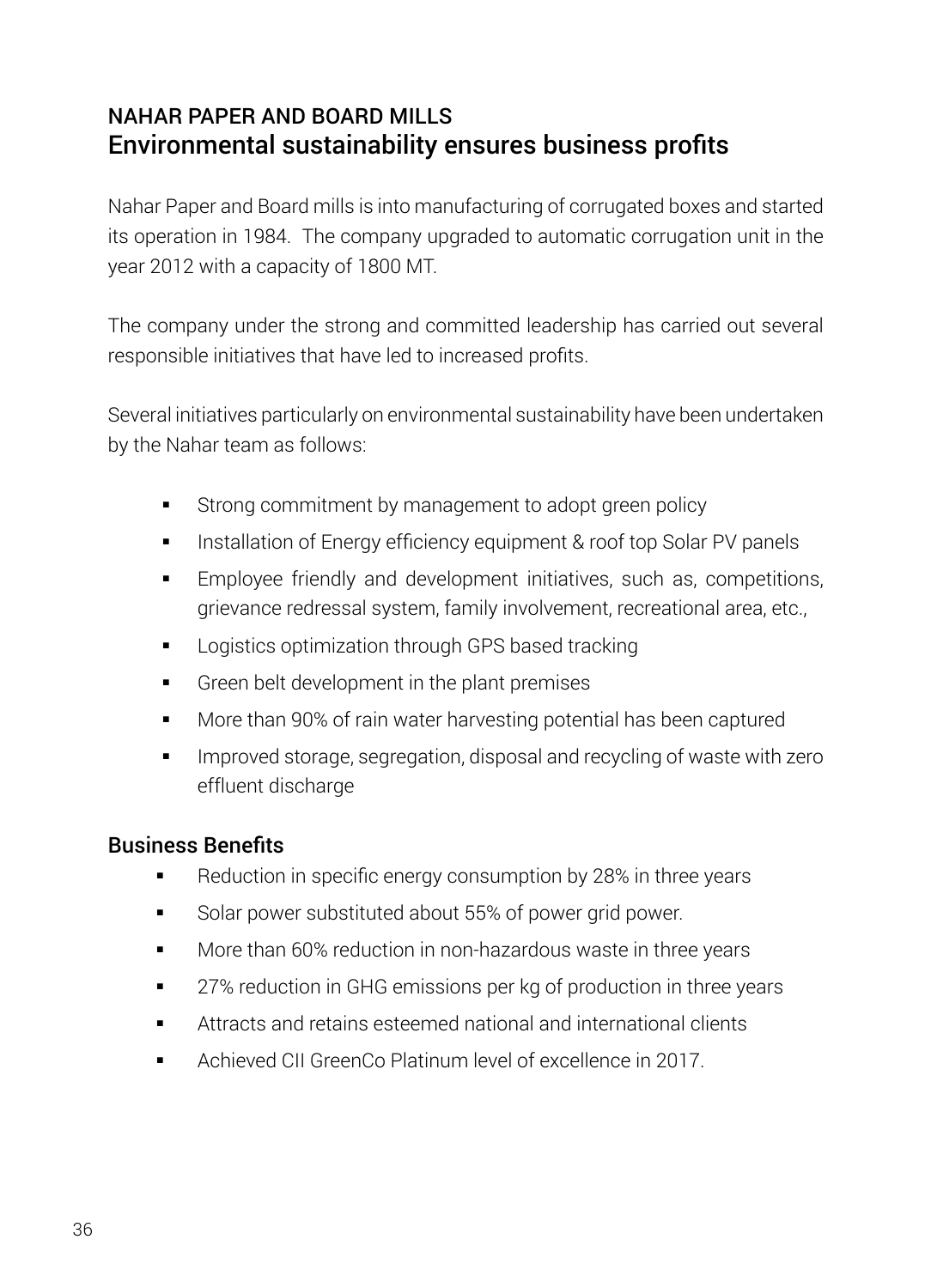#### KHUTALE ENGINEERING **KE KHUTALE** Quality, efficiency and environment are the key to business success

Khutale Engineering Pvt Ltd is a certified ISO 9001, 14001 & CRISIL rated company. A leading manufacturer of sheet metal pressed components, tubular fabrication, assemblies with conveyors, Powder coating, Zinc Plating, Inspection – Testing, ETP and allied facilities in India.



By undertaking various business responsibility initiatives, KEPL has achieved business benefits while contributing to the society and environment as a responsible company through following measures:

- Implementation of 5S, TPM and TQM practices for productivity improvement
- Extensive monitoring of energy consumption by placing adequate energy meters for fixed and variable energy consumption
- Energy efficiency and power factor improvement through installation of VFDs and APFC panels
- Rain water harvesting systems to capture rain water within plant premises
- Roof-top solar PV systems to substitute more than 90% of energy consumption
- Inventorization of GHG emissions (Scope 1, 2 & 3 ) and tracking its reduction
- Use of returnable packaging to reduce environmental impact in supply chain

#### Business benefits

- Monetary saving of 5 lakh INR through green initiatives
- Reduction in specific energy consumption by 33% over the last 3 years
- Reduction in specific water consumption by 41% within 3 years
- **Reduced over 60% hazardous waste generation**
- Reduction in effluent generation by 38% in the past 3 years
- 26% reduction in raw material waste generation in the last three years
- Achieved CII GreenCo Platinum level company rating in the year 2016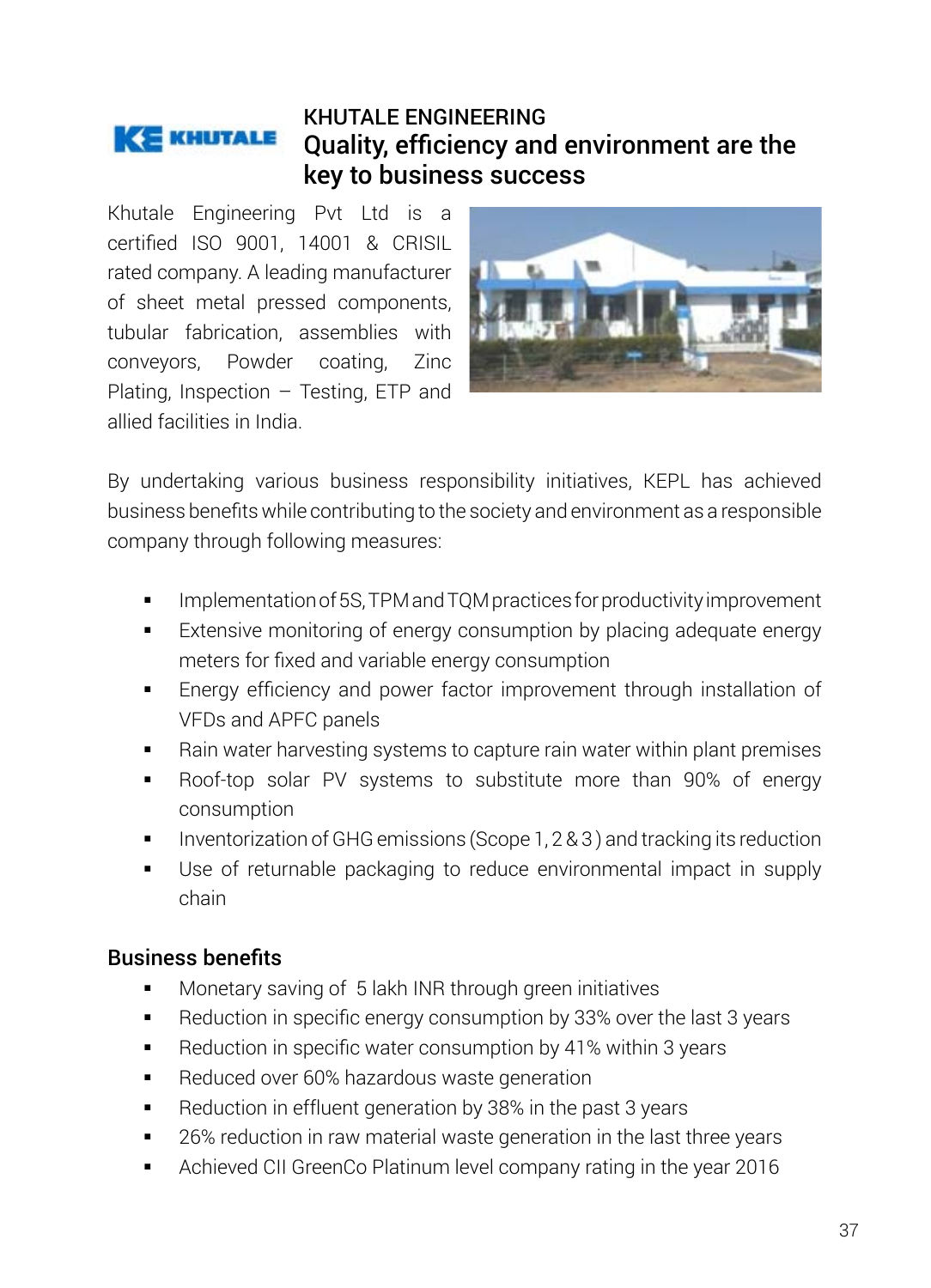## European Case Studies



## Sandymount Hotel Green policy reduces costs and boosts business

SandyMount is an independent, 3-star hotel with 87 staff providing a quality homefrom-home experience for guests over 60 years and are responsible members of our local community. Sandy mount adopted a comprehensive Green Policy, which now influences all their operational decisions.

Sandymount's comprehensive Green Policy at Hotel began as a management decision to cut costs, over a period, the wider benefits of 'being green' were understood.

Ever since, Sandymount has undertaken the following measures as part their responsible business strategy:

- Reduced energy and water consumption
- **Waste prevention programme**
- **Driven by enthusiastic green team members to lead and comply**
- Aerator shower heads in bathrooms for reduction in water consumption by 59%
- Low energy lighting throughout and card controlled electrics in guest bedrooms
- Recycling and waste stream optimization
- Obsolete furniture/equipment is sold for charity or donated to eco friendly recycling units
- Rechargeable batteries and 'recycle' abandoned books in our Free Wee Library
- Green purchasing policy favours suppliers who use minimal packaging or will take it back for recycling or re-use.
- Reviewed menus to avoid food waste and measures not to order, prepare/ serve more than required.
- Vacuum packer and cooking oil filter help the kitchen team cut out unnecessary waste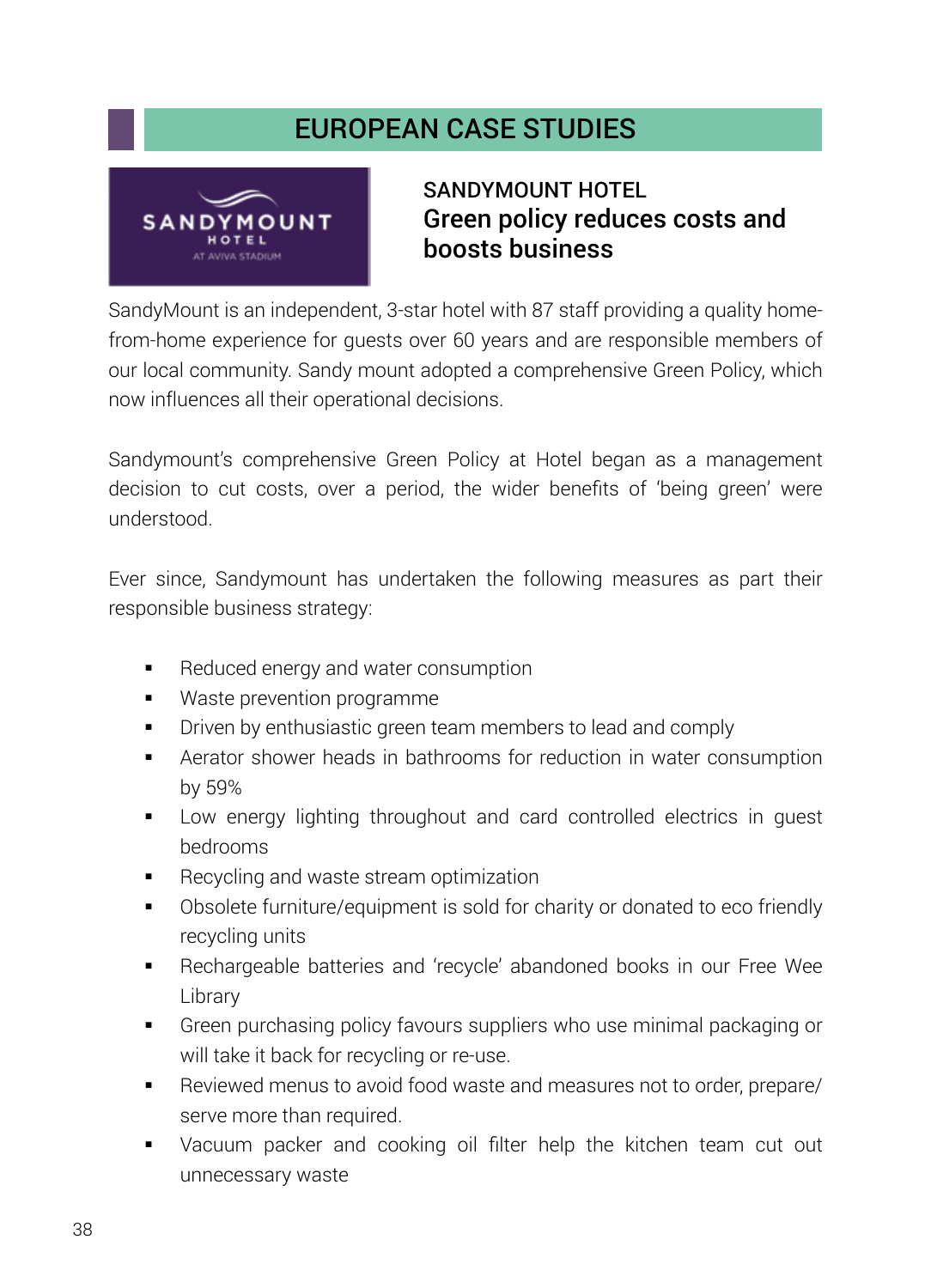Provides recycling bins for guests use as well as offering towel and linen re-use schemes and a housekeeping opt-out programme.

#### Business Benefits

- SandyMount's outstanding waste prevention policy won a prestigious Repak Pakman Award.
- Won the Responsible Travel and Tourism Green Marketing Award 2015
- Green Hospitality Programme's Member of the Year 2015
- **Green accreditation has brought valuable corporate bookings, which** otherwise would not have been possible.
- Green investment has produced dramatic savings in energy and water costs.
- Received silver certificates from trip advisor Green Leaders and Green Hospitality Programme
- Won 3 awards for various aspects of green environment policy

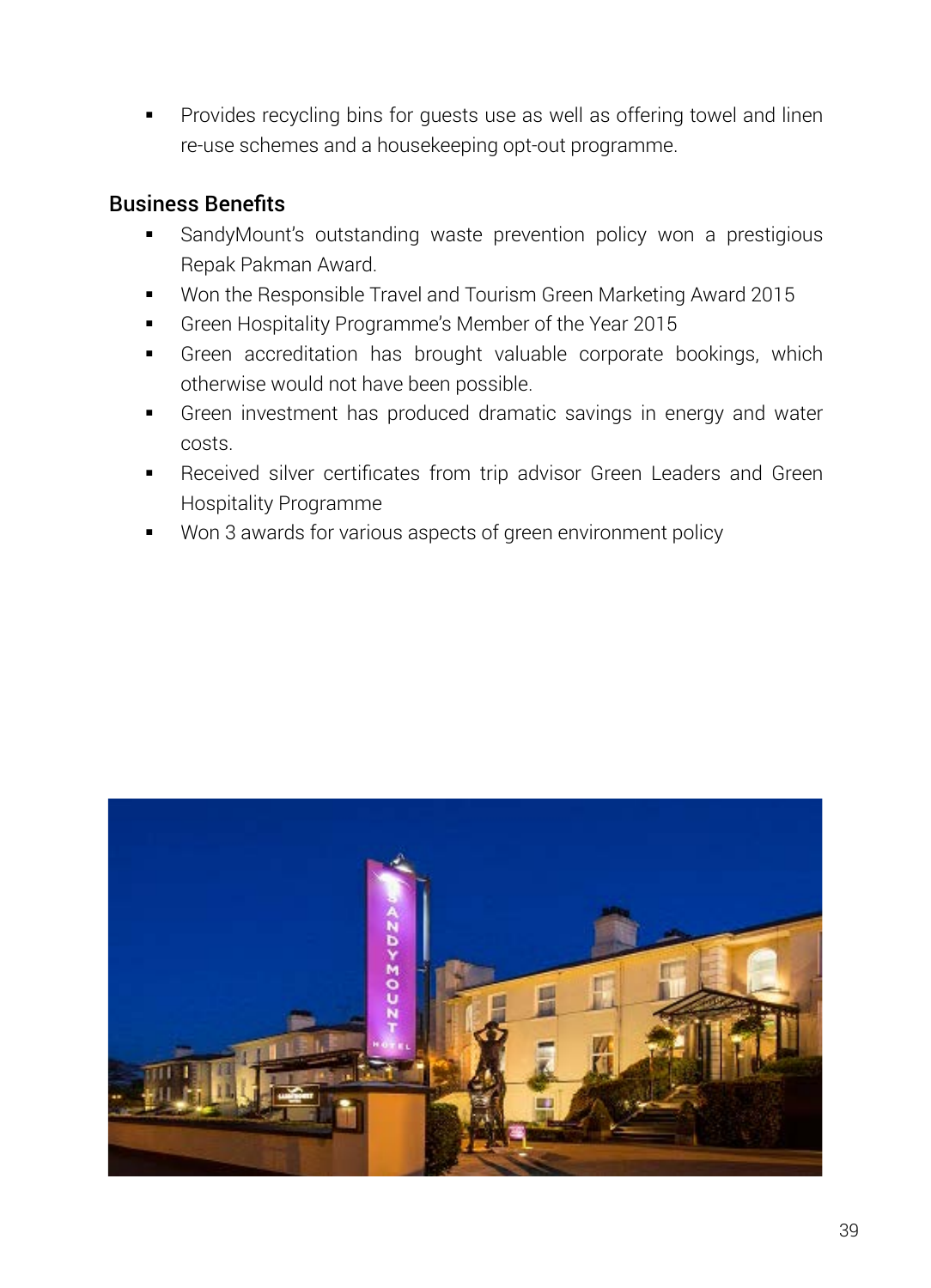# tea

## TEG Making savings on utility bills while reducing environmental impact

TEG is a specialist engineering services' company providing tailor made solutions to the aviation, biopharmaceutical and pharmaceutical industries, supporting clients in over 30 countries with fast and effective solutions.

TEG is always working on improving their environmental impact, by continually evaluating waste and energy usage. This focus not only makes savings to the utility bill, but, also allows TEG to reduce environmental impact by using less energy, alternative methods or recycling more. Some particular projects initiated by TEG include



- Lighting: Replaced factory overhead lights
- **Equipment: Replaced main compressors to a variable speed compressor**
- Processes: Numerous smaller projects in machining processes and tooling
- Waste: Better segregation and recycling some streams of waste processing brought in house

## Business Benefits

TEG significantly gained financially by reducing overall costs in different ways including

- Lighting project:€3000 (2,48,700 INR)saving per year in power usage
- Compressor project:€5000 (4,14,500 INR) saving per year, while also avoided creating unused energy and waste air in the process

Processes

- o Huge reductions in machining times including the energy needed to manufacture them
- o Reduced production times by as much as 60- 80% with environmental impact, also improved efficiency
- o Gained increase in machine life cycle time

Waste

- o Reduction in courier costs and associated pollution
- o Controlled the processes and the chemicals used to ensure that most environmentally friendly are used, where possible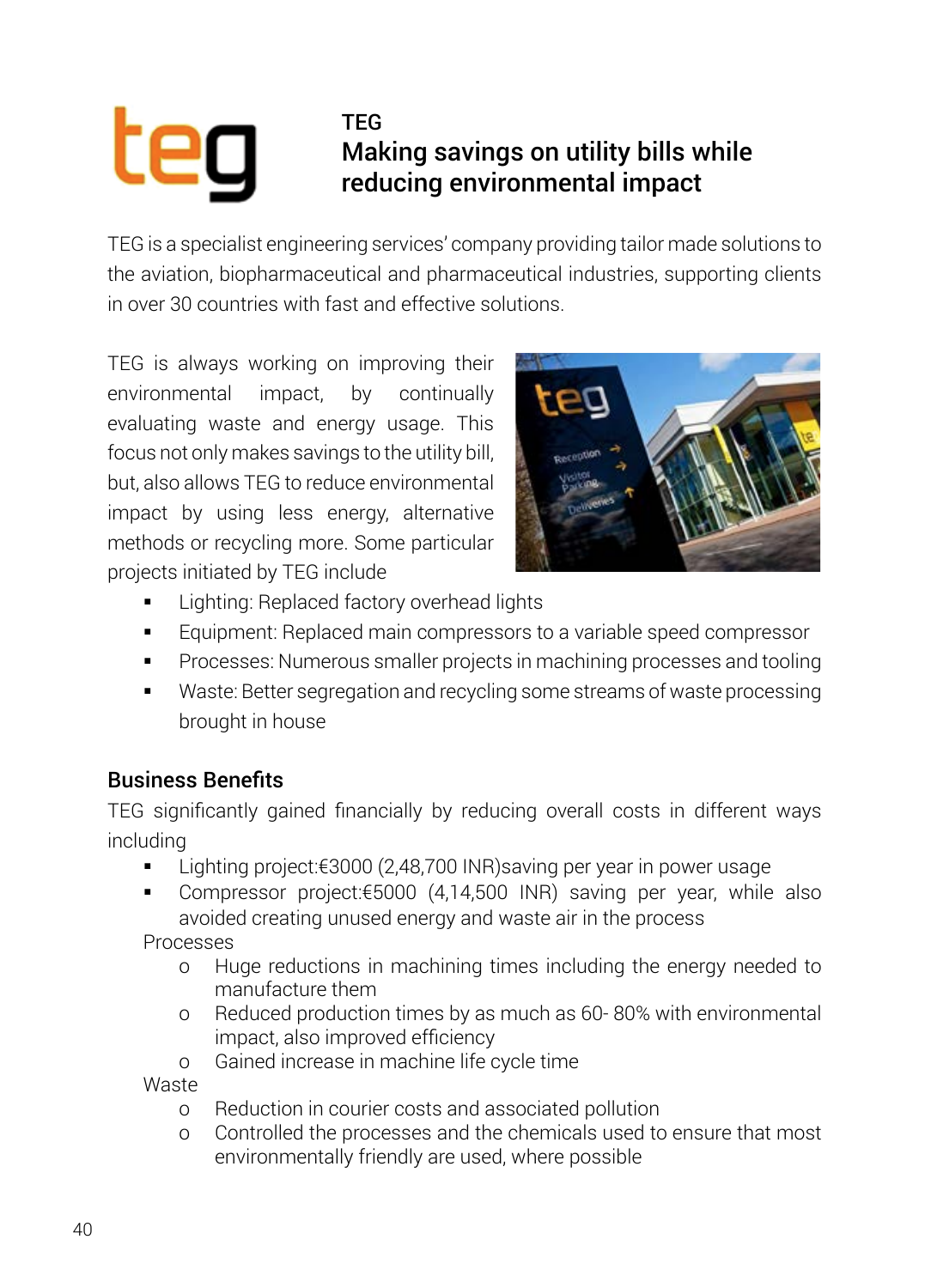

## Carambola Kidz 95% staff retention through flexible workplace policies

Carambola Kidz is an award winning, medium-sized company employing 70 people at its headquarters

in Limerick. It produces and delivers 15,000 healthy and bespoke school lunches every day to children in 99 primary schools

Carambola Kidz achieved a fantastic 95% retention rate in an industry with typically high staff turnover by putting in place flexible workplace policies.

The innovative and responsible measures include

- Giving staff the opportunity to develop from one role to another
- Operating a cross-training policy in all areas and ensuring production processes are well organised to ensure workers are not overly taxed
- Adopting a 'Family First' attitude to accommodate staff members' lifestyles by offering various work shifts and arranging job-sharing, where possible.

For School children Carambola Kidz offers

- Programs & seminars on healthy lifestyle, sports, nutrition, anti-bullying, etc
- Education inclusion programme, focused on achieving higher rates of school completion
- **EXEC** Locally sourced ingredients to lead healthy lifestyle

### Business Benefits

The company created a resilient workforce that's capable of adapting to change and growth in a seasonal, 24-hour business environment. The company also achieved:

- Recognition as top SME in Ireland for Corporate Social Responsibility in 2013
- The surplus created from savings has contributed more than €500,000 (4,14,49,900 INR) to schools to provide additional services
- 95% staff retention rate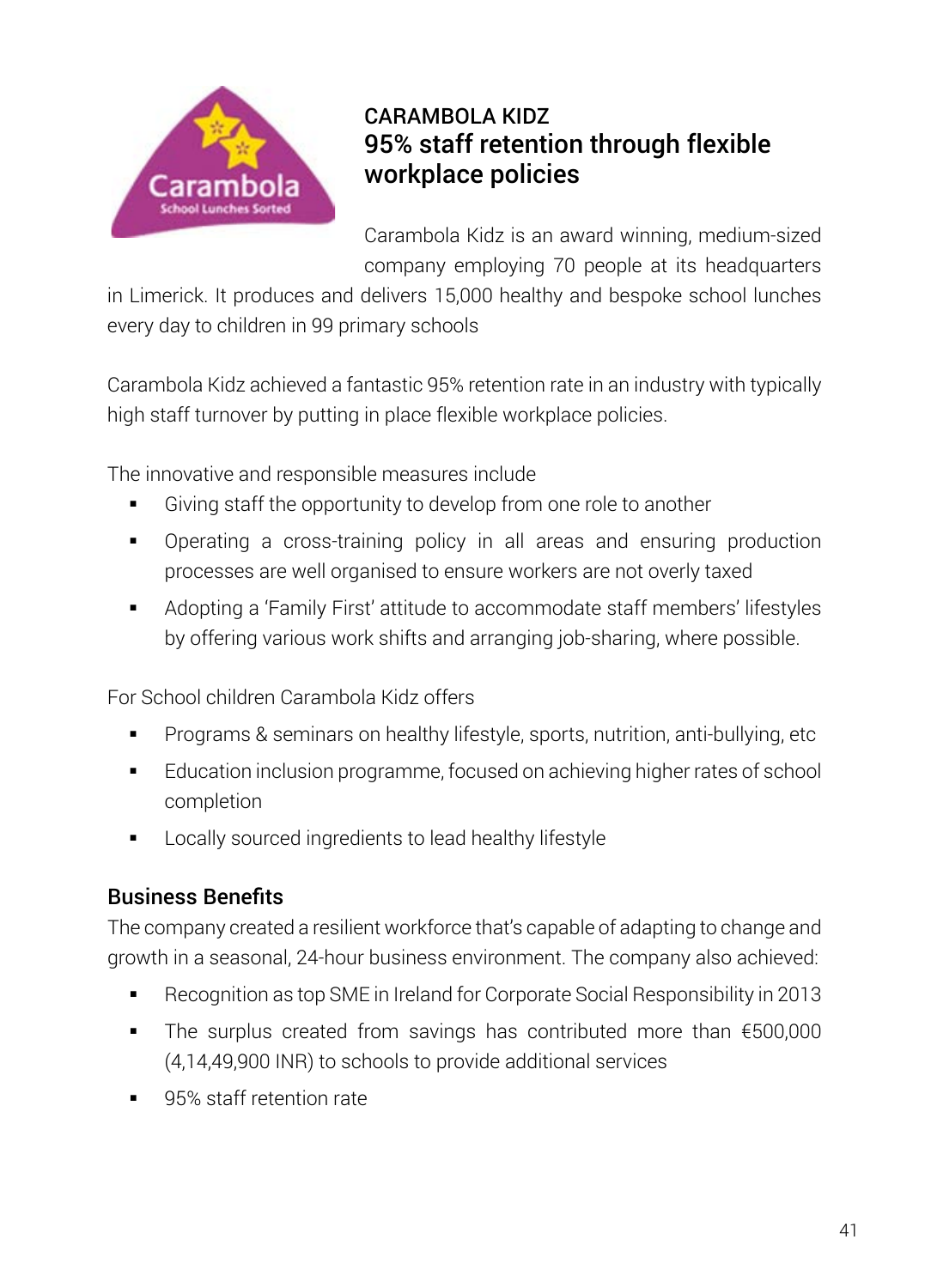

## ACADEMY Community collaboration for business success

Academy Internet (Brighton, UK) is a digital agency providing bespoke e-learning & internet marketing. Created after 2002 dotcom crisis, the company is aware of the fierce competition in the market and importance of standing out from the crowd.

Attracting and retaining top-talent was critical to their business functioning. AI wanted to survive and grow in the competitive climate, without compromising their personal values. While keeping the business needs & values integrated, AI designed its strategy with focus on three themes: Education, Environment & Employee interests.

Within the education, AI works on placements, course sponsorship and other support to Universities, while gaining access to top digital media talent for recruitment. Their engagement with young enterprise projects through support in terms of tutors and presenters helped staff to build their organizational skills and confidence with public speaking, while building relationship with local community.

In the environment theme, AI supported a wild life trust in their e-newsletters production, which in turn offered the staff with environmental & development opportunities, resulted in improved motivation at work.

AI also engages and partners for charity initiatives championed by employees, ensuring all round integration of employee interests with organization and work place.

#### Business benefits

The company efforts brought in the returns within a short period:

- 56% employees with improved competencies
- Staff turnover was extremely low & in 2007, no one left the company despite the industry average turnover of 20%
- Annual turnover increased from 36% to 88% per annum, with customer satisfaction and positive branding
- **1208% growth achieved in a span of five years**
- Awarded 'Business In The Community (BITC)' small company in the year 2007

## *Conclusion*

*By deploying the Responsible Business Practices to great effect, these SMEs were successful in making profits, achieved tangible benefits, built relationships with local community, built trust with their stakeholders, retained valuable staff, attracted new customers and are driving in the path of sustainable growth.*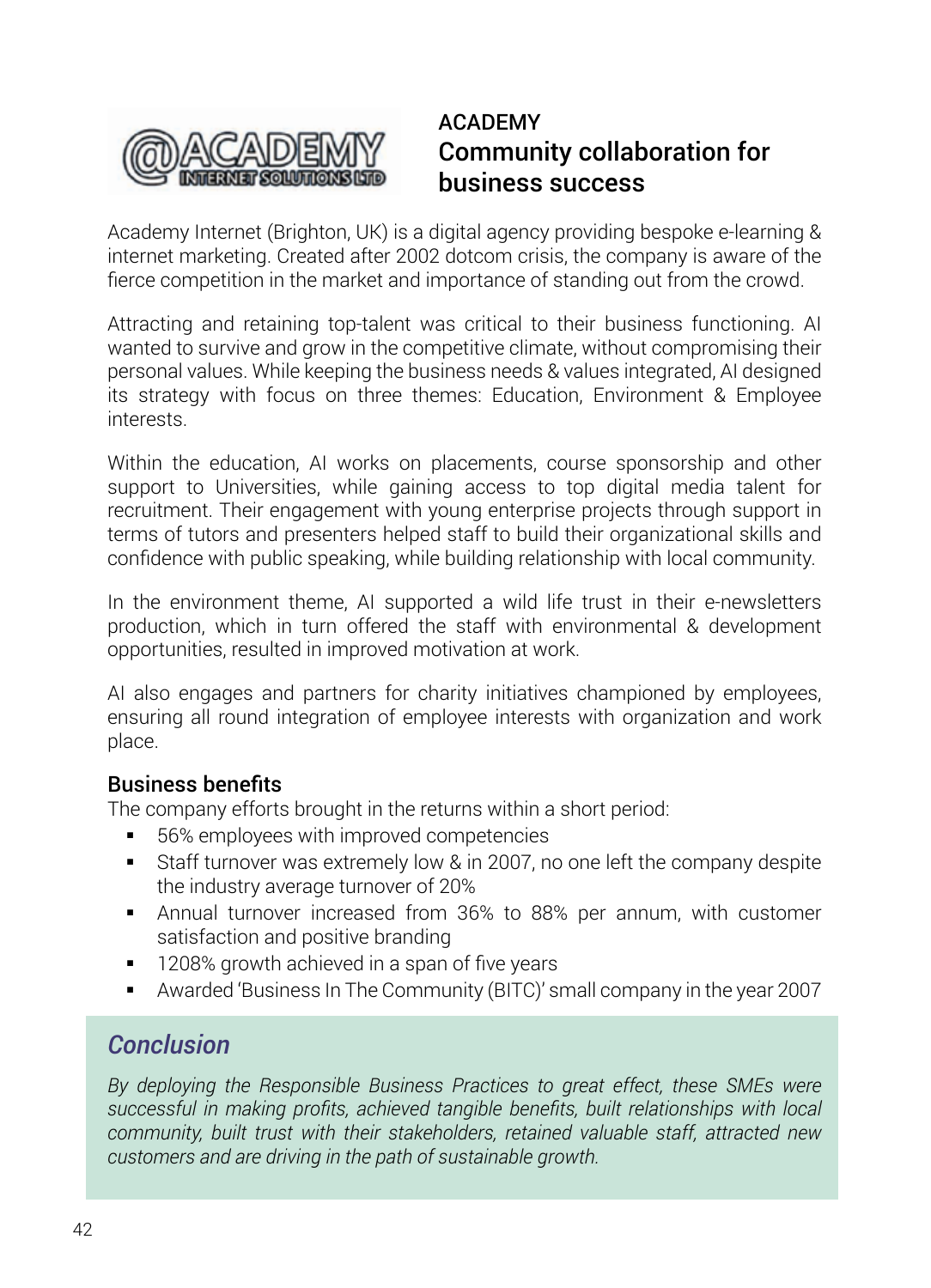# **CHAPTER**

## The Ground Reality and Field Perspective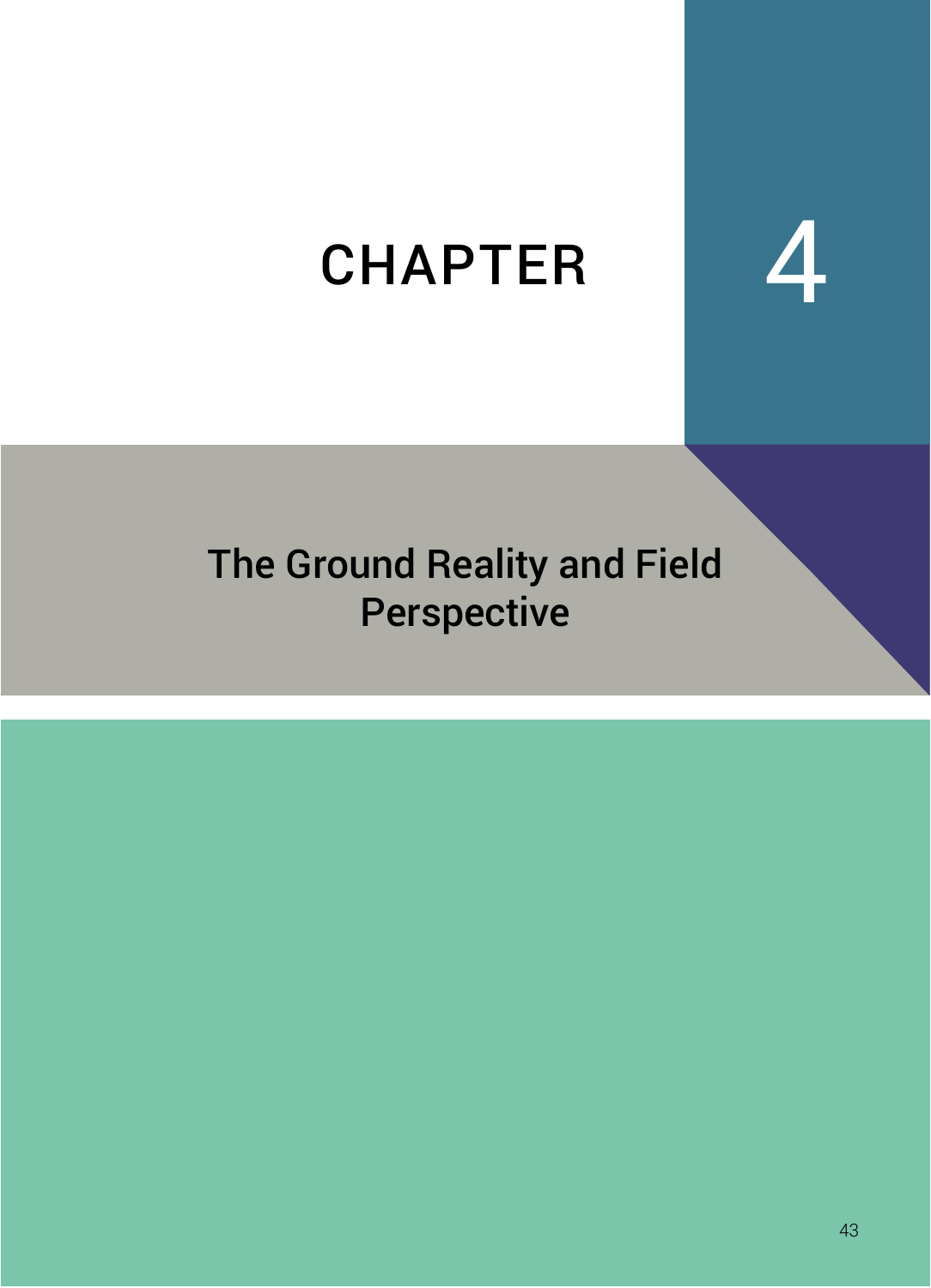## 4.1 Landscape of SMEs spread in Hyderabad -Telangana

About 1.5 lakh MSME units (all segments) lined up along the industrial areas of Jeedimetla, Balanagar, Shahpur, Maheshwaram, Adibatla, Quthbullapur, Dulapally, Kukatpally, Sanathnagar, Cherlapally, Nacharam, Mallapur, Uppal, Pashamylaram, Bolarum, Miyapur, Bachupally etc., (refer map below) concentrated in and round Hyderabad, Telangana.

## 4.2 Industrial Snapshot

Some of the major industries in Hyderabad include electrical fans, cooling systems, software industries, gems & jewellery, pharmaceuticals/chemical intermediates and automotive industries.

The major players in the SME sector are automobile spare parts manufacturing units, agro based industrial units, drugs, pharmaceuticals and chemical intermediates followed by electronics, plastic industry, precisions tool, food processing, packaging, printing, retail textile, software development and a few other segments. The SMEs across Hyderabad are distributed geographically as well as sectorally as follows:

| <b>Cluster Name</b>            | <b>Cluster Name</b>          | No. of<br><b>Firms</b> | Turnover<br>(mn INR) | No. of<br><b>Workers</b> |
|--------------------------------|------------------------------|------------------------|----------------------|--------------------------|
| Hyderabad Agri Seed Producers  | Agri Seeds                   | 70                     | 1,250                | 12,000                   |
| Hyderabad Fiber Glass          | <b>Plastic Products</b>      | 300                    | 1,000                | 5,000                    |
| Nacharam Fabrication           | <b>Engineering Equipment</b> | 400                    | 1,000                | 4,000                    |
| Khushiguda Electronics         | Electronics                  | 200                    | 1,500                | 3,000                    |
| Hyderabad Agabatti             | Agabatti Sticks              | N.A.                   | N.A.                 | N.A.                     |
| <b>Hyderabad Electric Fans</b> | Electric Fan                 | 600                    | 2,200                | 10,000                   |
| Hyderabad Foundry              | Foundry                      | 100                    | 2,000                | 4,000                    |
| Hyderabad Leather              | Leather                      | 1,530                  | 10,200               | 20,000                   |
| Hyderabad Pharmaceuticals      | Pharmaceuticals              | 391                    | 81,870               | 20,000                   |
| <b>Hyderabad Plastics</b>      | <b>Plastic Products</b>      | 2,000                  | 30,000               | 3,000                    |
| Hyderabad Pumps                | Pump Sets                    | N.A.                   | N.A.                 | N.A.                     |
| Balanagar Machine Tools        | Machine Tools                | N.A.                   | N.A.                 | N.A.                     |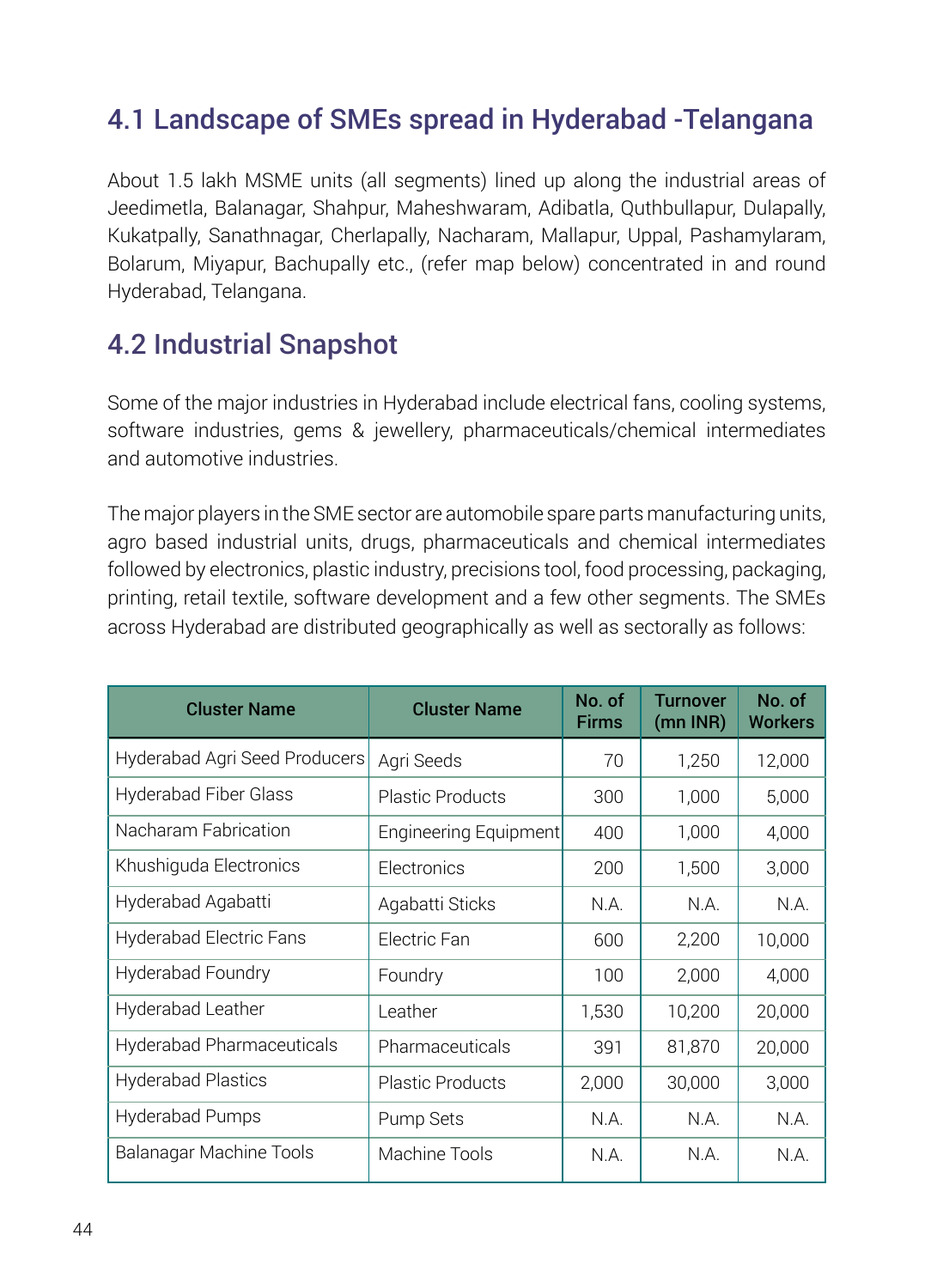



This is a Google map representation.<br>Not to scale - Locations are approximately indicated *Not to scale – Locations are approximately indicated This is a Google map representation.*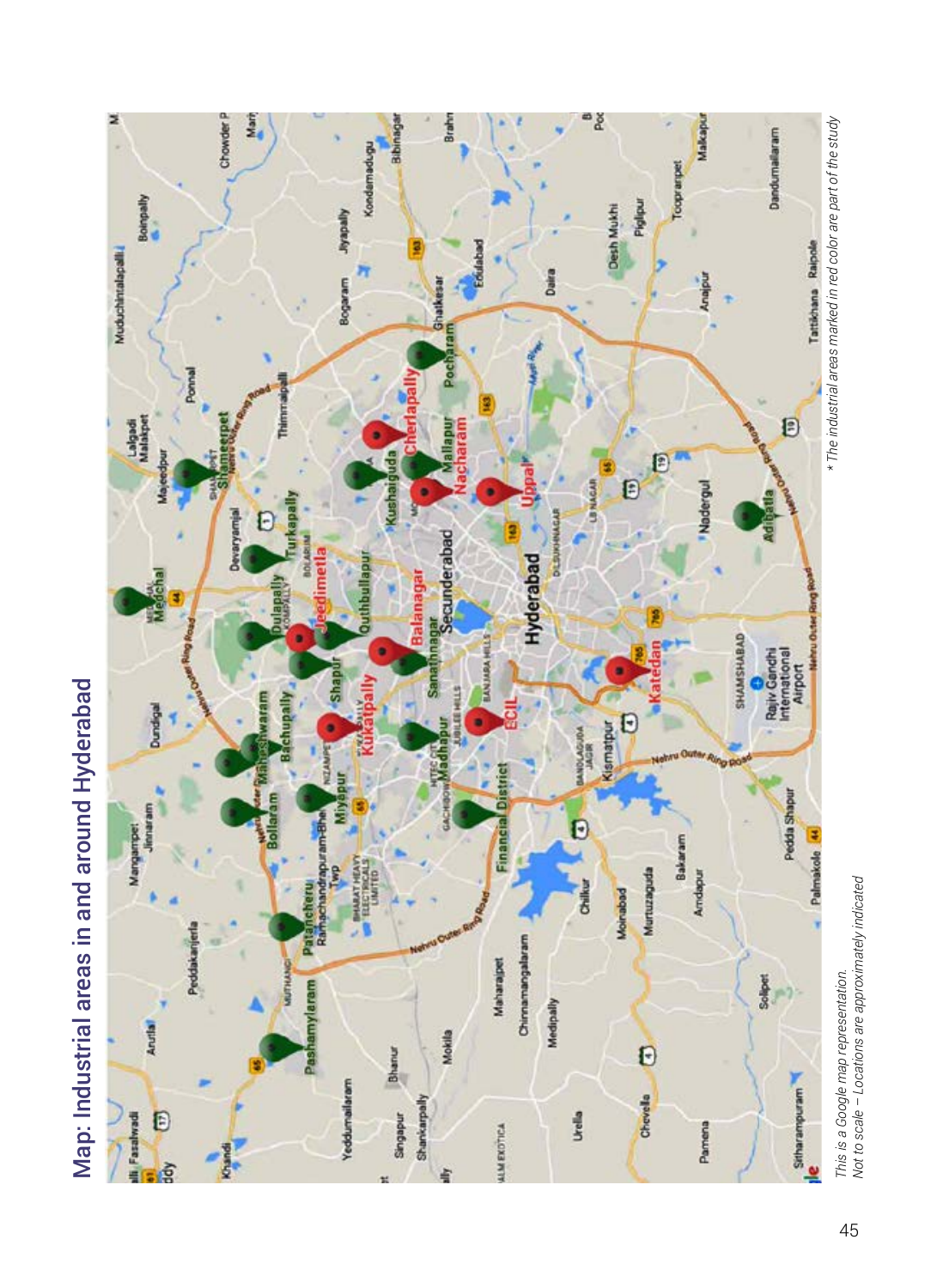## 4.3 BSR in SMEs –BVIC Study & Findings

For BVIC, BSR in SMEs is a strategic priority. Exploring further on specific gaps, opportunities and potential to design execution strategy and collaborations are the next course of actions. In the short-run, developing general and specific capacities, tools and facilitating through cluster approach are envisaged. However, SMEs acting alone will bring limited impact on the BSR agenda, and therefore multi-stakeholder and/or public–private partnerships will be instrumental in the development of comprehensive program in the long-run.

Therefore, promoting Responsible Business Practices among SMEs now necessitates a multipronged approach, which should include facilitating SMEs to recognize the business case, and then go beyond to contribute for inclusive, social and environmental development. In order to assess the preparedness of SME – Clusters for BSR, identification and analysis of potential interventions are studied to develop strategic executional perspective. In relation, BVIC undertook "A STUDY ON SMEs – BSR OPPORTUNITES AND CHALLENGES", as detailed below.

## 4.3.1 Objective of the study

The study was designed and carried out to understand and evolve a strategic plan for SMEs on their Business Social Responsibility (BSR) practices. In essence, this study's primary objective is to support SMEs in conceptualising and strategising BSR practices and design a long term strategy to bring the benefits of BSR closer to SMEs.

## 4.3.2 Survey methodology

As part of the study, a detailed survey was undertaken by BVIC across 70 SMEs located in and around Hyderabad. These 70 enterprises belong to 9 industrial sectors. SMEs participated in the survey are covered mainly from the following industrial areas of Hyderabad (marked in the map).

- Cherlapally
- **Kushaiguda/ECIL**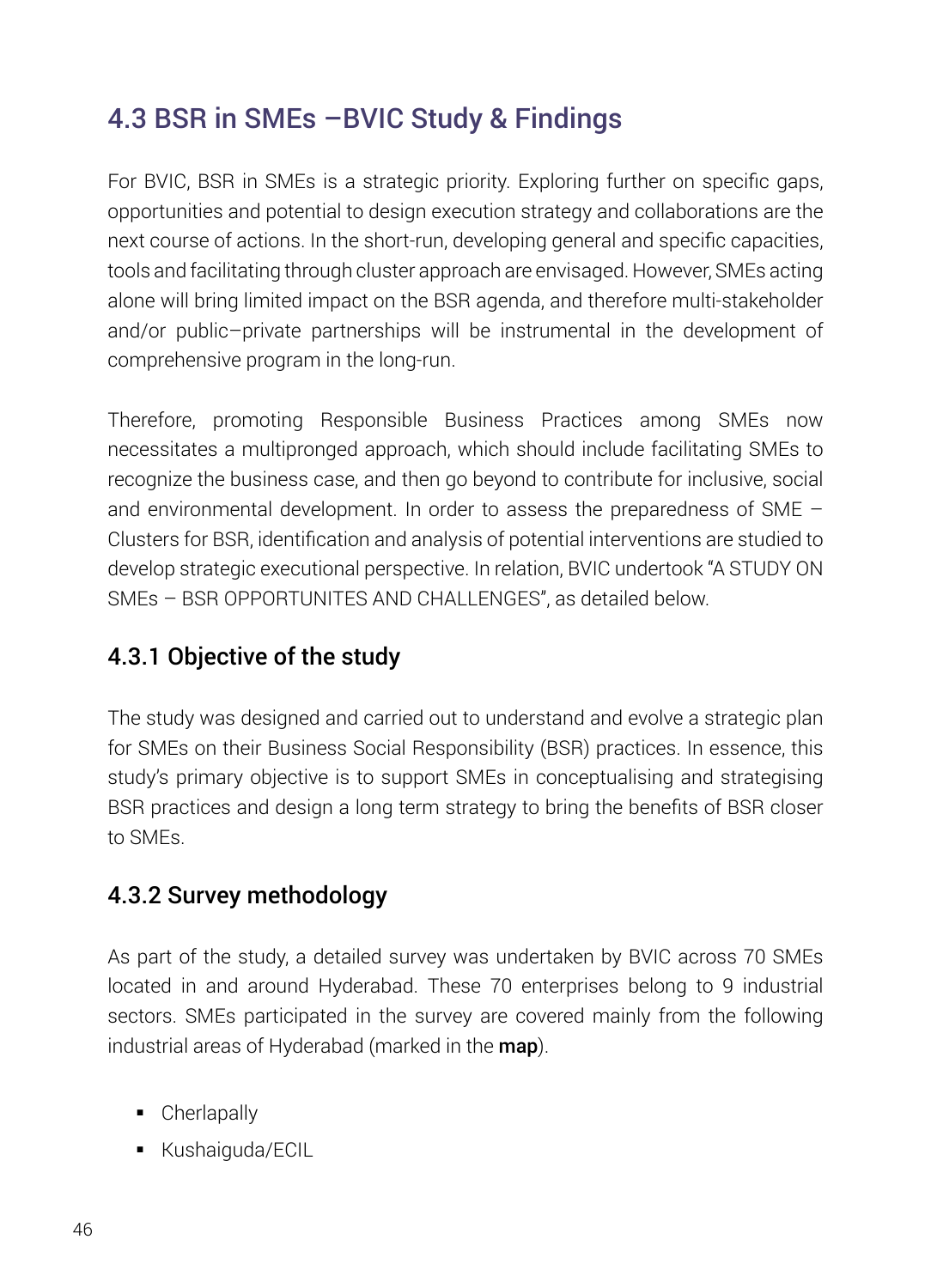- Jeedimetla
- Balanagar
- Nacharam
- Kattedan
- Uppal
- **Kukatpally**

The survey methodology was through in-house questionnaires, wherein, the data was captured through direct interactions. In most cases, the interactions were with director, MD/CEO, proprietors of the enterprises. As a part of the survey, interactions were also carried out with nearby communities to capture their perspectives and feedback.

On completion of the study, detailed analysis was carried out to examine the opportunities and challenges for the SMEs participating in BSR.



Exhibit 1

Exhibit 2 reveals profile of the respondents. About 81 % of the respondents that participated in the survey were MD/CEO, proprietors or partners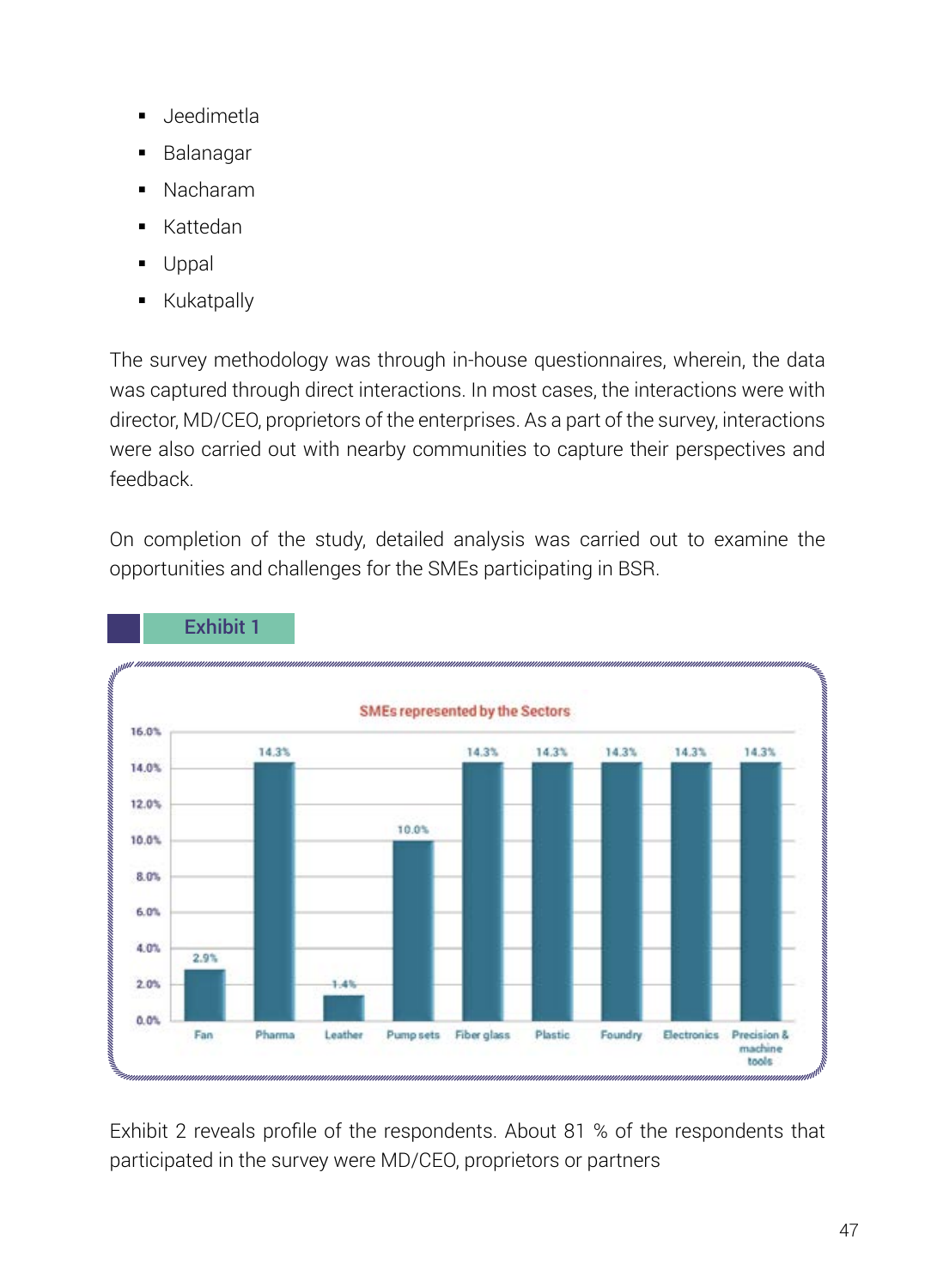

The survey examined BSR baseline, internal and external aspects of BSR, BSR motivators, impact brought about by initiating BSR activities, BSR execution and practice, requirements for effective BSR implementation and the community perspective on Enterprise's response to BSR related concerns.

Out of 70 SMEs surveyed, 4% of the respondents were start ups and 53% were enterprises existing for over 20 years. This indicates that a majority of the respondents that were part of the survey were from SMEs of a mature background with respect to the age of the enterprise.



Exhibit 3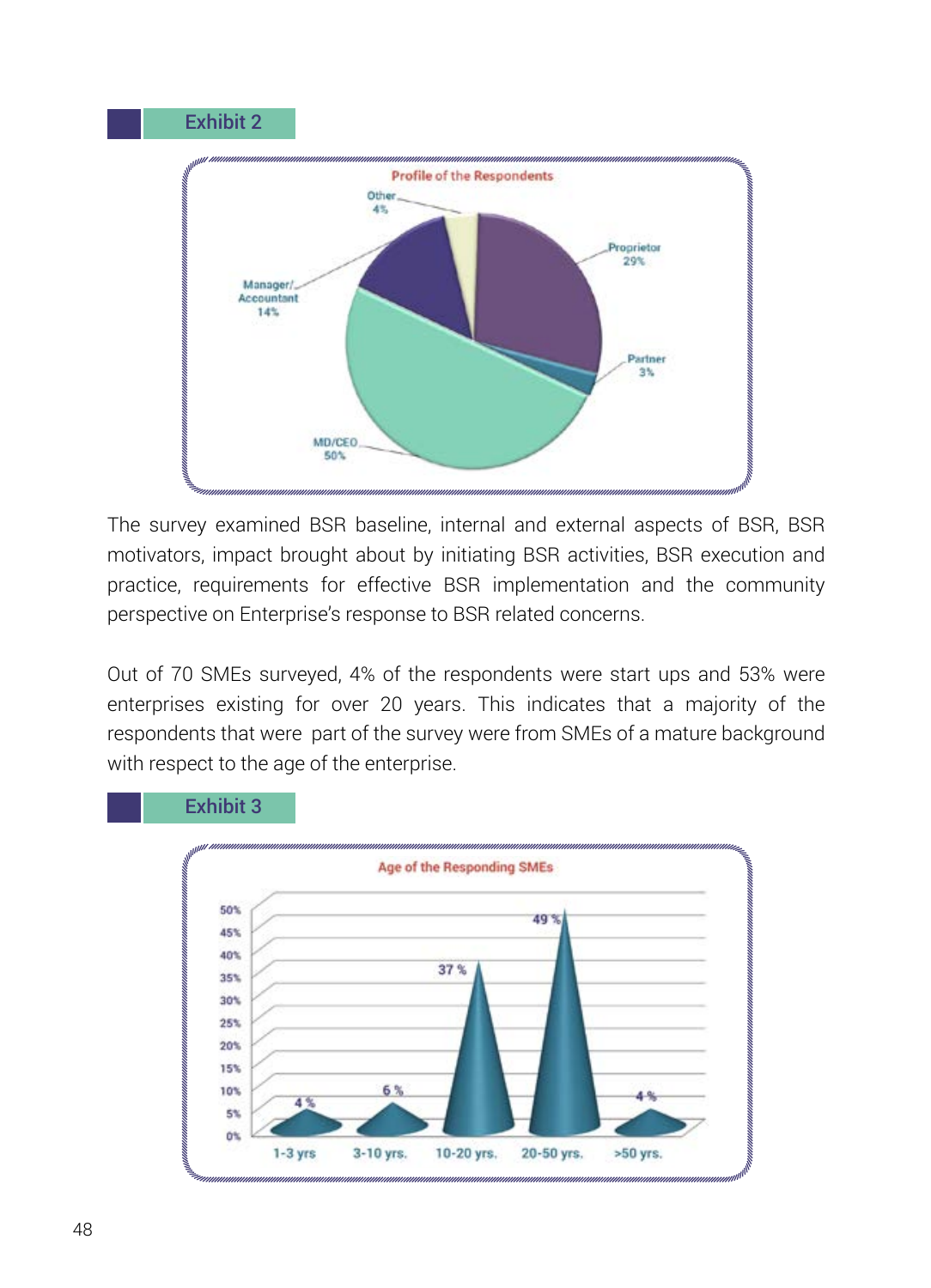Exhibits 4 to 6 indicate the estimated total turnover, main markets these enterprises cater to and the business growth in the recent years. The surveyed enterprises are both in growing and established SME segments, having a presence locally, at the national level, and a significant number of enterprises are catering to the export markets.



Exhibit 5

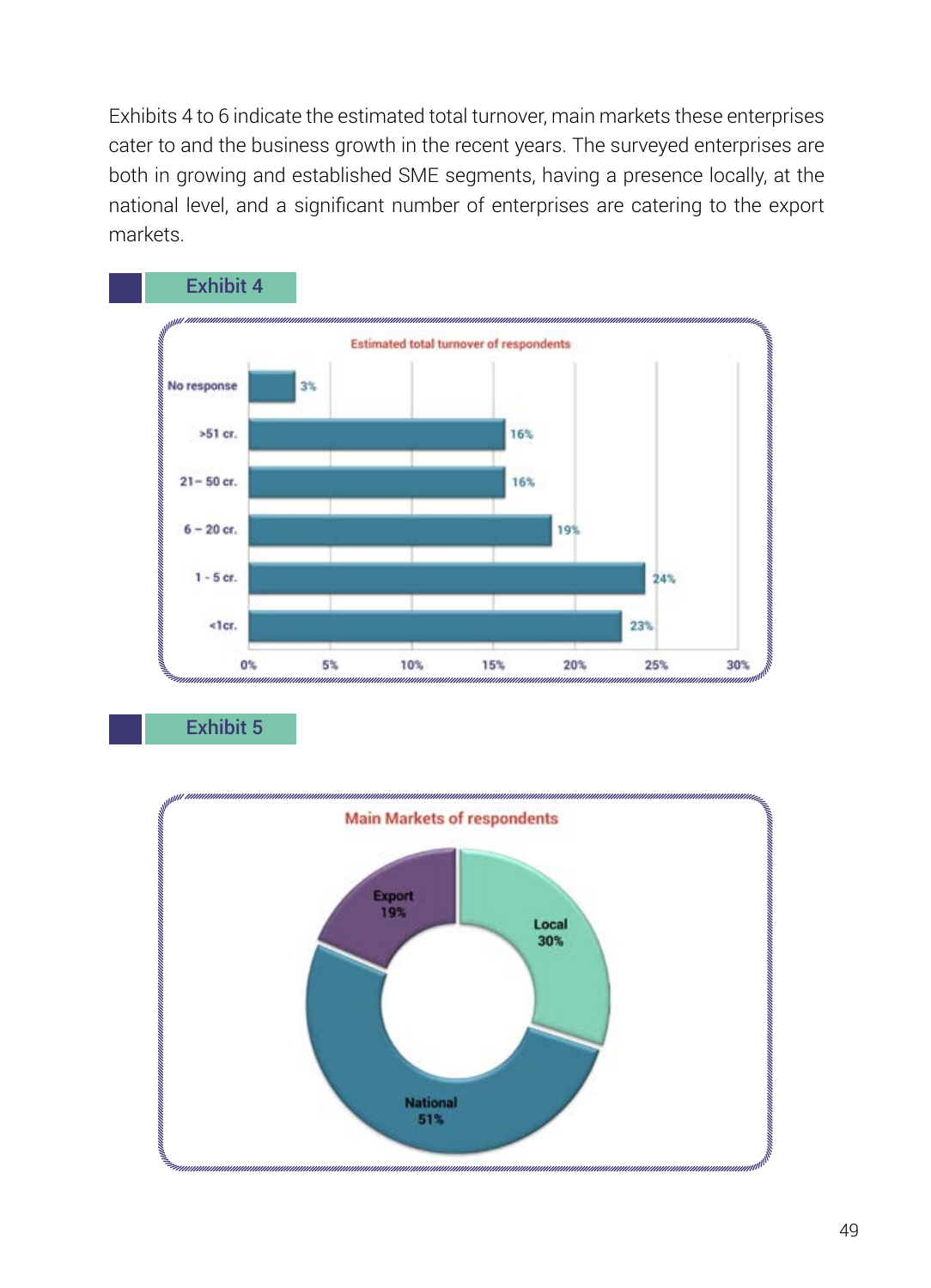#### Exhibit 6



Exhibit: 7 reveals that awareness about social responsibilities is low and this can be one area for considering on priority during operationalising the BSR in SMEs. This aspect needs to be addressed during capacity building with SMEs.

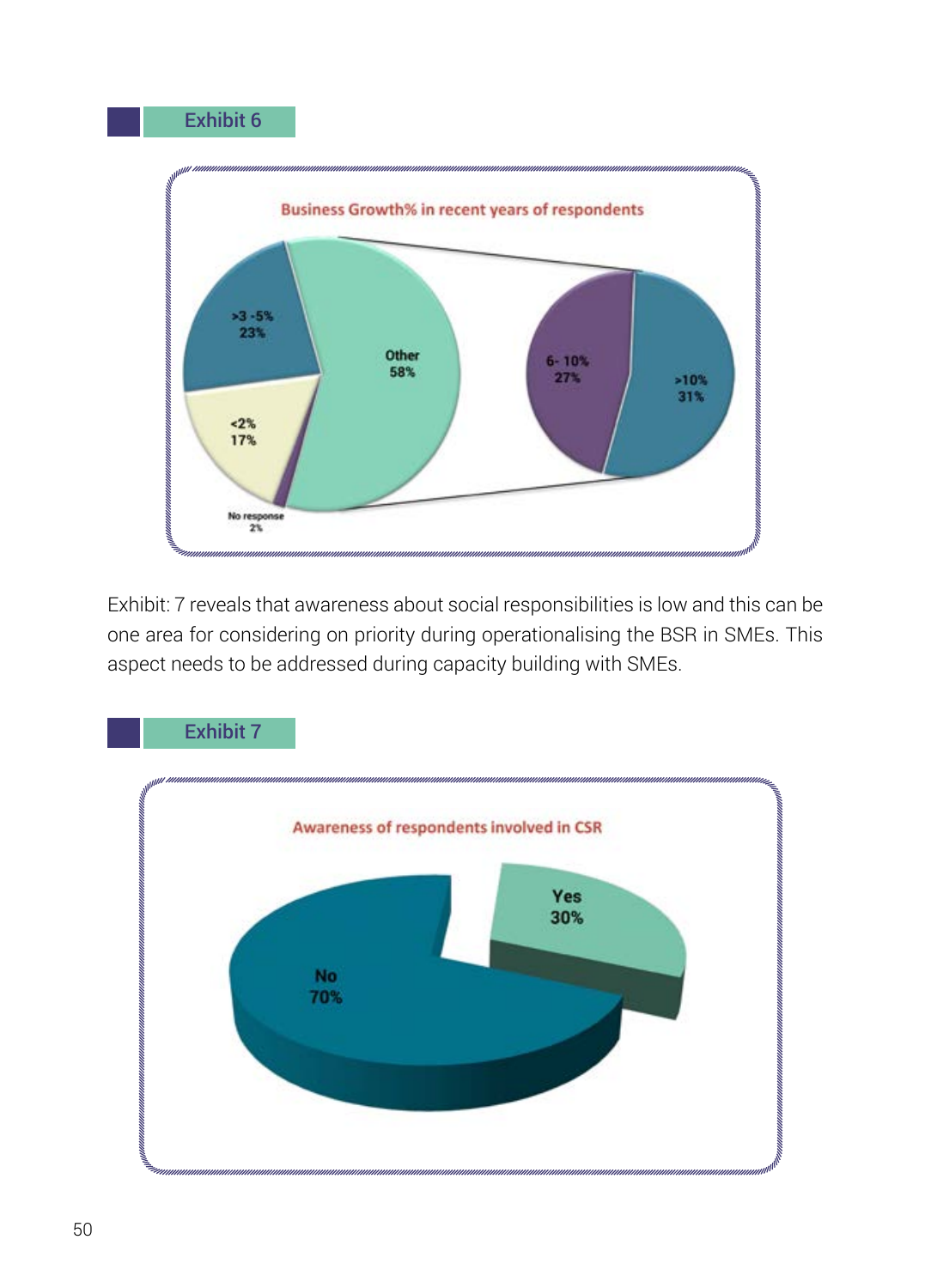

These two exhibits reflect positive aspects as they indicate that the enterprise owner / founder is one of the main drivers for BSR (Exhibit 9) and personal values have greater influence on BSR (Exhibit 10). This indicates that there is good BSR spirit, which can be tapped and nurtured. For BSR to sustain in these enterprises, personal values weigh high to integrate BSR agenda into the core business.



## Exhibit 9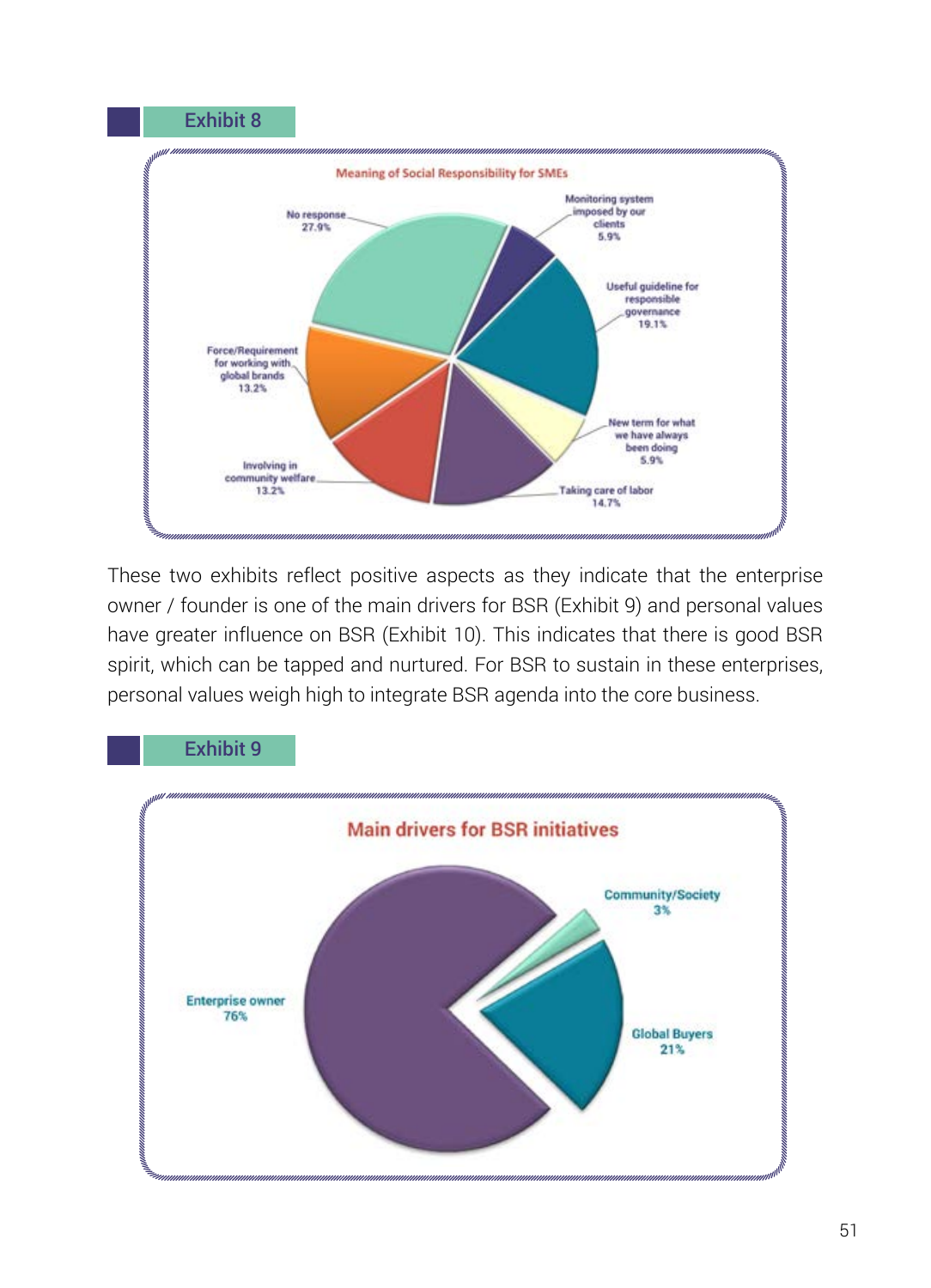### Exhibit 10

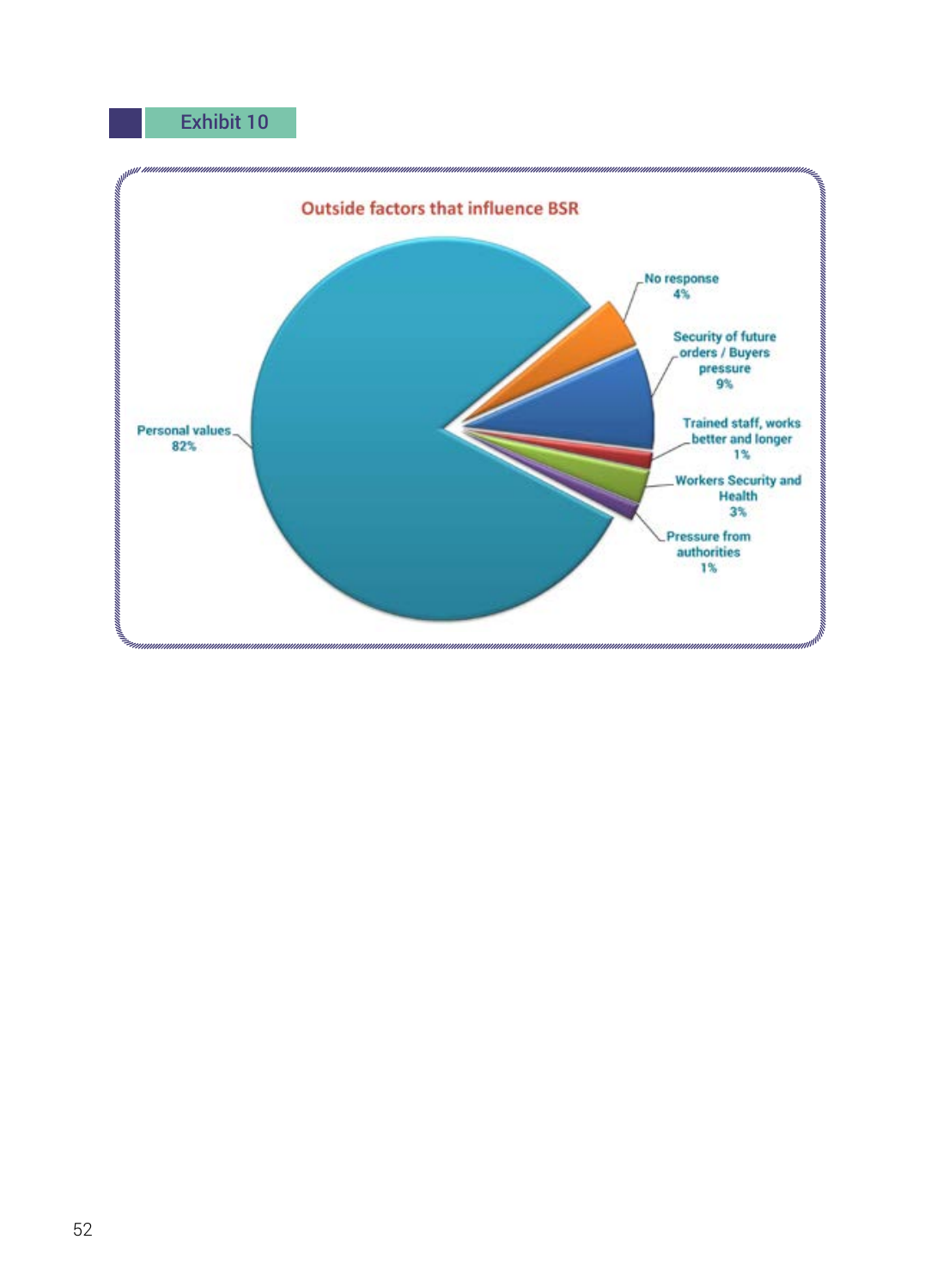## 4.4 Opportunities, Challenges and Current BSR Practices

#### i) Study Findings

The findings of the study conducted across 70 SME enterprises examine the opportunities and challenges that SMEs face in initiating BSR.



### **Challenges**

- 1. It emerges that the SMEs considered as a part of the survey are less informed, low in awareness on BSR.
- 2. One of the key reasons is that BSR does not figure at all on the agenda of these enterprises.
- 3. SMEs operate with fewer resources in terms of manpower, expertise and their focus is in bringing sustainability to their balance sheets.
- 4. The SME sector is not being mandated for any business responsibiity activities, could be another key reason for BSR not gaining the required momentum.

## **Opportunites**

- 1. Firstly, capacity building in terms of enhancing the SMEs understanding, awareness and outlook of BSR concept needs to be initiated.
- 2. Owing to the size and in most cases, the MD/ proprietor (personal values) can influence the enterprise in creating value through BSR by addressing the internal aspects of **BSR.**

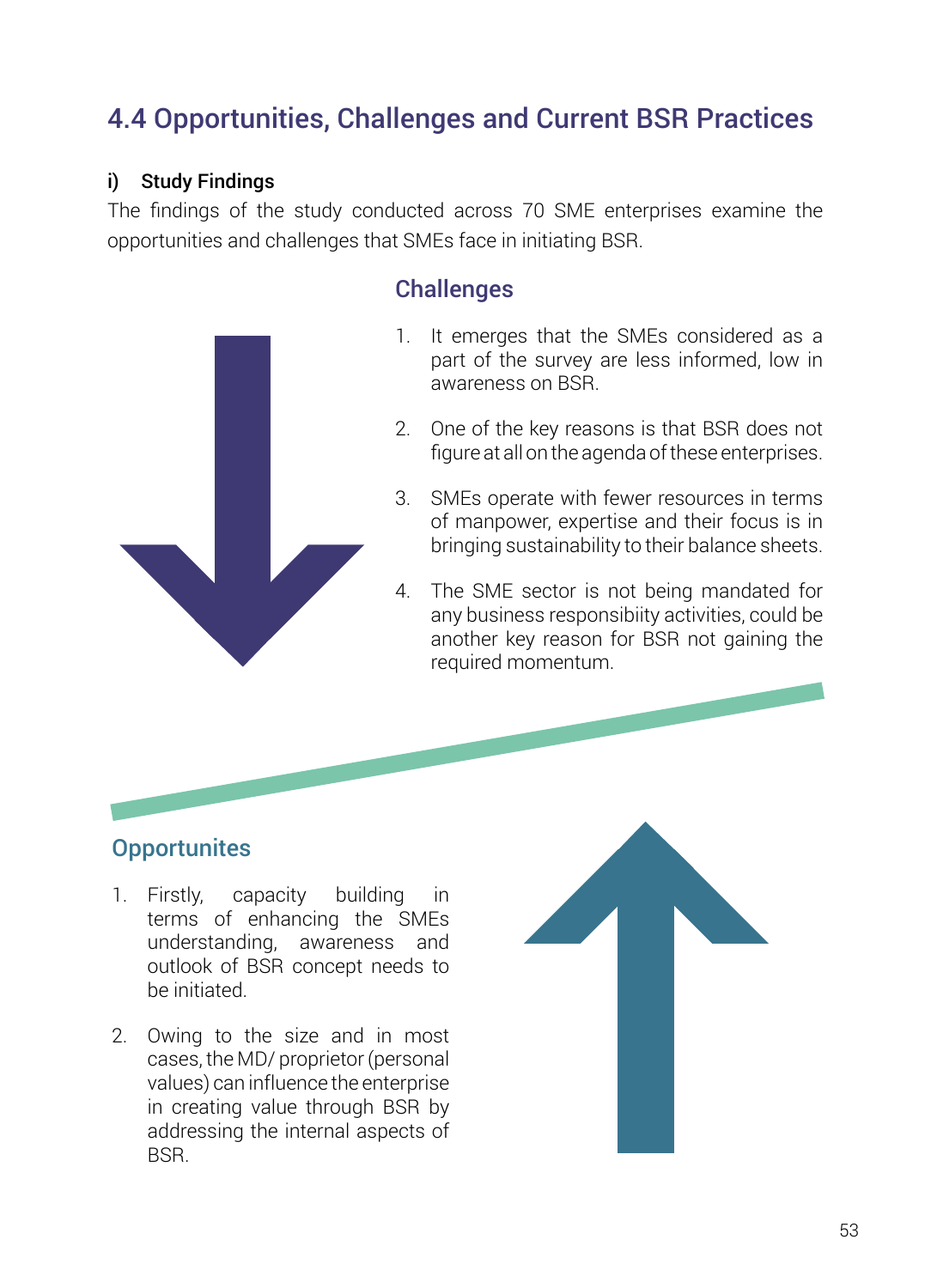#### ii) Industrial Association's Involvement

#### **Challenges**

- As far as SMEs are concerned, not many initiate BSR activities due to funds mobilization, as majority of the SMEs are struggling to sustain their business with ongoing competition
- Another challenge is awareness across the enterprises, which is necessary to motivate the SMEs towards their business responsibility. It is perceived that social responsibility is considered viable only when enterprises reach a certain level of financial stability.

#### **Opportunities**

- Partnering with Industrial Associations can create multiple avenues wherein, it can create an opportunity for the benefit of workers' families and community of weaker sections to improve their livelihood. A health camp is one activity that has been conducted through the associations
- Increased awareness and willingness to participate by the SMEs has increased.
- In certain areas, the corporates are engaged in activities, which help local community in health camps, water and sanitary improvement initiatives around their own vicinity. The local Industrial Associations can partner in such programs for joint implementation.

#### Current practices

- Some SME owners participate in social activities and in their own capacity carry out initiatives benefiting their employees and neighbouring community, such as, school education support, health camps, green belt development, environment campaigns, adoption of some segments of the community etc.
- With the support of other SMEs in the vicinity, associations conduct week long educational fairs, which helps industry employees to seek further education to uplift their social and economic conditions.

## 4.5 Sectoral Diversity Across Hyderabad

Based on the field interactions and review, the details of the SME sectors across Hyderabad are elaborated as follows:

 Existing Industrial Clusters of Micro & Small Enterprises, Balanagar: There are more than 500 fan and fan component manufacturing units in and around Balanagar. These units are engaged in making of ceiling fans, pedestals and exhaust fans.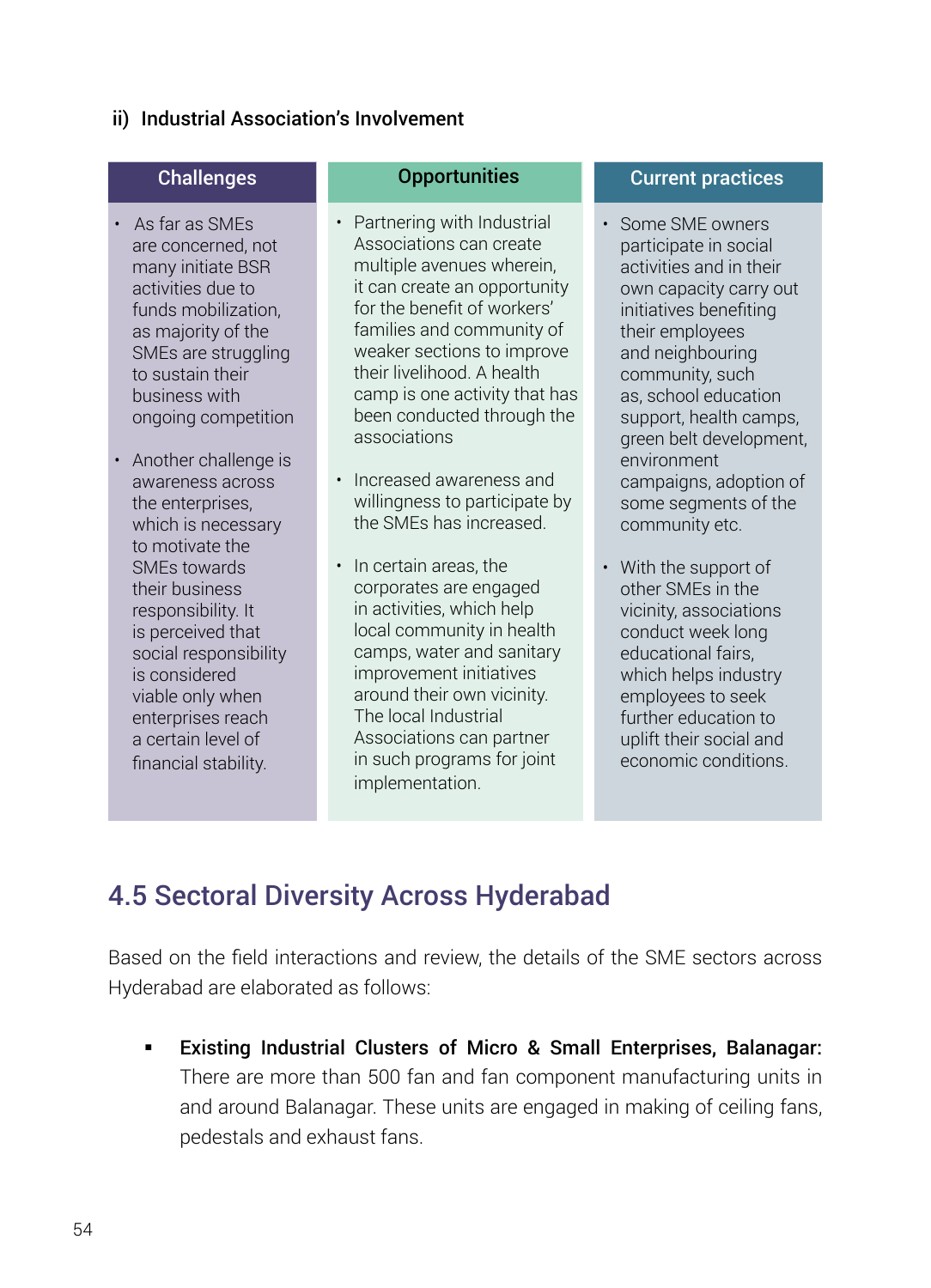- Chemical Intermediates/Pharmaceuticals Industrial Estate, Jeedimetla: With the establishment of PSU IDPL, many small scale drugs and pharma units sprang up in and around Jeedimetla. A special industrial area at Pashamylaram has been established to promote pharma industry.
- **Plastic and Plastic Product Industrial Areas:** There are many units in Jeedimetla and Kattedan engaged in the manufacturing of plastic and plastic products. The establishment of Central Institute of Plastic Engineering & Technology too has contributed to the promotion of this industry.
- **Precision component SME units:** The large number of PSUs in and around Hyderabad have helped in the establishment of precision component making units, located near the PSUs. These units are engaged in the manufacturing of components required for space applications, defence, and exploration areas. Many of these items are import substitution items.
- Electronic product SME units: Kushaiguda is a hub of electronic units, mainly established to cater to the PSU ECIL. These units are engaged in the manufacturing of a wide range of electronic components and equipment.
- **IT/Software industry SMEs:** Software development is synonymous with the HITEC city and other IT infrastructure facilities provided in Madhapur area, Hyderabad. The software units have changed the face and the economy of the city. The high speed connectivity and broadband revolutions have helped in the development of this sector.

From the review of the industrial clusters of SMEs conducted through interactions with Industrial associations, NSIC, FTAPCCI, District Industries Centre, in addition to the above data on spread of SMEs across the landscape of Hyderabad, it is likely to yield tangible benefits working with like-minded and established SMEs. Integration of BSR with women led, youth led and social enterprises will result in greater impact in achieving equitable and sustainable growth. This emphasis in BSR implementation in SMEs can enhance the competitiveness of SMEs, further ensuring inclusive growth.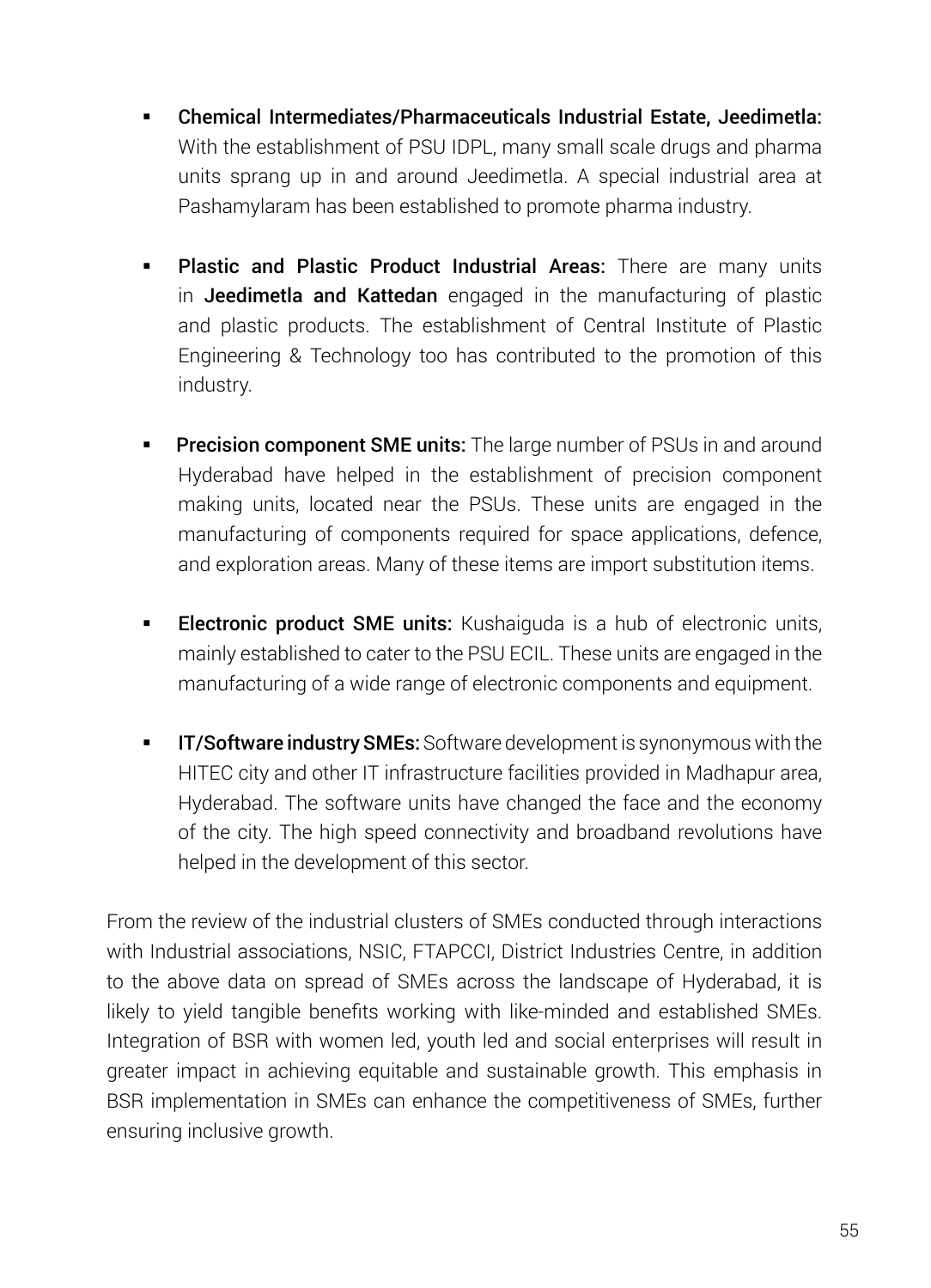The established SMEs being relatively large players in the SME landscape of Hyderabad, are connected to large/corporate companies in their supply chain and hence, stand a chance to grow to become larger companies in the years to come. *Initiating these SME sectors in Business Social Responsibility will surely enhance not only their market presence, but also their day to day operations.*

## 4.6 Role of Industrial Associations & Institutional Bodies

SMEs in India have a key role to play in bridging the gap between the social and economic development while building a prosperous India. However, the unity and focus would bring SMEs in a line of action with the help of local associations. SMEs have ample chance to partner with Industrial Associations, Charity organizations, renowned social clubs, community associations and reputed NGOs to take up the initiatives to have more meaningful engagements

Over two weeks of survey to understand the present trend of BSR in various industrial zones, and interacting with Industrial associations and its members, it is observed that few of the industrial zones are more proactive in terms of taking ownership in BSR activities in SMEs development, improving community needs and helping workers in a way that their socio-economic conditions are improved.

Out of the areas surveyed, Cherlapally Industrial area was promising, followed by Mallapur Industrial estate and Balanagar industrial estates. However, there is a huge potential and scope for the Industrial Associations and its active members to motivate SMEs in the right direction to have BSR strategy goals initiated along with business improvement, in a smaller way. This would help reach its goals for overall development of workers, community and clean environment while aligning to the concept of 'Zero Discharge – Zero Defect'.

It is recommended to initiate interventions, such as, mobilising enterprise founders by partnering with the Industrial Associations through workshop engagements on integrating BSR in SMEs. Further, it is also essential to create a platform to initiate communication on BSR, conduct awareness programs and directly engage with enterprise founders to capture their views on BSR.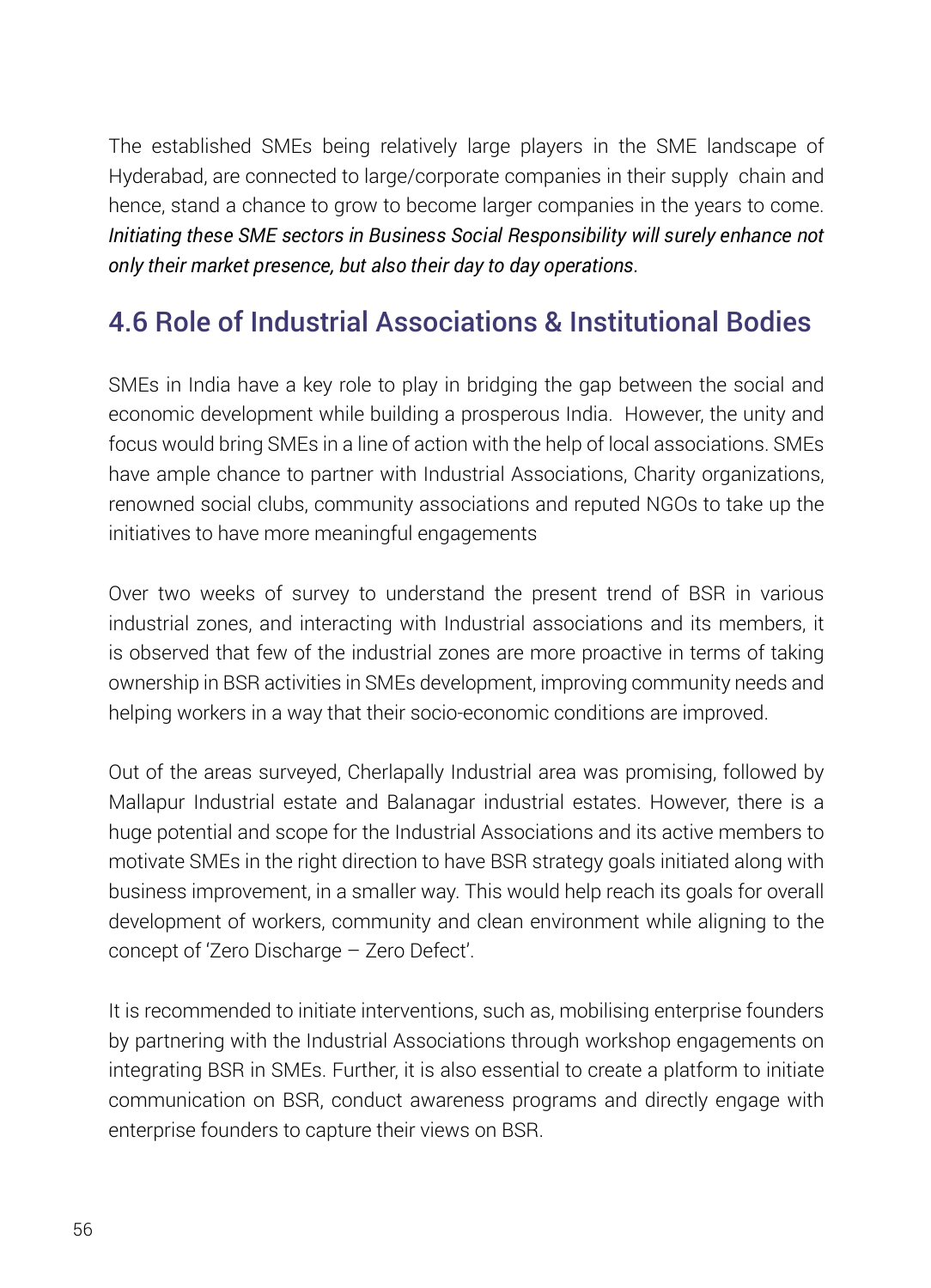# CHAPTER 5

## Way Forward in Operationlising BSR in SMEs

|  |  |  | <b>F7</b> |
|--|--|--|-----------|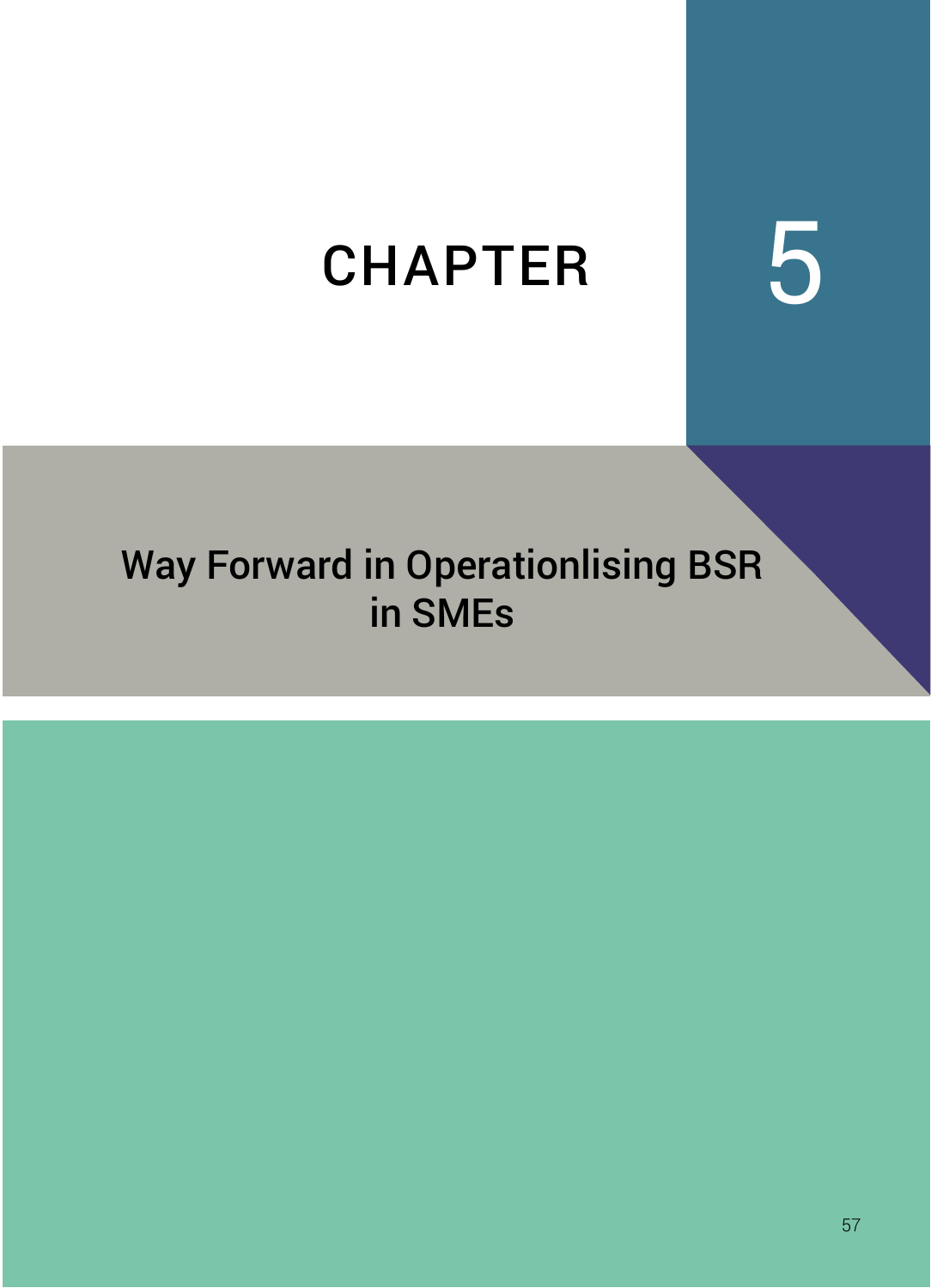Many SMEs actually incorporate BSR activities in their everyday operations, but they just don't know they're doing it. Their lack of awareness fuels this passive action. While passive engagement by SMEs is encouraging, active engagement promises many more direct and tangible long-term benefits to both businesses and communities.

## 5.1 Key Insights

- SMEs commitment to BSR can be considered easier to integrate because there is close involvement of owners and founders in running of SMEs. SMEs are often connected with the local communities in terms of providing employment. They may also rely on business relationships with customers and suppliers and others based in the local community. There is immense potential for SMEs to gain, when aligned to BSR goals.
- SMEs generally operate in an isolated model. The cluster approach is recommended to initiate BSR, as most of the government based incentives and programs follow this approach. It shall enable the SMEs to uptake BSR activities through cooperation and competition. Being part of a cluster can also minimize challenges faced by SMEs.
- There is a large pool of research evidences that SMEs who are engaged in networks or supply chains are significantly more likely to engage in BSR practices. By working collaboratively with other SMEs and larger businesses within their region, or within their business sector, they will have a greater scope to achieve more.
- Collaborating with varied clusters contributes to the overall development and long term Growth. BSR implementation can enhance the competitiveness of SMEs and in turn ensures inclusive growth.
- While working with this approach, it is recommended to consider working with women led / youth led enterprises. Along with business enterprises, it is also recommended to consider working with Social enterprises. Social enterprises are largely SMEs and are recipients of funding from corporates and development agencies and are in some cases incubated by corporates that support BSR.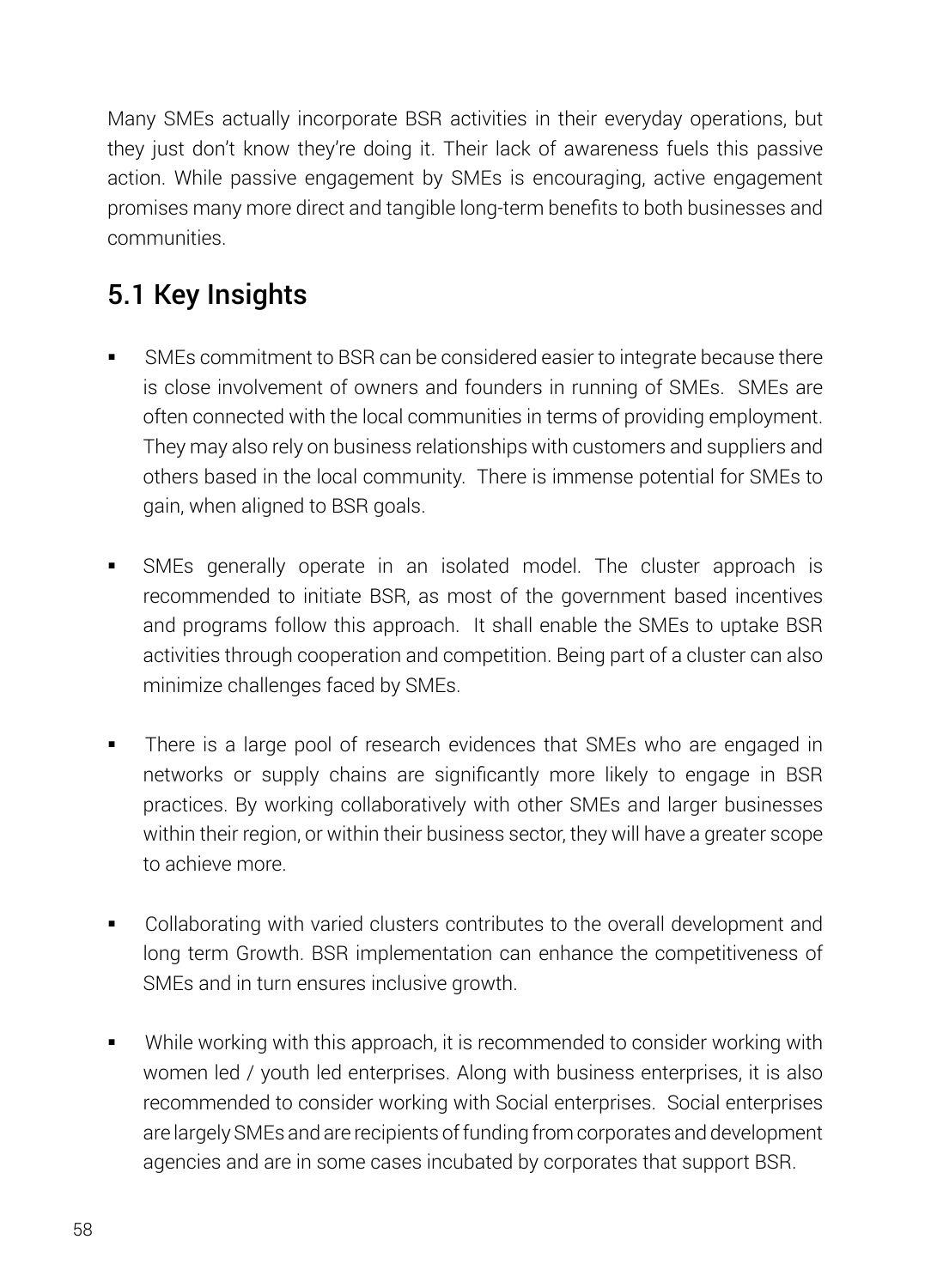- SME partnerships and collaboration with organisations, forums, associations (like CII, FICCI, UNIDO, SMERA) and sector specific bodies will ensure penetration of BSR in the SME sector. This will also enable SME enterprises to look beyond from purely community developmental programs to more encompassing environment management, energy conservation, resource optimization, employee safety and good governance to name a few.
- It appears that BSR as merely social obligation will not work in the SME environment. Integrating BSR as shared value and competitiveness enhancing element looks promising. What would otherwise be classified as best practices, efficient management & business excellence in larger organisations, within SMEs would be seen as BSR, a way to generate profit along with responsibility towards the various stakeholders and the environment. It would be truly bringing the Triple Bottom Line approach in the SME ecosystem.

#### Why 'Shared Value' as a strategy for BSR penetration into SME sector?

Shared value definition of social responsibility, promises integration of social and environmental opportunities and consequences as an integral part of business strategy

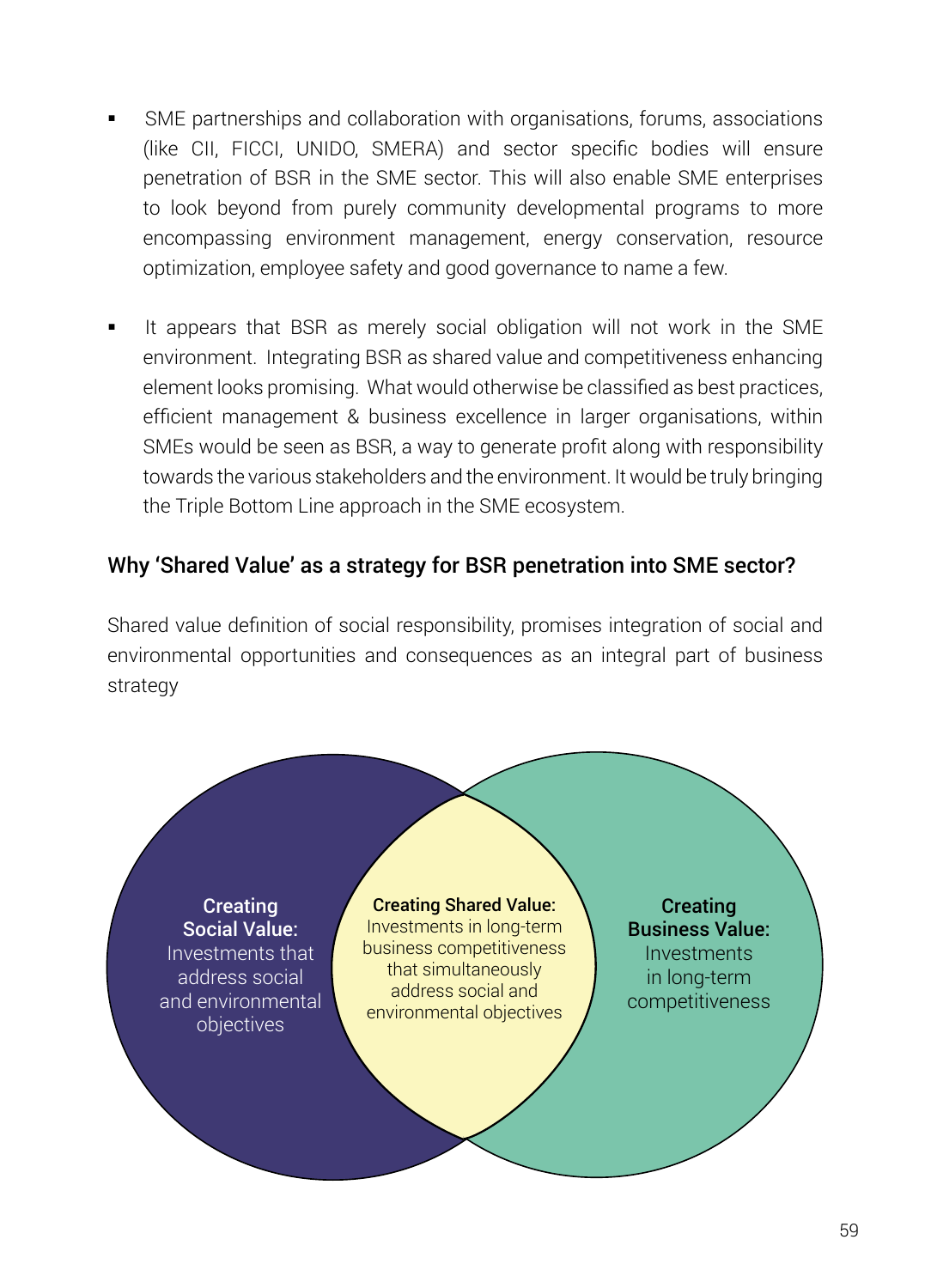## Conventional CSR vs Shared Value BSR

The qualities and benefits of shared value strategy is compared against the conventional CSR strategy below:

| <b>Criteria</b>                                                | <b>Conventional CSR</b>                                                                                                                                                                                                                                                                            | <b>Shared Value BSR</b>                                                                                                                                                                                |  |  |
|----------------------------------------------------------------|----------------------------------------------------------------------------------------------------------------------------------------------------------------------------------------------------------------------------------------------------------------------------------------------------|--------------------------------------------------------------------------------------------------------------------------------------------------------------------------------------------------------|--|--|
| Intent                                                         | Philanthropic, beyond business,<br>voluntary                                                                                                                                                                                                                                                       | Source of competitiveness,<br>innovation & opportunity<br>and strategic. Mindful of<br>interdependence of business<br>and society.                                                                     |  |  |
| <b>Distinction</b>                                             | Inspired by enlightened<br>management, wanting to serve<br>the larger society by deploying<br>business bottom-line. Serving<br>causes that may or may not be<br>aligned to the core business.<br>Likely that such an approach is<br>created through a Not-for-profit<br>foundation of the business | Inspired by operating<br>sustainably, securing long-term<br>economic performance by<br>avoiding short-term behaviours<br>that are socially detrimental<br>and not environmentally<br>sound.            |  |  |
| <b>SME</b> context                                             | SMEs prime focus is on<br>survival and competitiveness.<br>Participating in beyond<br>business initiatives would be<br>unsustainable and irregular.                                                                                                                                                | Competitiveness and<br>stakeholder engagements<br>promise new ways of building<br>internal capacity in SMEs.<br>Need for growth is significant,<br>which can be fulfilled by<br>shared value strategy. |  |  |
| <b>SMEs &amp; promoting</b><br>responsible<br>entrepreneurship | Only few established SMEs who<br>may look at social causes and<br>the way they can serve it.                                                                                                                                                                                                       | A larger catchment of<br>SMEs can be nurtured by<br>promoting competitiveness,<br>growth & risk management,<br>through integrating social<br>and environmental aspects in<br>business strategy         |  |  |
| <b>Frameworks</b>                                              | Based on interest of the founder<br>of the enterprise                                                                                                                                                                                                                                              | Based on triple bottom-line<br>approach.                                                                                                                                                               |  |  |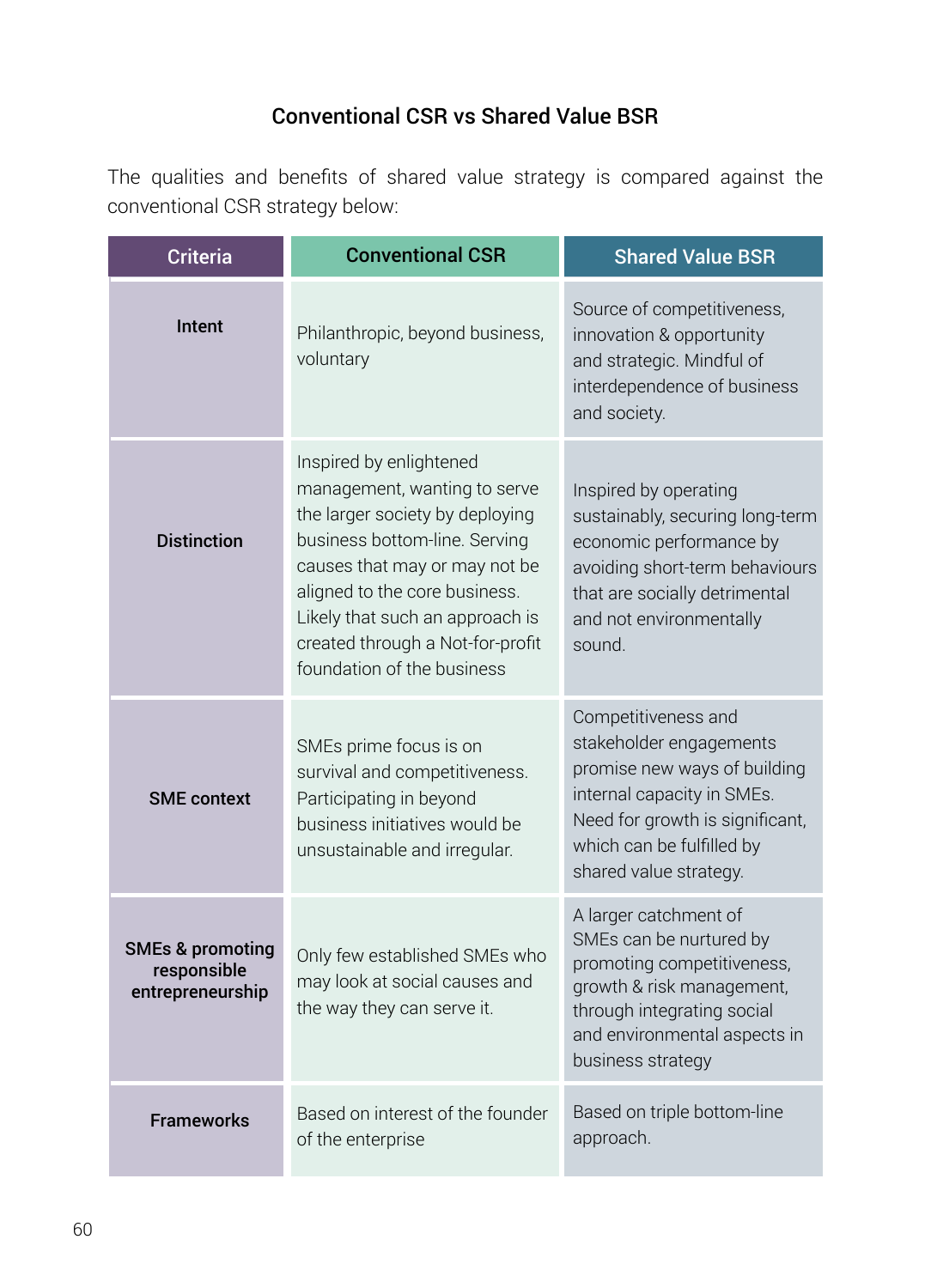SMEs must adopt BSR for innovation, creativity and flexibility, which will enable them to respond more quickly to structural changes and to adapt the dynamic demand patterns of consumers.

*The government must look into policies and legislations for the benefits of SMEs adapting BSR and take up initiatives aimed at encouraging SME involvement in BSR. Moreover, for SMEs to fully utilize their potential, it is essential that the entrepreneurs along with government support take necessary steps in this right direction.* 

The SMEs of yesterday are the large corporates of today and could be MNCs of tomorrow. Thus, the banks and other agencies should take pride while servicing the SMEs, as they are playing an instrumental role in this transformation for a better tomorrow.

Thus, Business Social Responsibility is not just the responsibility of big giants, but also of small and medium enterprises. The shouldering of business responsibility alone by the large corporates cannot ensure the equitable growth the country is in dire need of, unless SMEs come forward to part the responsibility. On a positive note, the onus of operationalising BSR in the SME sector is gaining prominence, as this sector constitutes a large percentage of India's economy and also regarded as a crucial factor in boosting the enterprise's long-term competitiveness.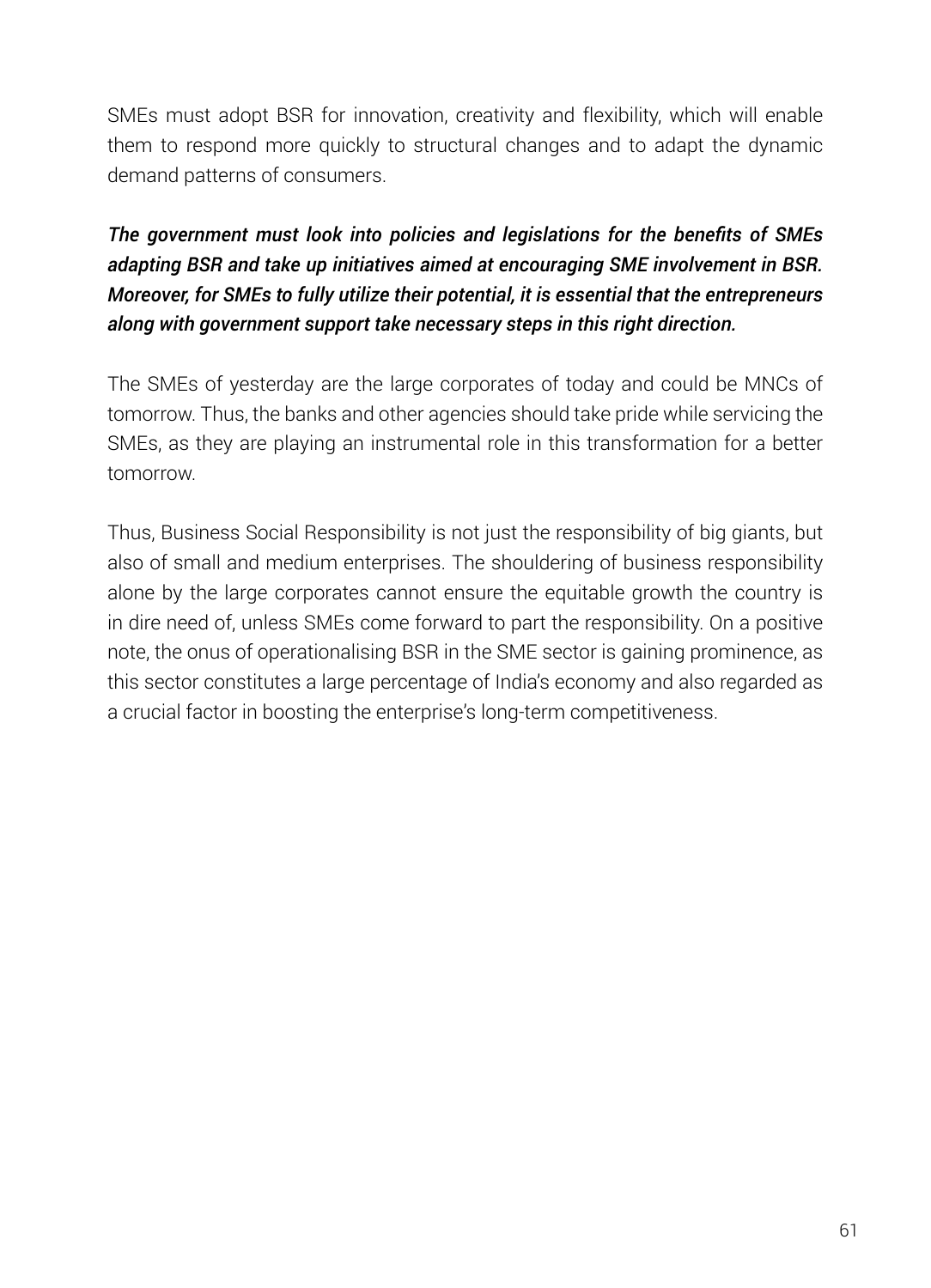## Closing Note

With a strong belief, BVIC advises that the businesses must ensure best and responsible practices within and outside their boundaries for sustainable growth. The focus on SMEs in particular is due to their struggle to cope-up with their limitations and scarce resources. On the other hand, the number of these businesses is huge, with great employment generation potential and proximity to communities.

The eco-system in India for start-ups (mostly SMEs) is thriving, with multifaceted opportunities for achieving tremendous growth for both business enterprises and social enterprises alike. As current start-up environment is flexible and accommodative with gender equilibrium, the focus on youth and women led enterprises development has seen manifold increase from governments, as well as, non-governmental & private sectors. This sea-change in the entrepreneurial ecosystem is in sync with BVIC philosophy to empower women and youth entrepreneurs, through Social Entrepreneurship (SE) and Business Social Responsibility (BSR) programs.

BVIC believes that by sensitising SMEs to adopt Business responsibility practices, there is a greater positive impact on the society and environment as a whole, leading to inclusive growth and sustainable development.

In the long term, BVIC also foresees the opportunities to be a one-stop solution for business responsibility services in SME sector. BVIC with about three decades of background experience from Bala Vikasa in Corporate Social Responsibility and Community Development aspects, plans to streamline and promote the Business Social Responsibility practices in SMEs in an effective and practical manner.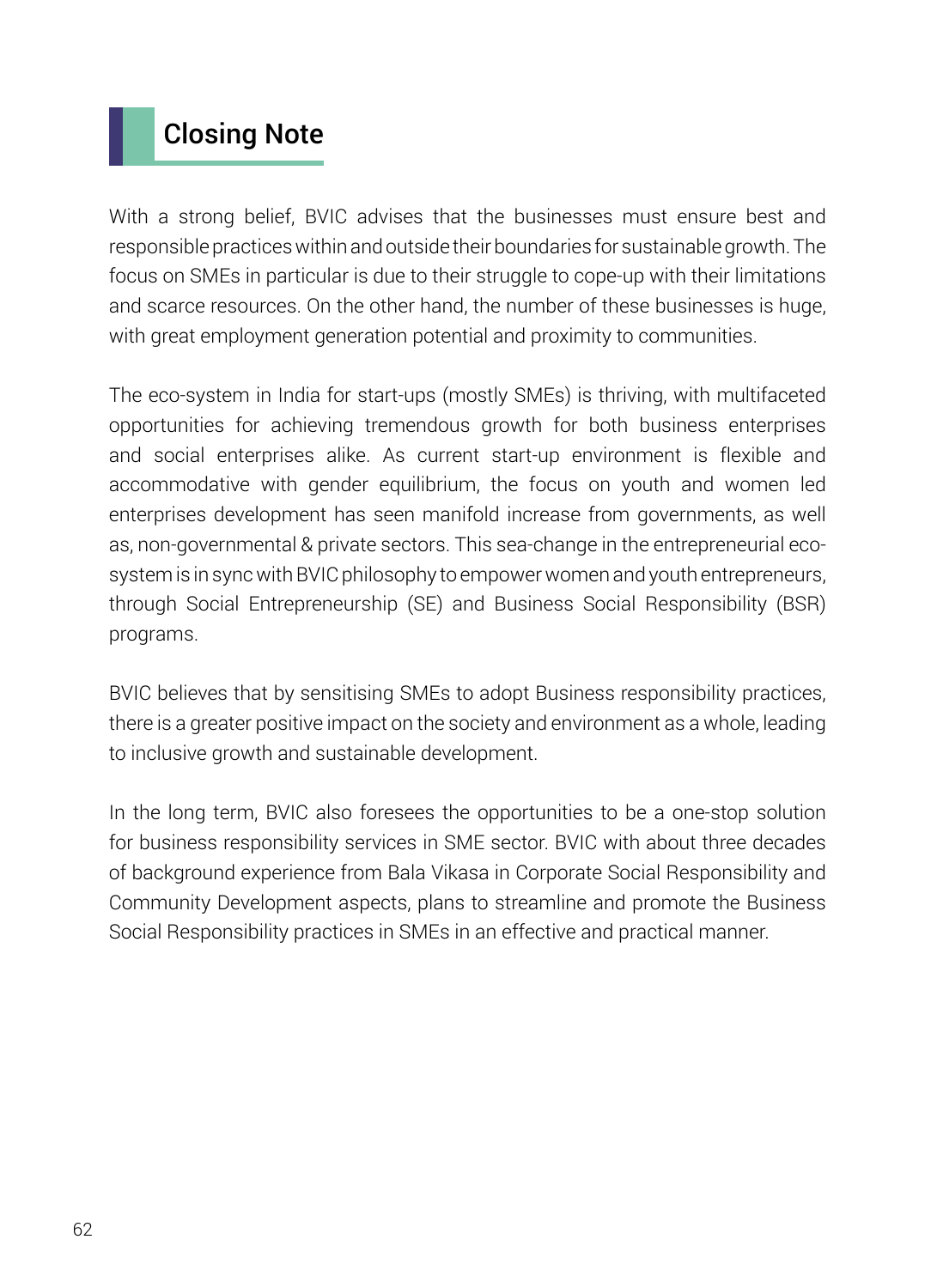



## SMEs and Collaborative CSR in India

The business activities of SMEs are performed in proximity to local community. This enables them to be aware of community needs, manage expectations and develop relevant programs appropriately.

Now that CSR clause in the Companies Act, 2013 covers companies that have a net profit of five crore INR and above, it is expected that while micro-enterprises will not qualify, many Small and Medium Enterprises (SMEs) will. While the quantum of revenue available for BSR with individual SMEs is expected to be small, all eligible companies in a specific geographical cluster / sector specific cluster, who single handedly as well as collectively impact the same community, can pool their resources to create a sizeable fund.

#### *Collaboration of SMEs for CSR initiatives*

Undertaking collaborative CSR activities by SMEs ensure long-term contribution to CSR initiatives. This collaboration can also be used by other companies to maximize the impact of their CSR initiatives, while reducing the operational costs for fund management.

SMEs participation has by and large not been consistent and encouraging in CSR. One possible reason can be the fact that CSR activities depend on the profits of an SME and any fluctuations in profits can adversely affect their capability to continue their contribution for CSR. Another reason can be the limited human resources available to SMEs, which may also result in the lack of a professional approach.

SMEs tend to focus on short-term activities that involve lesser operational costs. A survey conducted by UNIDO in 2008 on five SME clusters in India, found that 31% to 79% of the SMEs in these clusters, preferred charity donations rather than long-term programs for local communities.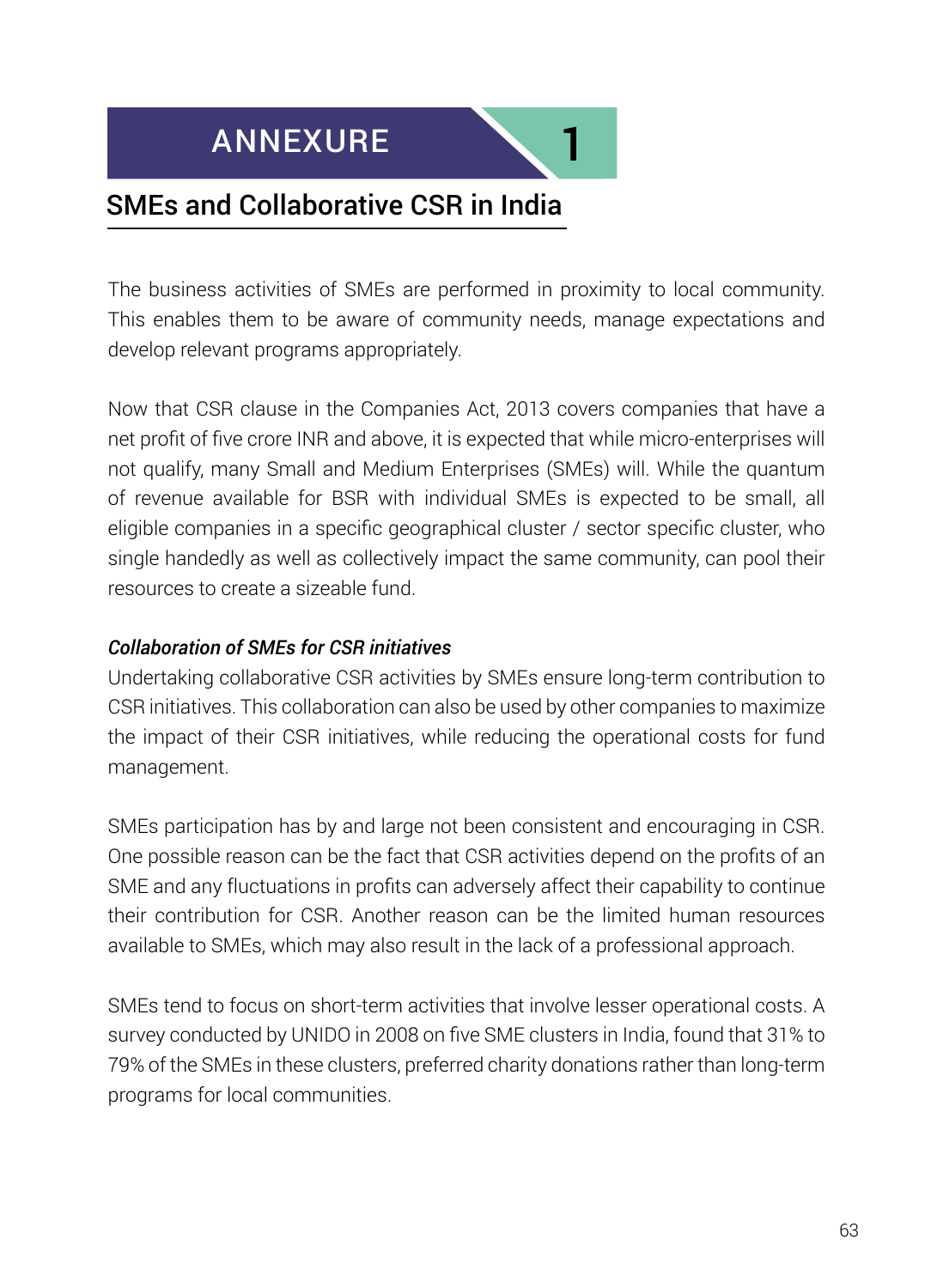With the introduction of the new Companies Act, 2013, the SMEs approach to CSR has to be modified while keeping operational costs low. One viable alternative is to pool resources with other SMEs in the cluster and create joint CSR programs managed by a single entity. This collaboration can be formed within the units in a cluster as they interact with the same communities and have already established associations that cater to the business needs of the units.

The first step involved in collaborating is to create an alliance of interested SMEs. This may be initiated by the cluster association in case of large-scale participation from the cluster. Alternatively, it can be initiated by an individual SME in case there are only a few units interested in undertaking CSR activities in collaboration. Involvement of the cluster association will ensure that the local priorities are given due consideration, while developing CSR programs. In case a sufficient number of SMEs in a cluster do not wish to participate or are not required under the Companies Act, 2013 to spend on CSR activities, the boundary may be extended to other clusters, though this increases complexity.

In other words, CSR being an outward activity of an organization, may not generate greater interest in SMEs context. Yet, the collaborative CSR can be a promising approach for SMEs, provided the other elements in the eco-system are complimenting this approach, as indicated.

In conclusion, it emerges that BSR with integration of both inward and outward dimensions of the business, is more relevant to SMEs and has substantial advantage over traditional CSR approach – both in compliance and competitiveness.

*Source: An extract from handbook of CSR in India by CII & PWC 2013 and BVIC Analysis*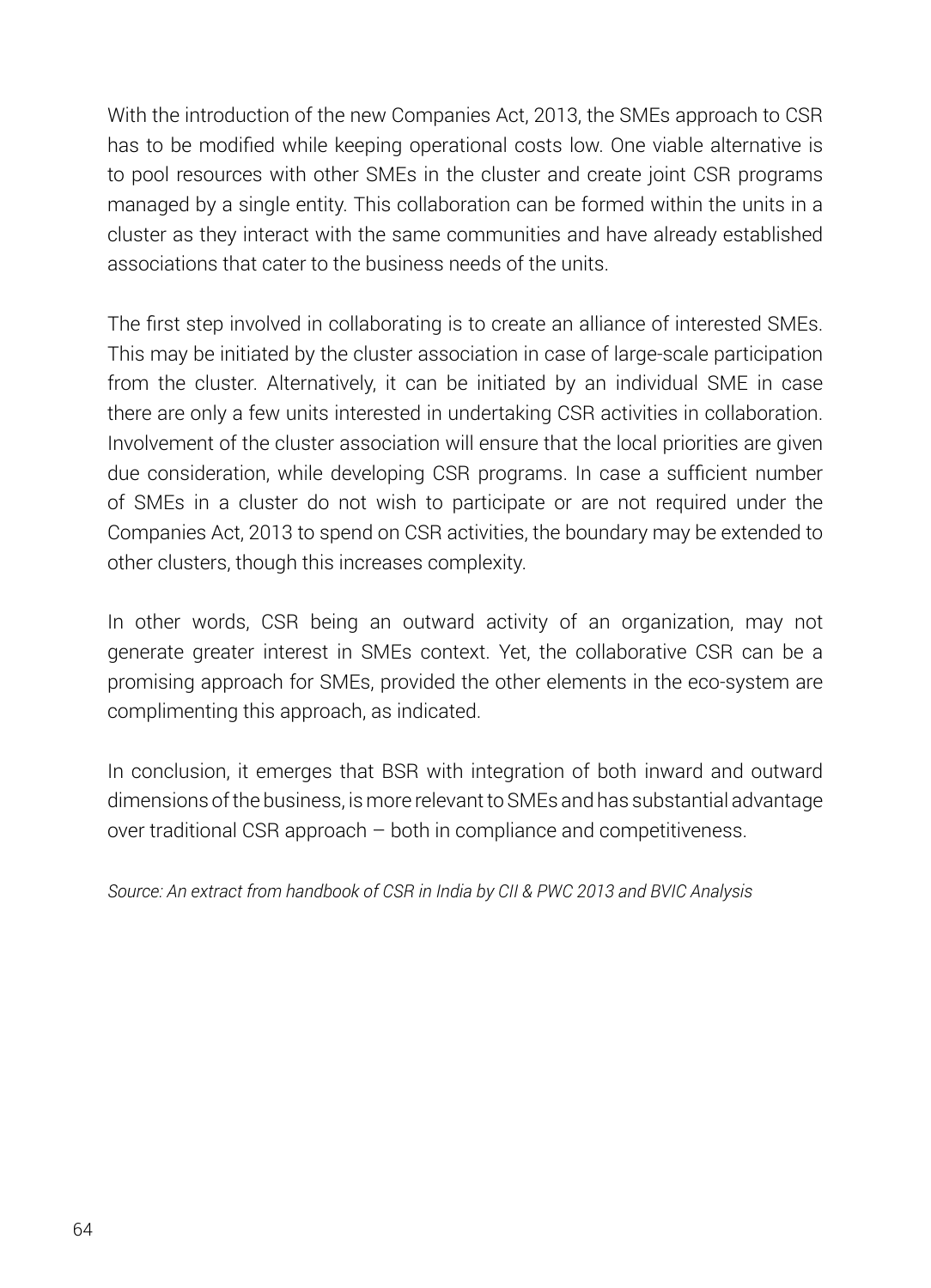## ANNEXURE 2



## GreenCo Rating Program for SMEs

Green Company Rating System (GreenCo) is the firstof-its-kind framework for evaluating the performance of companies on green initiatives and programs. GreenCo program helps to drive excellence in resource conservation, bottomline improvement, green image and goes beyond compliance. It also helps to provide strategies for long-term competitiveness, besides being an excellent tool for top management to monitor their green performance.



It acts as a tool for companies pursuing green practices, to assess where they stand and helps in defining the path forward to become globally competitive.

#### *GreenCo & SMEs*

The manifest capacity of Micro, Small and Medium Enterprises (MSMEs) for driving economic growth and development at regional, national and global levels cannot be overemphasized. The MSME sector in India continues to demonstrate remarkable resilience in the face of trailing global and domestic economic circumstances. It is easy to comprehend the salience of the role they play in social and economic restructuring of the country. In the last five years, MSME sector has exhibited a growth rate of 13% on an average, an impressive performance compared to most of the other manufacturing sectors.

While several large scale industries have taken major steps in greening the country through the GreenCo Rating System, it was imperative to expand the GreenCo rating in the SME sector and catalyse the movement. Apart from benefitting the environment, GreenCo rated companies have proven that implementation of green projects makes good business sense. GreenCo encourages companies to stay well ahead of compliance, and hence facilitate SMEs in improving their environmental performances beyond just compliance.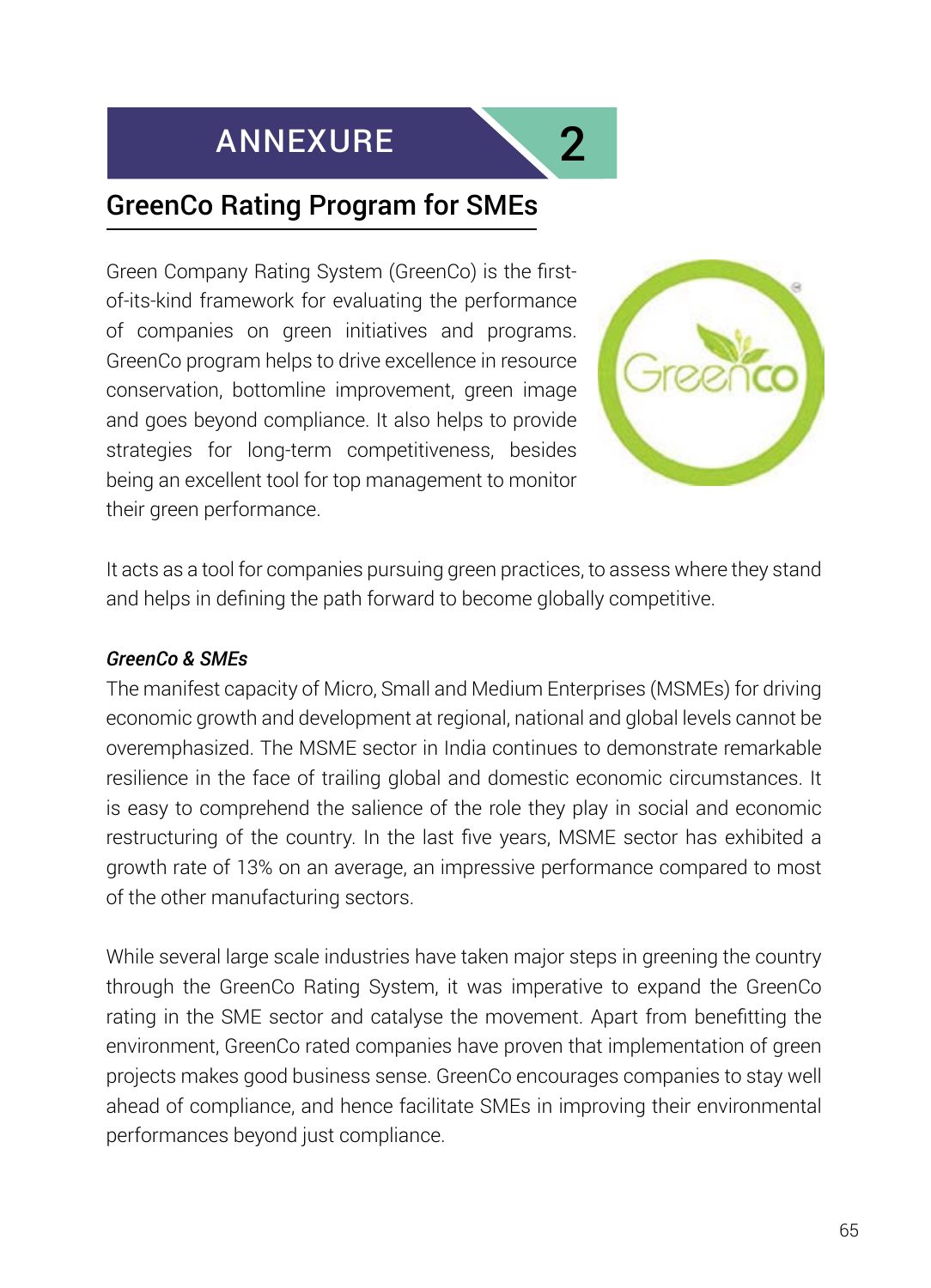GreenCo rating program would address national priorities leading to benefits, such as energy efficiency, water conservation, use of renewable energy, better waste management, material conservation & reduced environmental impacts from SMEs.

## *GreenCo for SMEs - features*

The Green Rating System would serve as an excellent tool for SMEs to improve their competitiveness, profitability, environmental performance & green image through:

- Resource Conservation
- Building global competitiveness
- Strengthening the bottom line by acting as an excellent tool
- Making SMEs as "preferred vendor partners" for larger corporates, GOI & PSUs
- Providing green company image
- Superior performance at global levels, in turn increases the export opportunities
- Driving new concepts, innovation and paving way for new business opportunities
- **Enhancing credibility and providing increased ability to raise capital**
- Equipping to meet future environmental regulations & mitigating future environmental risks
- Driving environmental performance of SMEs, in terms of energy & water conservation, resource optimization, waste reduction, reduced pollution & emissions



#### *GreenCo SME - Rating Levels*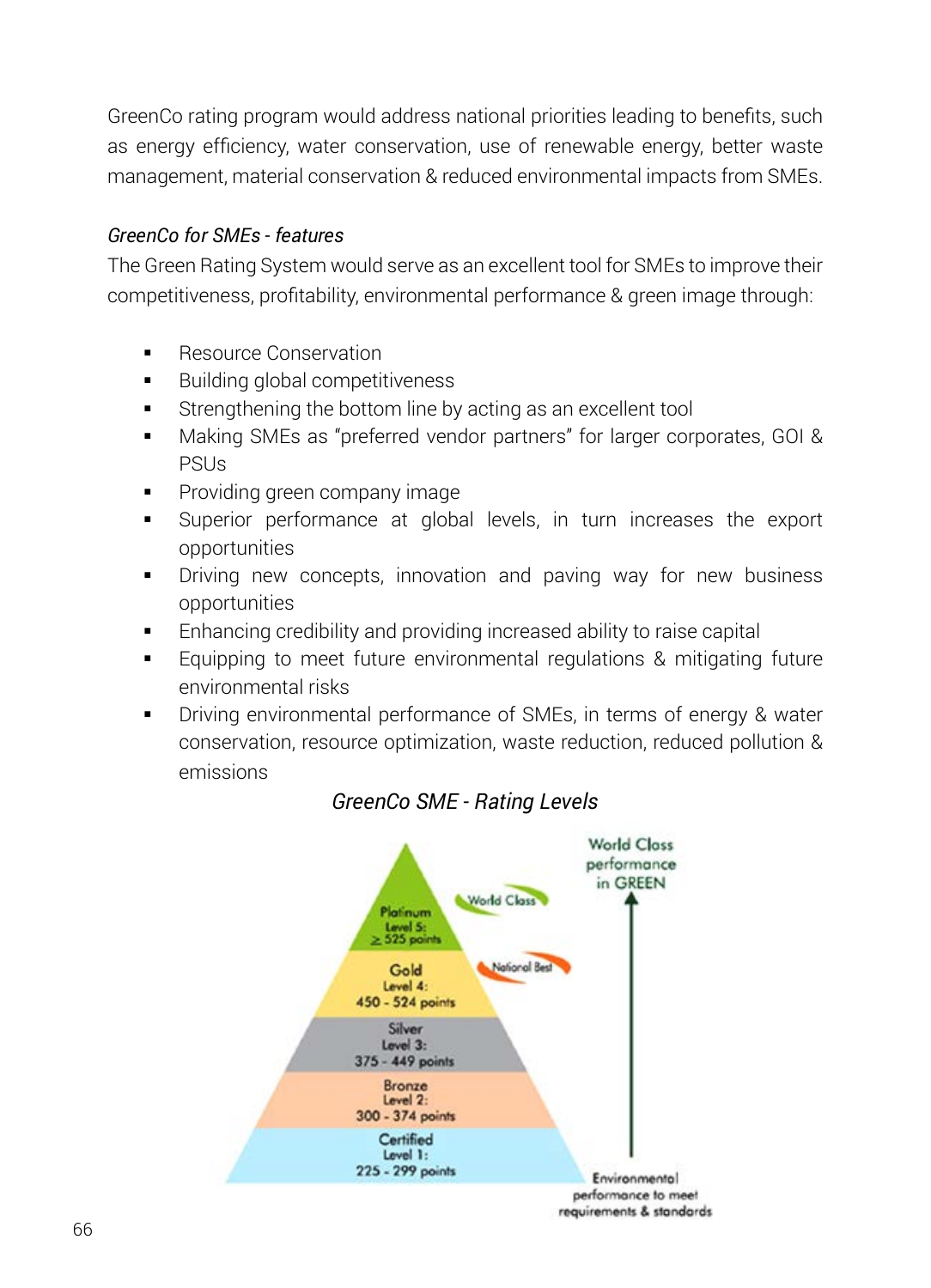#### *Industry Participation*

GreenCo SME Rating would act as a major driver for SMEs to pursue environment friendly initiatives. The approach when scaled up across the supply chain in a big way, over a period of time will make the entire Indian industry green and improve the competitiveness of the SME sector.

Many leading companies have come forward to handhold SME for GreenCo Rating as a part of their Green Supply Chain initiative.

As on May 2017, 15 SMEs have been certified in GreenCo rating and 40 SMEs are working on the implementation of GreenCo Rating.

*Source: Inputs from GreenCo team, CII- Sohrabji Godrej Green Business Center, Hyderabad - www.greenco.in*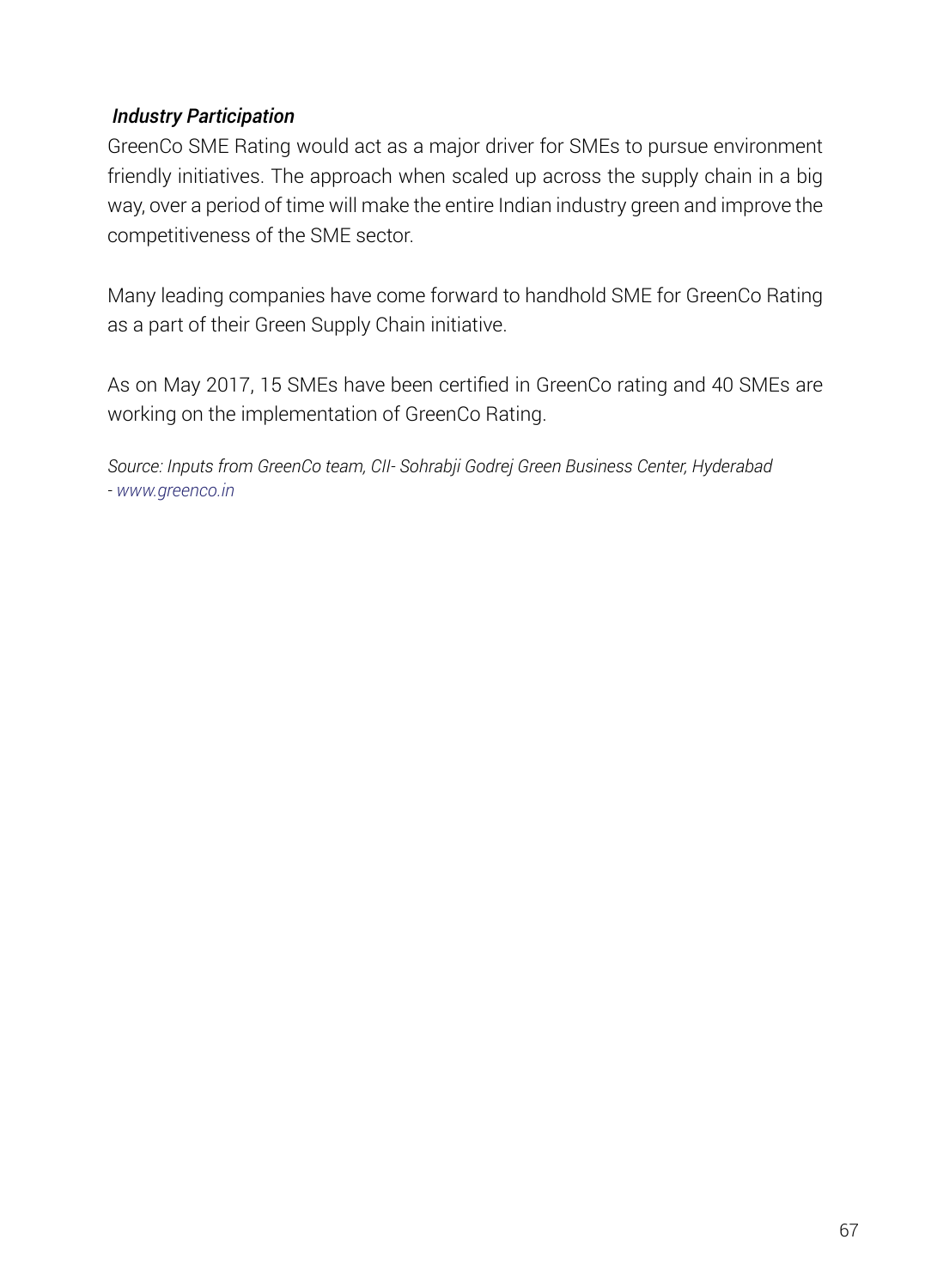## References

- MSME At a glance 2016, GOI Ministry of Micro, Small and MediumEnterprises: http://msme.gov.in/sites/default/files/MSME\_at\_a\_GLANCE\_2016\_Final.pdf
- Institute of Chartered Accountants of India; WIRC http://www.slideshare.net/ aadhitbalaji/corporate-social-responsibility-ppt-2015
- An article on "How CSR can contribute to profit, people and planet "Published in livemint- epaper Aug 03 2015) Dr Satish Y. Deodhar, IIM, Ahmadabad http:// www.livemint.com/Opinion/rIMlnmHFnLXPKGEGd4uYCL/How-CSR-cancontribute-to-profit-people-and-planet.html
- Hyderabad MSME scenario- http://www.dnb.co.in/Publications/ SMEClusterSeries2014\_Hyderabad/Scenario.asp
- India SME Forum http://www.indiasmeforum.org
- Manufacturing Competitiveness Programme(MCP) http://www.dcmsme.gov. in/schemes/nmcpdetail.html
- UNIDO REAP program https://www.unido.org/reap.html
- Global Compact Network of India http://globalcompact.in
- SIDBI https://www.sidbi.in/SMERA.php
- http://www.globalgoals.org/global-goals/good-jobs-and-economic/
- Think Small for Inclusive Growth http://www.huffingtonpost.com/aranchagonzalez/think-small-for- inclusive\_b\_8287618.html
- Carrots and sticks: Sustainability reporting policies worldwide today's best practice, tomorrow's trends - https://assets.kpmg.com/content/dam/kpmg/ pdf/2016/03/Carrots-and-Sticks-11-12-2015.pdf
- Responsible business for SMEs http://www.bitc.ie/smes/
- Organization for responsible business http://www.orbuk.org.uk/
- European commission: SME Envoys network http://ec.europa.eu/growth/ smes/business-friendly-environment/small-business-act/sme-envoys\_en
- Institute of business ethics http://www.ibe.org.uk/
- The Institute of Chartered Accountants in England and Wales -http://www. icaew.com/
- The business case for social responsibility in small and medium-sized enterprises; www.smekey.org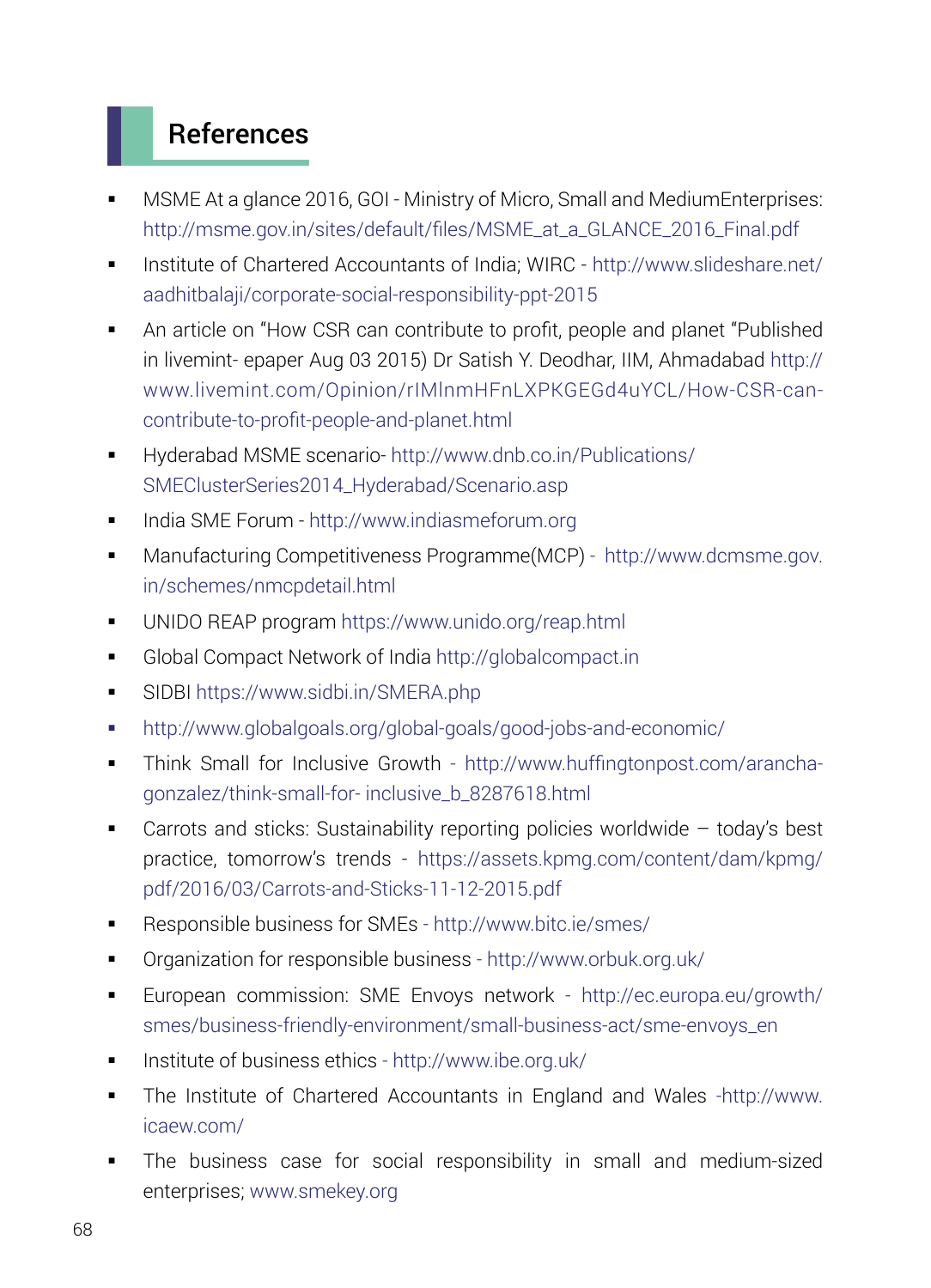- Curtain Raiser:Awards for 'Responsible Indian BMO'- http://smeworld. asia/Features.aspx?Features=Featu-248/curtain-raiser---awards-for-#. WMtNW2WFVSV
- **MSME** foundation India http://fmc.org.in
- National Workshop "Scaling-up Sustainable Production of MSMEs http://fmc. org.in/wp-content/uploads/2012/10/Proceedings-of-the-National-Workshopon-Scaling-up-Sustainable-Production-1.pdf
- CII Greenco program for SMEs www.greenco.in
- Global Reporting Initiative, G4 sustainability reporting guidelines https://www. globalreporting.org/information/g4/Pages/default.aspx
- Handbook on corporate social responsibility in India https://www.pwc.in/ assets/pdfs/publications/2013/handbook-on-corporate-social-responsibilityin-india.pdf
- **•** Contribution Of MSMEs To GDP, Exports and Employment, Press Information Bureau, GOI, MSME - http://pib.nic.in/newsite/PrintRelease.aspx?relid=107201
- MSME Sector: Epitomising Vitality, Make in India http://www.makeinindia. com/article/-/v/nurturing-a-manufacturing-culture
- Ranga Reddy District profile: http://dcmsme.gov.in/dips/RR dist profile\_ap.pdf
- Hyderabad District profile: http://dcmsme.gov.in/dips/hyd%20profile.pdf

# Image courtesy

- Being a Responsible Business http://avrbakeproducts.com/?page\_id=71
- Why Making Your Business More Sustainable Doesn't Have To Be Expensive Or Hard - http://www.businessinsider.in/Why-Making-Your-Business-More-Sustainable-Doesnt-Have-To-Be-Expensive-Or-Hard/articleshow/25664365. cms
- Defining Sustainability: Triple Bottom Line http://newleaf-llc.com/2013/07/ defining-sustainability-triple-bottom-line/
- Green Business Forum: Embrace Sustainability http://eucham.eu/94-greenbusiness-forum-embrace-sustainability
- Zero Defect, Zero Effect: Inside Modi's Mantra for Manufacturing: http:// policywonks.in/commentary/zero-defect-zero-effect-inside-modis-mantra-formanufacturing

### *The images considered in this publication are used for non-commercial purpose only.*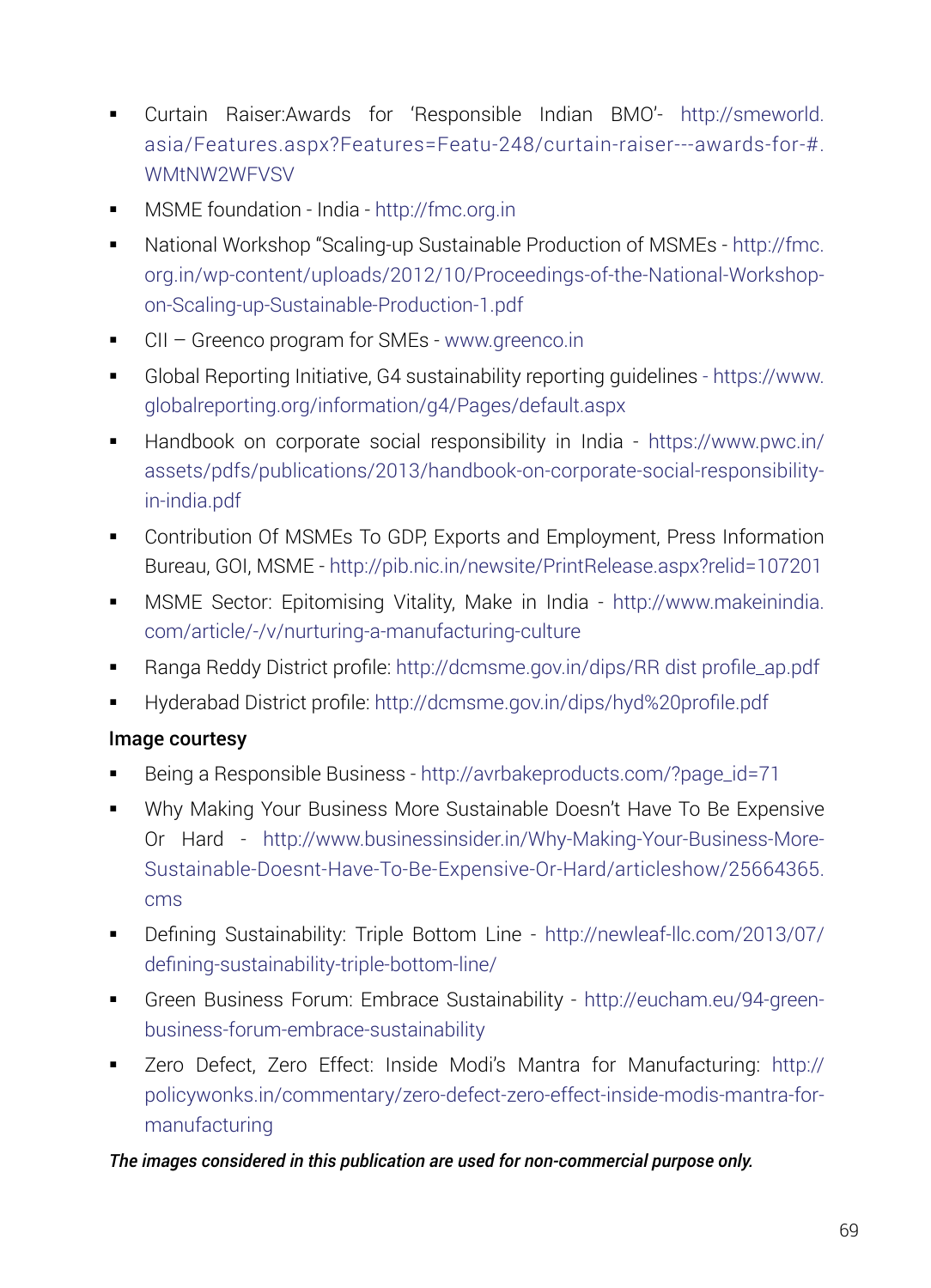# About Us

### Mr. Andre Gingras & Mrs. Bala Theresa Gingras, Founders

Mr. Gingras is an expert in international development and a diplomat who worked nearly 30 years in many developed countries with the Canadian International Development Agency. Both Mr. Gingras and Mrs. Bala Theresa Gingras are philanthropists, resolved to dedicate their lives for empowerment of poor in India. The founders continue to be the guiding force behind the innovative programs of BVIC, in keeping them



relevant to all the stakeholders. They founded SOPAR (1977), Bala Vikasa (1991) and Bala Vikasa International Centre (BVIC) in 2014 to drive their vision and mission.

# **Mr. Shoury Reddy Singareddy, Executive Director**

Mr. Reddy joined Bala Vikasa when it was founded in India in 1991. He took up several roles in the organization before he became the Executive Director of Bala Vikasa in 2009. He has vast experience of over 25 years working with grassroot communities, networking with multi-level stakeholders, carrying out effective PR and capacity building. He is instrumental in conceptualizing and launching of BVIC and is the senior most staff member, who greatly inspires the team in driving the organization's mission



and vision forward. He holds a Master's degree in Social Work and a Diploma in Social Development from Coady International Institute, St. F. X. University, Canada.

# Mr. Vijay Kumar M, Program Officer

Mr. Kumar is an Environment, Energy and Sustainability professional with 10 years of experience in Advisory and Auditing. He has contributed to the UN programs, corporate sector and industries practicing sustainability. He has experience in sustainability, capacity building, quality & environmental management and finance. He holds two Master's degrees in Energy management & Environmental science, apart from professional qualifications in sustainability, climate change, RE



and CSR. He is instrumental in conceptualizing and handling sustainable & responsible business practices and advisory for SMEs & corporate sector at BVIC.